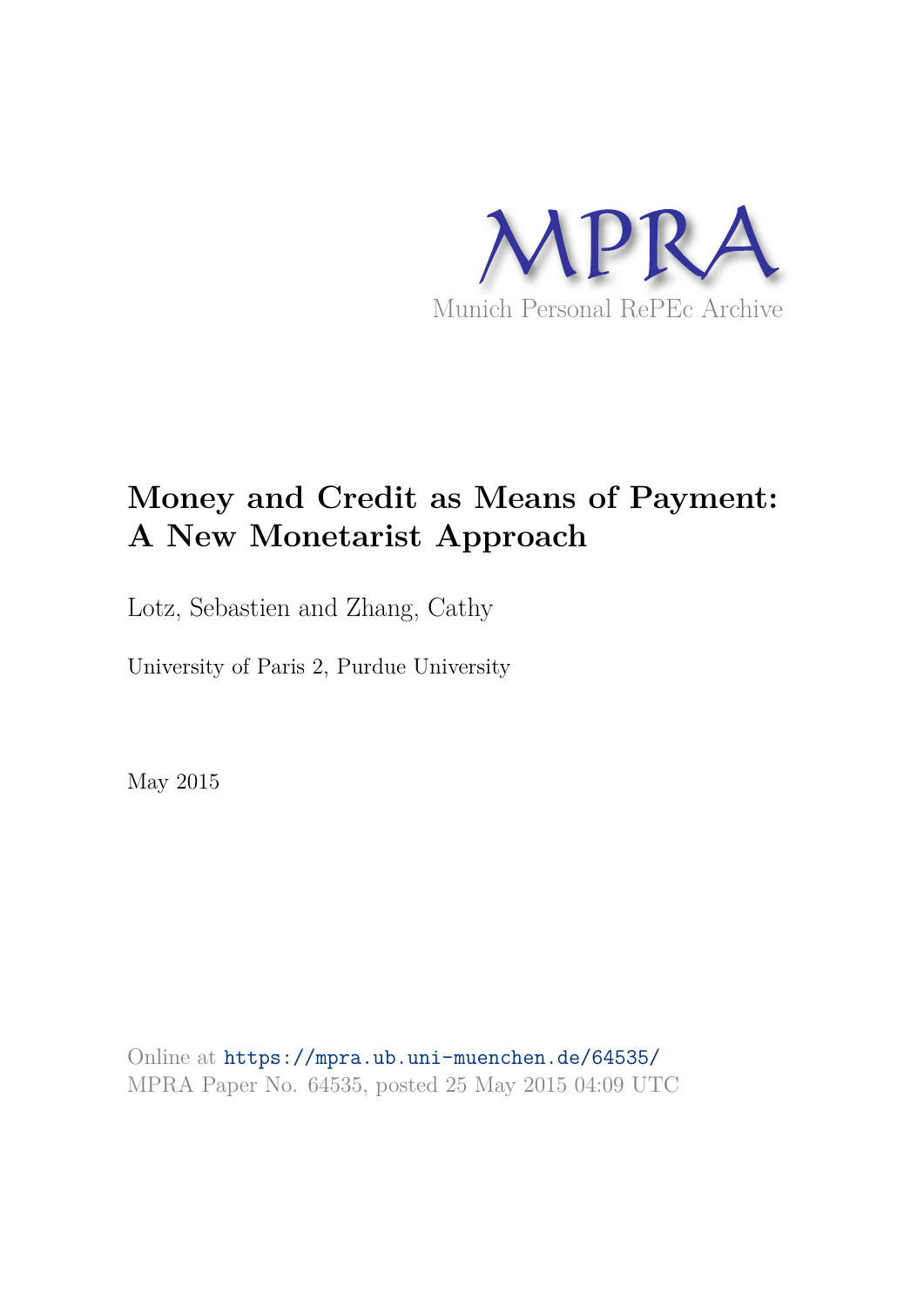## Money and Credit as Means of Payment: A NEW MONETARIST APPROACH<sup>\*</sup>

Sébastien Lotz<sup>†</sup> LEMMA, University of Paris II

Cathy Zhang‡ Purdue University

May 2015

#### Abstract

This paper studies the choice of payment instruments in a simple model where both money and credit can be used as means of payment. We endogenize the acceptability of credit by allowing retailers to invest in a costly record-keeping technology. Our framework captures the two-sided market interaction between consumers and retailers, leading to strategic complementarities that can generate multiple steady-state equilibria. In addition, limited commitment makes debt contracts self-enforcing and yields an endogenous upper bound on credit use. So long as record-keeping is imperfect, money and credit coexist for a range of nominal interest rates. Our model captures the dependence of debt limits on monetary policy and explains how hold-up problems in technological adoption prevent retailers from accepting credit as consumers continue to coordinate on cash usage. With limited commitment, changes in monetary policy generate multiplier effects in the credit market due to complementarities between consumer borrowing and the adoption of credit by merchants.

Keywords: coexistence of money and credit, costly record-keeping, limited commitment JEL Classification Codes: D82, D83, E40, E50

<sup>∗</sup>We are indebted to Guillaume Rocheteau for his feedback. This paper also benefitted from a discussion by Ed Nosal at the 2014 Boston Federal Reserve Payments Workshop and comments from Zach Bethune, Pedro Gomis-Porqueras, Tai-Wei Hu, Janet Jiang, Yiting Li, Scott Schuh, Tsz-Nga Wong, Chris Waller, Randy Wright and seminar and conference participants at Washington University in St. Louis, Federal Reserve Bank of Boston, Federal Reserve Bank of Chicago, Purdue University, Paris II, University of Queensland, U.C. Riverside, U.C. Irvine, University of Minnesota, University of Michigan, University of Southern California, Michigan State University, and Université de Lyon. An earlier draft of the paper first circulated in 2012 under the title "The Coexistence of Money and Credit as Means of Payment" and has been conducted as part of the project Labex MME-DII (ANR11-LBX-0023-01).

<sup>†</sup>Address: Universit´e Panth´eon-Assas-Paris II, 92 rue d'Assas, 75006 Paris, France. E-mail: lotz@u-paris2.fr.

<sup>‡</sup>Address: Department of Economics, Krannert School of Management, Purdue University, 403 W. State St., West Lafayette, IN 47907, USA. E-mail: cmzhang@purdue.edu.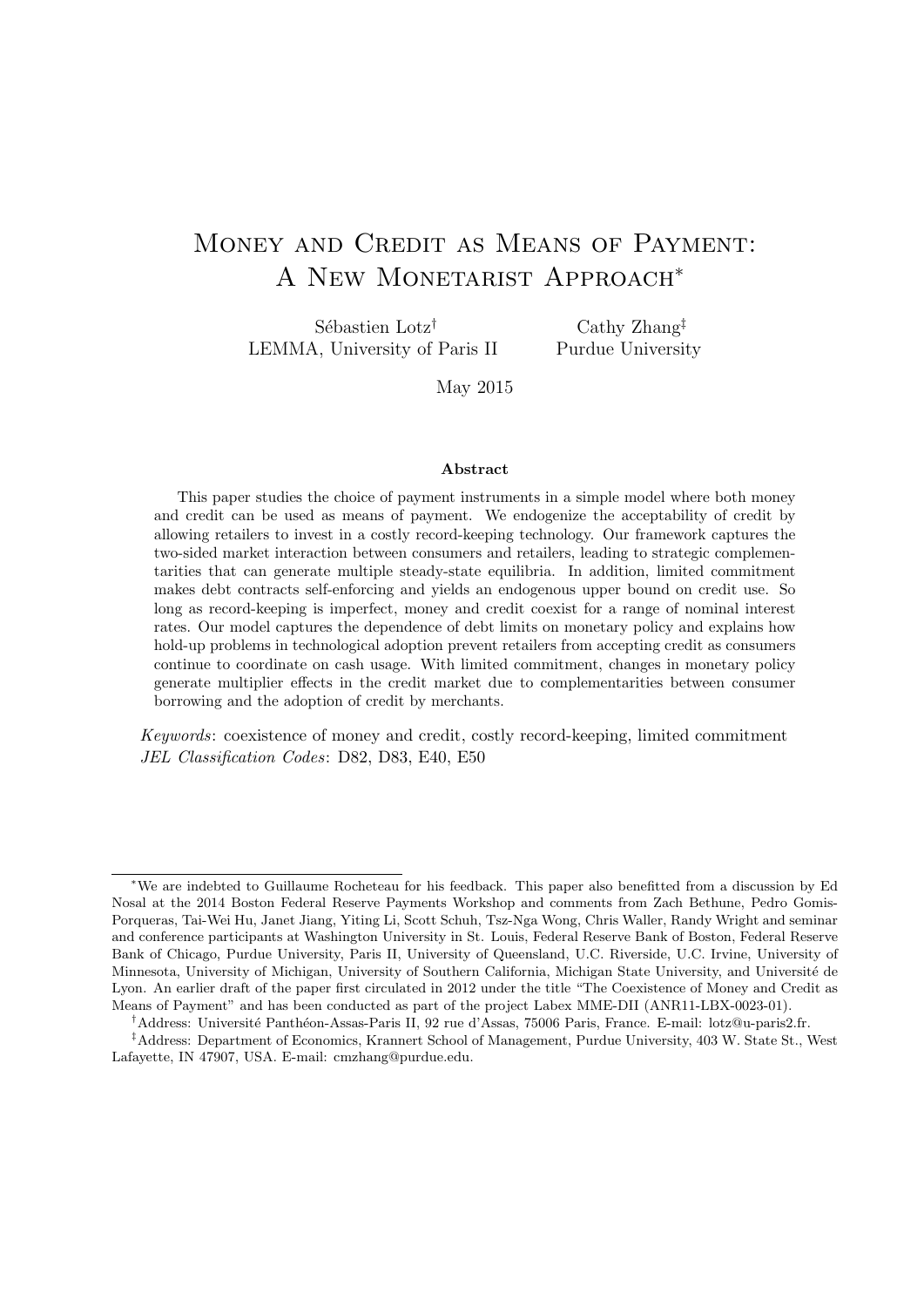### 1 Introduction

Technological improvements in electronic record-keeping have made credit cards as ubiquitous as cash as means of payment. In addition, much of the U.S. economy runs on debt, owed primarily to the development of credit cards that serve both as a payment instrument and a means for unsecured borrowing.<sup>1</sup> According to the U.S. Survey of Consumer Finances (2007), nearly three-quarters of U.S. households own at least one credit card with approximately half of those households carrying outstanding balances on their accounts. Moreover, approximately 27% of U.S. households report simultaneously revolving credit card debt and holding sizeable amounts of low return liquid assets such as cash (Telyukova (2013)). Recent consumer payments data similarly suggest that while consumers are increasingly relying on credit cards for transactions, they are still not completely abandoning cash (Foster, Meijer, Schuh, and Zabek (2011), Briglevics and Schuh (2013)).

As consumers change the way they pay and businesses change the way they accept payments, it is increasingly important to understand how consumer demand affects merchant behavior and vice versa. In fact, the payment system is a classic example of a two-sided market where both consumers and firms must make choices that affect one other (Rysman (2009), BIS (2012)). This dynamic often generates complementarities and network externalities, a key feature of the retail payment market.<sup>2</sup> These recent trends in the payments landscape raise many interesting and challenging questions for monetary theory and policy. Under what conditions can money and credit coexist? Can improved access to record-keeping drive out money? And in economies where both money and credit are used, how does policy and inflation affect credit market outcomes?

To answer these and related questions, we propose a unified model of money and credit that integrates several key insights from modern monetary theory, while still being analytically tractable and amenable to policy analysis. Instead of taking payment arrangements as given, our approach is in the tradition of New Monetarist Economics where the use of money and credit arise endogenously.<sup>3</sup> To capture the two-sided nature of actual payment systems, our model focuses on the market interaction between consumers (buyers, or borrowers) and retailers (sellers, or lenders). The fundamental distinction between monetary and credit trades is that the former is settled on

 $1$ Unsecured credit refers to loans not tied to other assets or secured by the pledge of collateral, such as credit card loans. The Federal Reserve (2005) reports that credit card loans account for roughly half of all unsecured debt in the United States. Meanwhile, the number of payments made by general-purpose credit cards rose from 15.2 billion to 19.0 billion between 2003 and 2006 in the U.S. (Gerdes (2008)).

<sup>&</sup>lt;sup>2</sup>Network externalities exist when the value of a good or service to a potential user increases with the number of other users using the same product. Credit cards are a classic example of a network good, where its adoption and use can be below the socially optimal level because consumers or firms do not internalize the benefit of their own use on others' use. For a discussion of the empirical issues, see Gowrisankaran and Stavins (2004) and Chakravorti (2010).

<sup>&</sup>lt;sup>3</sup>A discussion of the New Monetarist approach is in Williamson and Wright (2010) and a textbook treatment is in Nosal and Rocheteau (2011), though the basic principles date back to Townsend (1987) and Wallace (1998).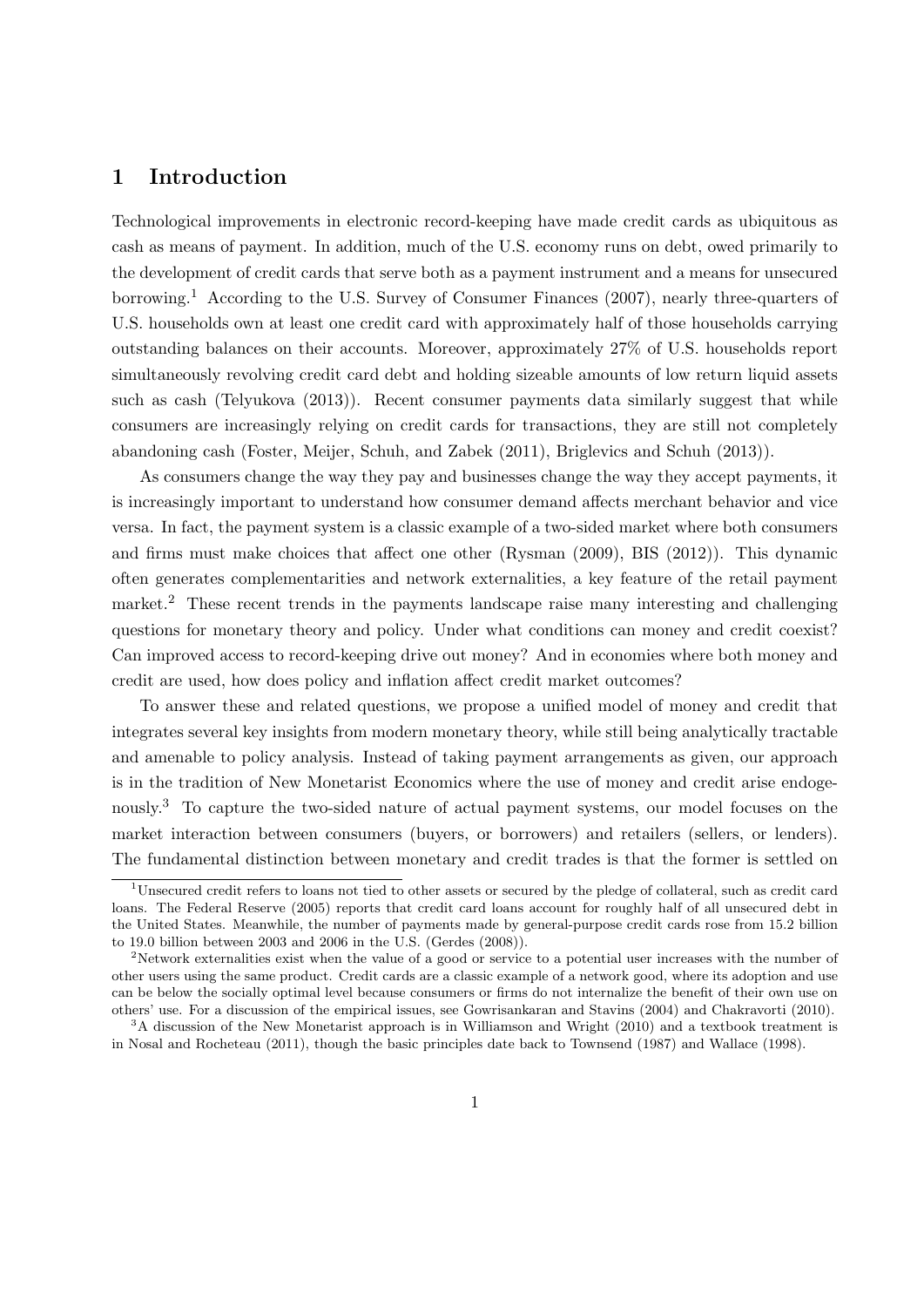the spot and anonymous while the latter involves delayed settlement and record-keeping to keep track of transactions and enforce repayment. While many economies now feature the widespread adoption of both money and credit as a means of payment, getting money and credit to coexist in theory is a much more delicate issue. Indeed, across a wide class of models, there is a dichotomy between monetary and credit trades, a key insight from Kocherlakota (1998): so long as credit is feasible, there is no social role for money, and if money is valued, then credit cannot be sustained.

To generate a role for both money and credit, our model features two deep frictions motivating payment decisions: imperfect record-keeping and limited commitment. For credit to be feasible, we introduce a costly record-keeping technology that monitors and records transactions. As in Nosal and Rocheteau (2011, chapter 8), a seller who invests in this technology can accept an IOU from a buyer.<sup>4</sup> Moreover, we follow a long tradition that views limited commitment as a key friction underlying credit market behavior. Since the use of credit hinges on trust, issues of repayment and enforcement are first order concerns. Due to limited commitment and enforcement, lenders cannot force borrowers to repay their debts. In order to motivate debt repayment, we assume that default by the borrower triggers a punishment that banishes agents from all future credit transactions (Alvarez and Jermann (2000), Kehoe and Levine (1993, 2001)). In that case, a defaulter can only trade with money. Consequently, debt contracts must be self-enforcing and the possibility of strategic default yields an endogenous upper bound on credit use.<sup>5</sup>

Our model generates three endogenous payment regimes: one with money only, one with credit only, and one with both money and credit. As a starting point, we first identify two necessary conditions to ensure individuals use both money and credit for transactions, a seemingly robust feature of actual payment arrangements that is quite difficult to reproduce in theory. In our model, both money and credit are used when some sellers (either exogenously or endogenously) accept both cash and credit while a subset only take cash.<sup>6</sup> However, we show that imperfect record-keeping is a necessary but not sufficient ingredient for money and credit to coexist.

When the ability to enforce debt repayment is imperfect, moderate inflation is a second necessary ingredient for the coexistence of money and credit. The reason is that inflation now has two effects: a higher inflation rate lowers the rate of return on money and makes default more costly.

<sup>4</sup>Garcia-Swartz, Hahn, and Layne-Farrar (2006) find that the merchant's cost of a typical credit transaction in the U.S. is about seven times higher than their costs for accepting cash. This higher cost of accepting credit is borne by the merchant in the form of merchant fees that typically are not paid for explicitly by buyers.

 $5$ Not surprisingly, the main frictions in the model– costly record-keeping and limited commitment– are also key factors motivating the use of credit cards in practice. According to the Bank of Canada's Method of Payments survey, Fung, Huynh, and Sabetti (2012) report that the availability of record-keeping and the ability to make payments are among the primary determinants of credit card usage.

<sup>6</sup>Our approach is therefore similar to heterogeneous monitoring models where agents differ both ex-ante and ex-post, as in Cavalcanti and Wallace (1999) and Sanches and Williamson (2010).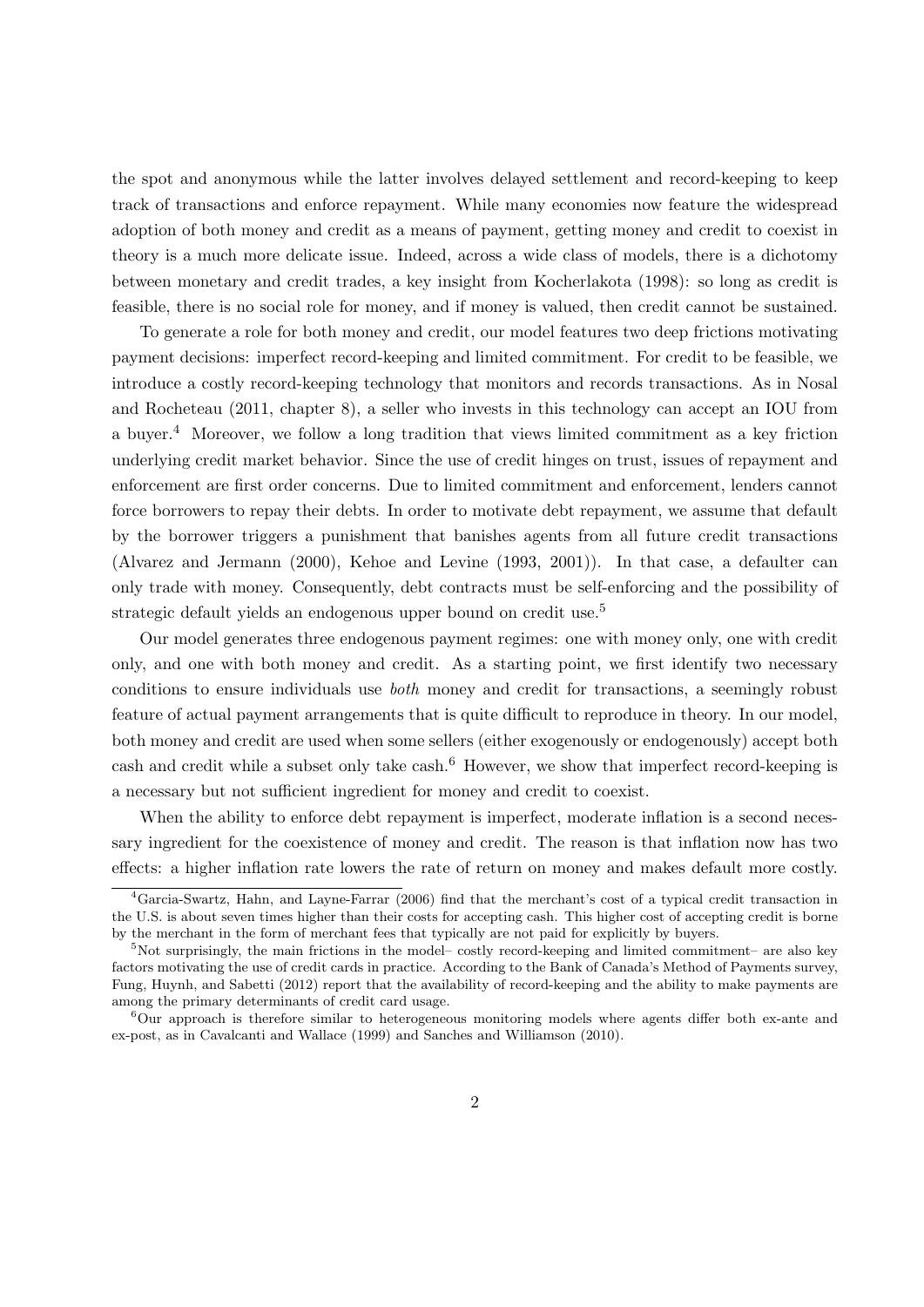Consequently, inflation cannot be too high so that money is not valued, and inflation cannot be too low so that borrowers have an incentive to renege on their debts.<sup>7</sup> Moreover, limited commitment provides a tight link between monetary policy and individual substitution patterns. By raising the cost of default and lowering the rate of return on money, higher inflation relaxes credit constraints and induces agents to shift from money to credit to finance their consumption. Hence when both money and credit are used, an exogenous change in policy that raises debt limits will not completely crowd out money. We show that this result holds so long as a fraction of sellers still take cash, thereby breaking the typical neutrality result that arises in economies with perfect access to record-keeping by sellers (Gu, Mattesini, and Wright (2014)).

Our model with endogenous debt limits and record-keeping underscores two important channels for monetary policy to affect credit market outcomes. Compared with an environment with perfect enforcement, we show that borrowing constraints depend on monetary policy and market fundamentals, which generates new insights about the relationship between policy and credit market behavior. The channel through which monetary policy affects macroeconomic outcomes is through buyers' portfolio holdings, sellers' investment decision, and the endogenous credit constraint. If sellers must invest ex-ante in a costly technology to record credit transactions, there are strategic complementarities between the seller's decision to invest and the buyer's ability to repay. When more sellers accept credit, the gain to buyers from borrowing increases, which relaxes the credit constraint. At the same time, an increase in the buyer's ability to repay raises the incentive to invest and hence the fraction of credit trades. This complementarity leads to feedback effects that can generate multiple steady-state equilibria, including outcomes where both money and credit are used. In terms of recent payment trends, this multiplier effect helps rationalize the rapid proliferation of unsecured credit beyond what can be explained by technological progress alone.

Moreover, this channel mimics the mechanism behind two-sided markets in actual payment systems: merchants want to accept credit cards that have many cardholders, and cardholders want cards that are accepted at many establishments. Just as in our model, the payment network benefits the merchant and the consumer jointly, leading to similar complementarities highlighted in the industrial organization literature (Chakravorti (2010)). At the same time, consumers may still coordinate on cash usage due to a hold-up problem in technological adoption. Since retailers do not receive the full surplus of technological adoption, they fail to internalize the total benefit of accepting credit. The choice of payment instruments will therefore depend on fundamentals, as well as history and social conventions.

<sup>7</sup> Inflation also relaxes debt limits in Berentsen, Camera, and Waller (2007) where credit is modeled as nominal bank loans. However, money remains the only means of payment since goods transactions remain private information. This channel is also present in other models of unsecured credit with limited enforcement, such as Sanches and Williamson (2010), Bethune, Rocheteau, and Rupert (2014), and Gu, Mattesini, and Wright (2014), among many others.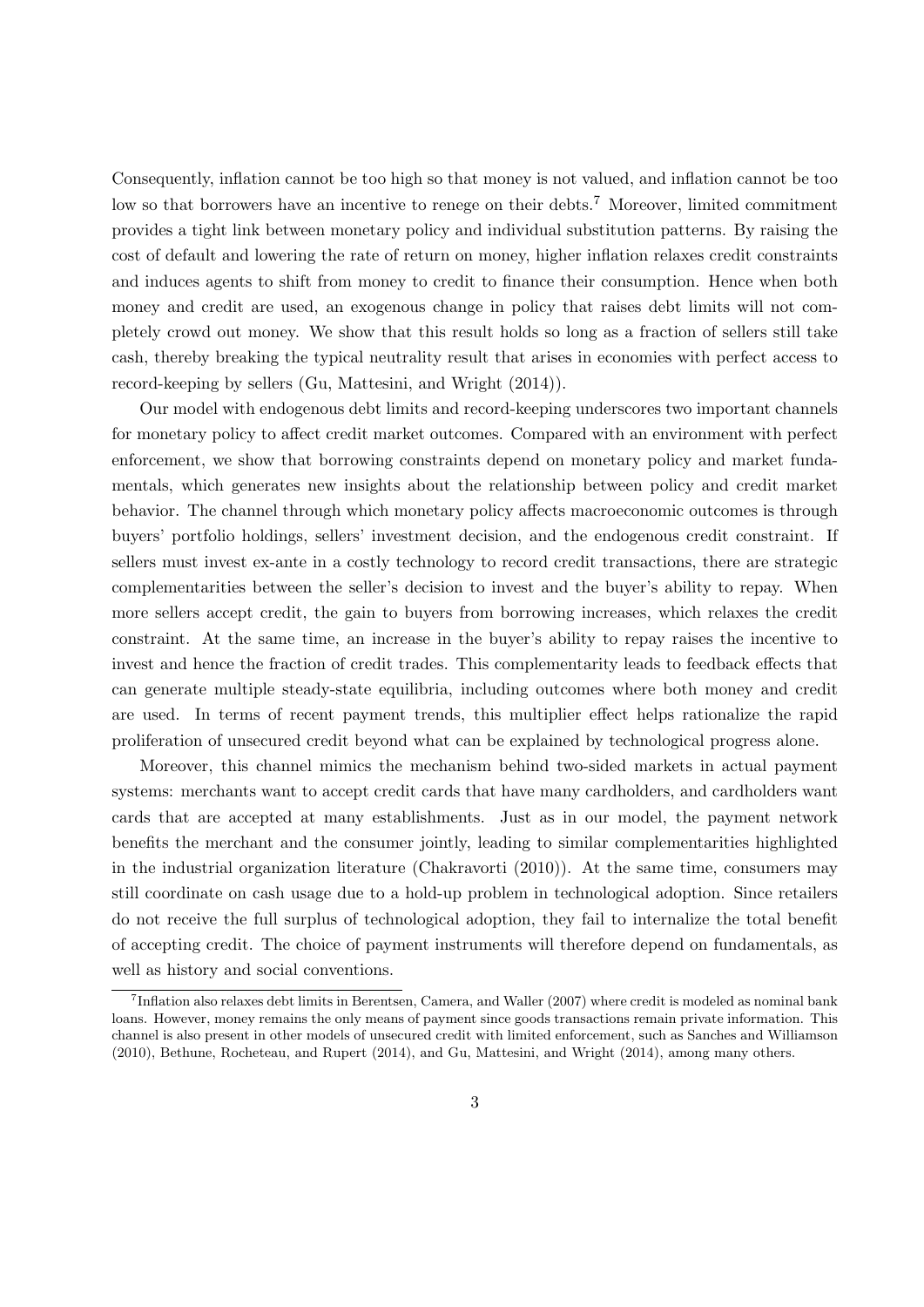The paper proceeds as follows. Section 1.1 discusses the related literature. Section 2 presents the benchmark environment with limited enforcement, and Section 3 determines equilibrium when an exogenous fraction of sellers accept credit. Section 4 characterizes payment regimes, and Section 5 endogenizes the acceptability of credit. In Section 6, we discuss welfare and investigate the welfare effects of inflation. Finally, Section 7 closes with concluding remarks and posits some directions for future research.

### 1.1 Related Literature

Within modern monetary theory, there is a strong tradition of studying the coexistence of money and credit, such as Shi (1996), Kocherlakota and Wallace (1998), and Cavalcanti and Wallace (1999). More recently, there are several models featuring divisible money and centralized credit markets using the Lagos and Wright (2005) model, including Berentsen, Camera, and Waller (2007), Telyukova and Wright (2008), Sanches and Williamson (2010), Bethune, Rocheteau, and Rupert (2014), Gu, Mattesini, and Wright (2014), and Liu, Wang, and Wright (2014). However in all these approaches, only an exogenous subset of agents can use credit while the acceptability of credit is endogenous in this paper. Dong (2011) also models costly credit but focuses on the buyer's choice of credit. This distinction is important since heterogeneity on the buyer's side and not the seller's side implies that trades occur with money only or credit only, but not with *both*.

Our model of endogenous record-keeping is based on a version of the costly credit model in Nosal and Rocheteau (2011, chapter 8), though a key distinction is we derive an endogenous debt limit under limited commitment instead of assuming loan repayments are perfectly enforced.<sup>8</sup> While some results on the existence of equilibrium go through, having limited commitment provides an important channel for monetary policy to affect equilibrium borrowing. This may be particularly relevant for making sense of recent consumer payments data as there is a sizeable fraction of individuals who are credit constrained and an important open question is how changes in monetary policy affect credit market outcomes. As just one example, our theory implies a fall in the nominal interest rate tightens credit constraints which generates a decline in consumer borrowing, even holding fixed the aggregate acceptability of credit by merchants. While this channel is absent under perfect enforcement, our model illustrates how having endogenous borrowing through limited commitment can offer a more comprehensive picture of credit market outcomes.

In a related setting but with complete access to record-keeping by sellers, Gu, Mattesini, and

<sup>8</sup>Our formalization is similar to Townsend (1989) and Williamson (1987)'s costly state verification assumption. More recently, a related idea appears in Lester, Postlewaite, and Wright (2012) where sellers must incur a fixed cost to authenticate and hence accept an asset for trade.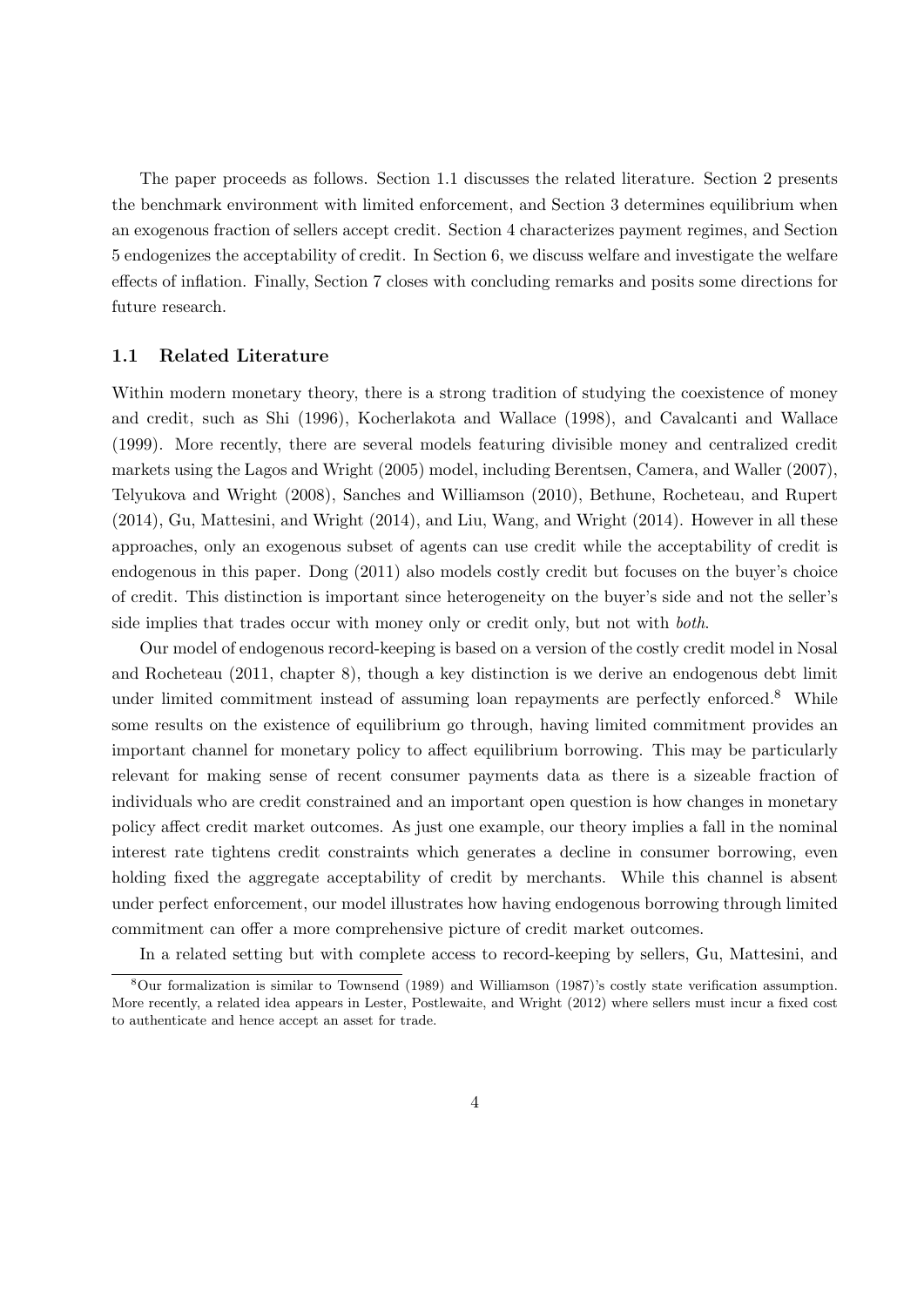Wright (2014) show that money is crowded out one for one when credit is also used.<sup>9</sup> Moreover, since changes to the debt limit are neutral, their results imply that monetary policy has no effect on credit market behavior. Despite having similar topics and methods, our paper and Gu, Mattesini, and Wright (2014) feature different environments and we highlight very different findings. While Gu, Mattesini, and Wright (2014) consider a representative agent model with complete access to record-keeping by sellers, we consider heterogeneous record-keeping across sellers (both exogenously and endogenously). As we show, this distinction is critical for obtaining the coexistence of money and credit at the individual transaction level, a role for monetary policy to affect debt limits, and strategic complementarities between equilibrium borrowing and the aggregate availability of credit. Indeed, our model nests a version of the full record-keeping model of Gu, Mattesini, and Wright (2014), in which case we obtain their neutrality result as a limiting case.

Finally, this paper relates with a growing strand in the industrial organization literature on payments that examines the costs and benefits of credit cards to network participants (Rochet and Tirole (2006), Wright (2011)). However, this literature abstracts from a critical distinction between money and credit transactions by ignoring the borrowing component of credit trades. An exception is Chakravorti and To (2007), which develops a theory of credit cards with delayed settlement. However since money is not modeled, the model cannot examine issues of coexistence and substitutability between cash and credit, which is a key contribution of the present paper.

### 2 Environment

Time is discrete and continues forever. There is a continuum  $[0, 2]$  of infinitely lived agents, evenly divided between buyers (or consumers) and sellers (or retailers). Each period is divided into two sub-periods where economic activity will differ. In the first sub-period, agents meet pairwise and at random in a decentralized market, called the DM. Sellers can produce output,  $q \in \mathbb{R}^+$ , but do not want to consume, while buyers want to consume but cannot produce. Agents' identities as buyers or sellers are permanent, exogenous, and determined at the beginning of the DM. In the second sub-period, trade occurs in a frictionless centralized market, called the CM, where all agents can consume a numéraire good, x, by supplying labor, y, using a linear technology  $f(y) = y$ .

Instantaneous utility functions for buyers,  $(\mathcal{U}^b)$ , and sellers,  $(\mathcal{U}^s)$ , are assumed to be separable

<sup>9</sup>Under an optimal trading mechanism, Hu, Kennan, and Wallace (2009) show that money and credit are not coessential in the Lagos and Wright (2005) model, so long as agents are not too impatient. Gu, Mattesini, and Wright (2014) adopt a similar model but with a more general preference structure and show that money and credit are not both needed for a class of trading mechanisms that only depend on the buyer's total wealth but not on portfolio composition. More recently, Araujo and Hu (2014) overturn these results and show that money and credit can be coessential in the Lagos and Wright (2005) model by having two rounds of DM trades. Since we do not adopt mechanism design, our analysis focuses instead on the coexistence, rather than coessentiality, of money and credit.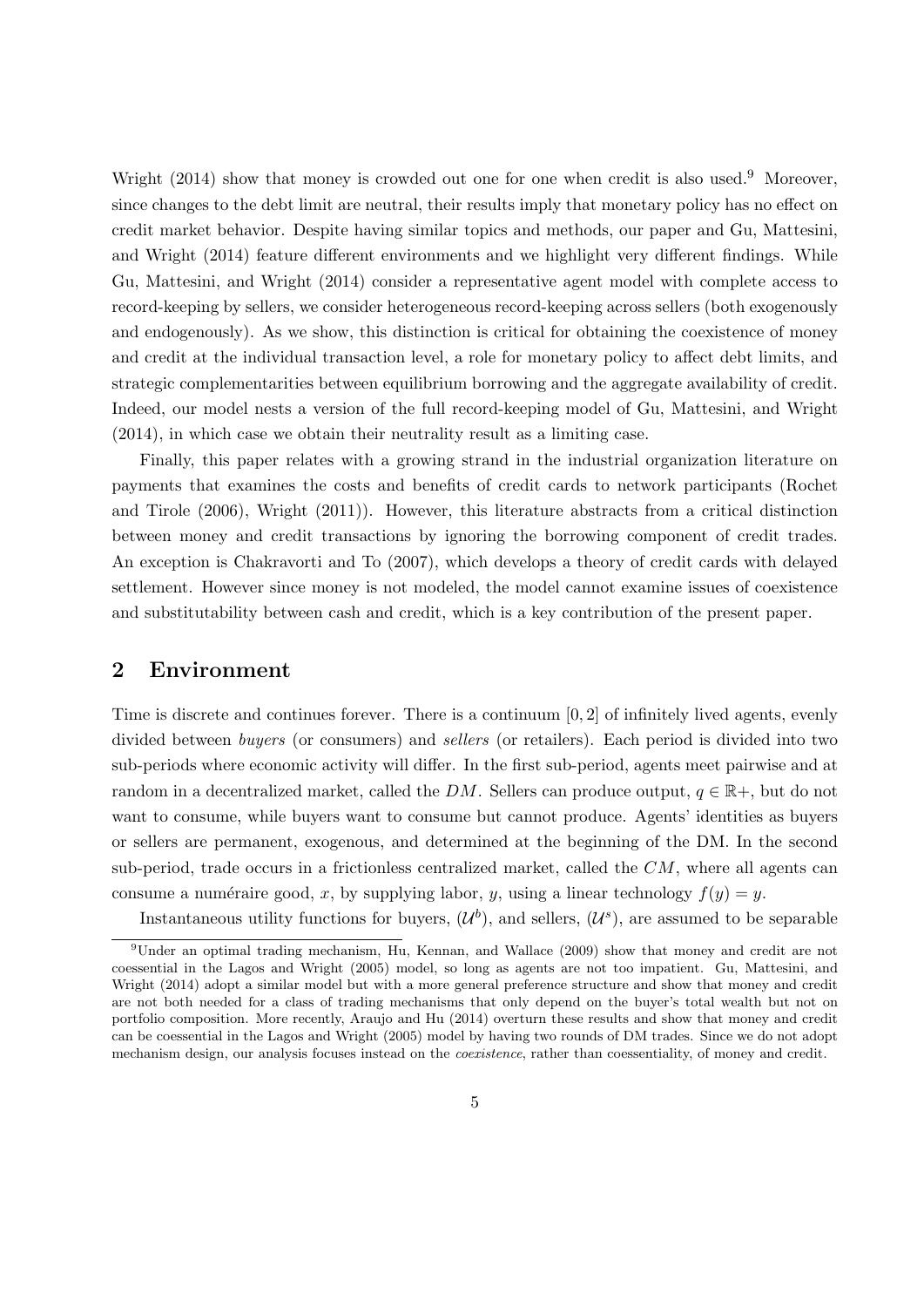

Figure 1: Cost Function for Record-Keeping Technology

between sub-periods and linear in the CM:

$$
\mathcal{U}^{b}(q, x, y) = u(q) + x - y,
$$
  

$$
\mathcal{U}^{s}(q, x, y) = -c(q) + x - y.
$$

Functional forms for utility and cost functions are  $C^2$  with  $u' > 0$ ,  $u'' < 0$ ,  $c' > 0$ ,  $c'' > 0$ ,  $u(0) = c(0) = c'(0) = 0$ , and  $u'(0) = \infty$ . Also, let  $q^* \equiv \{q : u'(q^*) = c'(q^*)\}$ . All goods are perishable and agents discount the future between periods with a discount factor  $\beta = \frac{1}{1+r} \in (0,1)$ .

The only asset in the economy is fiat money, which is perfectly divisible, storable, and recognizable. Money  $m_t \in \mathbb{R}_+$  is valued at  $\phi_t$ , the price of money in terms of numéraire. Its aggregate stock in the economy,  $M_t$ , can grow or shrink each period at a constant gross rate  $\gamma \equiv \frac{M_{t+1}}{M_t}$  $\frac{M_{t+1}}{M_t}$ . Changes in the money supply are implemented through lump-sum transfers or taxes in the CM to buyers. In the latter case, we assume the government has enough enforcement in the CM so that agents will repay the lump-sum tax.<sup>10</sup>

There is a costly record-keeping technology that can record transactions and enforce repayment. At the beginning of the DM, sellers can invest to access this technology by paying a constant per period cost,  $\kappa \geq 0$ , in units of disutility.<sup>11</sup> To simplify exposition, we assume for now that investment

<sup>&</sup>lt;sup>10</sup>While the government can never observe agents' real balances, it has the authority to impose arbitrarily harsh penalties on agents who do not pay taxes when  $\gamma$  < 1. Alternatively, Andolfatto (2013) considers an environment where the government's enforcement power is limited and the payment of lump-sum taxes is voluntary. Penalty for failing to pay taxes in the CM is permanent exclusion from the DM. Along these lines, Appendix B determines the size of the tax obligation that individuals are willing to honor voluntarily, in which case the Friedman rule is infeasible since it requires taxation and individuals may choose to renege on taxes if it is too high.

<sup>&</sup>lt;sup>11</sup>The Bank of Canada's 2006 National Survey of Merchants reports that nearly all merchants accept cash while 92% accept both cash and credit cards (Arango and Taylor (2008)). The study also finds that record-keeping and other technological costs of accepting credit are incurred by the seller. For example, the ad valorem fee on credit card transactions is incurred by merchants, which in practice includes processing fees and interchange fees.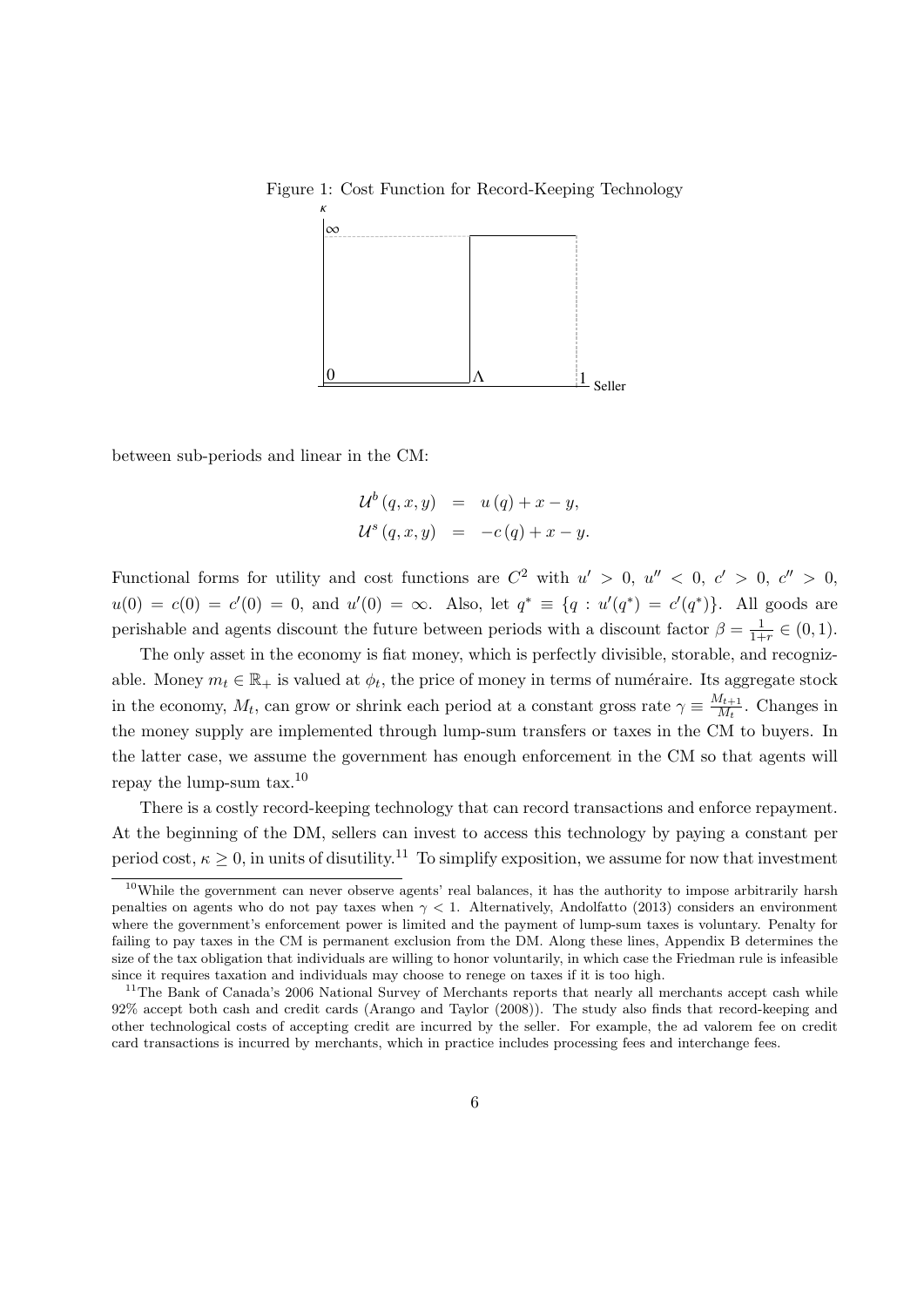Figure 2: Timing of Representative Period



in this technology is costless for a constant fraction  $\Lambda \in [0,1]$  of sellers and infinitely costly for the remaining  $1 - \Lambda$  sellers, as in Figure 1. This implies the fraction of sellers with access to recordkeeping is exogenous and given by  $\Lambda$ . In Section 5, we endogenize  $\Lambda$  by considering a more general cost function where individual sellers have heterogenous costs of investing.

Contracts written in the DM can be repaid in the subsequent CM. Buyers can issue  $b \in \mathbb{R}_+$  units of one-period IOUs that we normalize to be worth one unit of the numéraire good.<sup>12</sup> Since agents lack commitment, potential borrowers must be punished if they do not deliver on their promise to repay. We assume any default is publicly recorded by the record-keeping technology and triggers punishment that leads to permanent exclusion from the credit system. In that case, a borrower who defaults can only use money for all future transactions.<sup>13</sup>

Figure 2 summarizes the timing of events. At the beginning of the DM, a buyer matches with

<sup>&</sup>lt;sup>12</sup>One interpretation of our model is that sellers with access to record-keeping can make loans directly to the buyer without interacting with an intermediary, such as a bank or credit card issuer. Hence, the seller and credit card issuer is modeled as a consolidated entity.

<sup>&</sup>lt;sup>13</sup>The record-keeping technology detects default with probability one. Introducing imperfect monitoring where default is only detected probabilistically would all else equal decrease the cost of default and hence tighten credit limits. See e.g. the analysis in Gu, Mattesini, and Wright (2014) and Bethune, Rocheteau, and Rupert (2014). In addition, while we assume that a defaulter is excluded from using credit but can still use money, one can also assume that punishment for default is permanent autarky. In Appendix B, we derive the debt limit assuming that punishment for default is permanent autarky and discuss the implications of this assumption.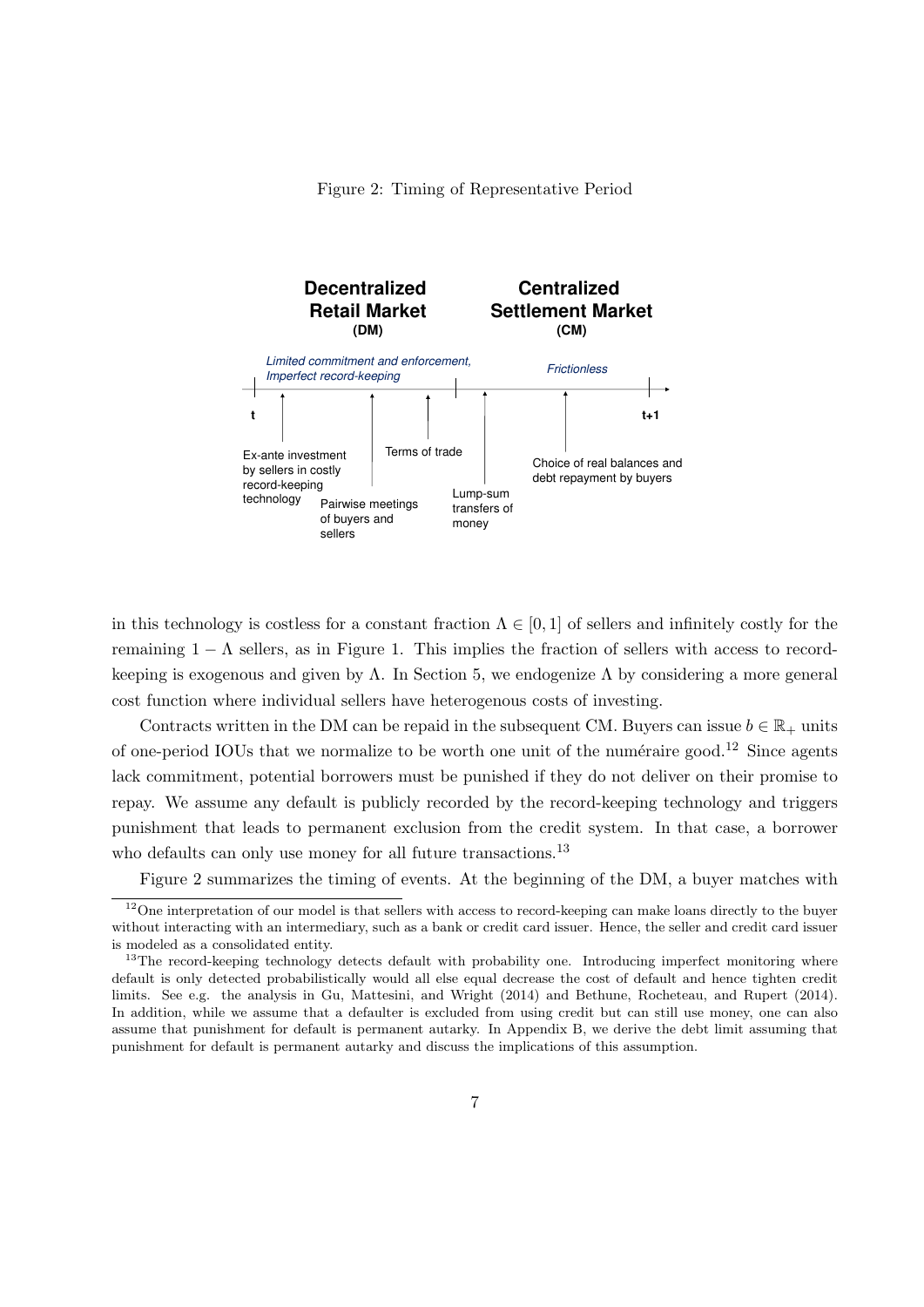a seller with probability  $\sigma$ , where the buyer has  $b \in \mathbb{R}$ + units of IOUs and  $m \in \mathbb{R}$ + units of money, or equivalently,  $z \equiv \phi m \in \mathbb{R}$  units of real balances. Terms of trade are determined using a proportional bargaining rule. In the CM, buyers produce the numéraire good, redeem their loan, and acquire money, while sellers purchase the numéraire and can get their loan repaid.

### 3 Equilibrium

We focus on stationary equilibria where  $\gamma \geq \beta$  and real balances are constant over time. Consequently, the rate of return on money is constant and equal to  $\gamma^{-1} = \frac{\phi'}{\phi}$  $\frac{\varphi}{\phi}$ . In what follows, variables with a prime denote next period's variables.

### 3.1 Centralized Market Value Functions

In the beginning of the CM, agents consume the numéraire good, supply labor, and readjust their portfolios. Let  $W^b(z, -b)$  denote the value function of a buyer who holds  $z \equiv \phi m$  units of real balances and has issued b units of debt in the previous DM. Similarly, let  $\widetilde{W}^b(z)$  denote the value function of a buyer with a recorded history of default and hence does not have access to credit.

The maximization problem for a buyer who enters the CM with portfolio  $(z, -b)$  is

$$
W^{b}\left(z,-b\right) = \max_{x,y,z'\geq 0} \left\{ x - y + \beta V^{b}\left(z'\right) \right\} \tag{1}
$$

s.t. 
$$
x + b + \phi m' = y + z + T
$$
, (2)

where  $V^b(z')$  is the buyer's continuation value in the next DM and  $T \equiv (\gamma - 1)\phi M$  is the lumpsum transfer of money from the government (in units of numéraire). According to  $(2)$ , the buyer finances his net consumption of the numéraire  $(x - y)$ , repayment of debt  $(b)$ , and next period's real balances ( $\phi$ m') with his current real balances ( $\phi$ m = z) and the lump-sum transfer (T). Substituting  $m' = z'/\phi'$  into (2) and substituting y into (1) yields

$$
W^{b}\left(z,-b\right) = z - b + T + \max_{z' \geq 0} \left\{-\gamma z' + \beta V^{b}\left(z'\right)\right\}.
$$
 (3)

The buyer's lifetime utility in the CM is the sum of his real balances net of any debt to be repaid, the lump-sum transfer from the government, and his continuation value at the beginning of the next DM net of the investment in real balances. Notice that  $W<sup>b</sup>$  is linear in the buyer's current portfolio:  $W^b(z, -b) = z - b + W^b(0, 0)$ . In addition, the buyer's choice of real balances next period, z ′ , is independent of his current real balances, z.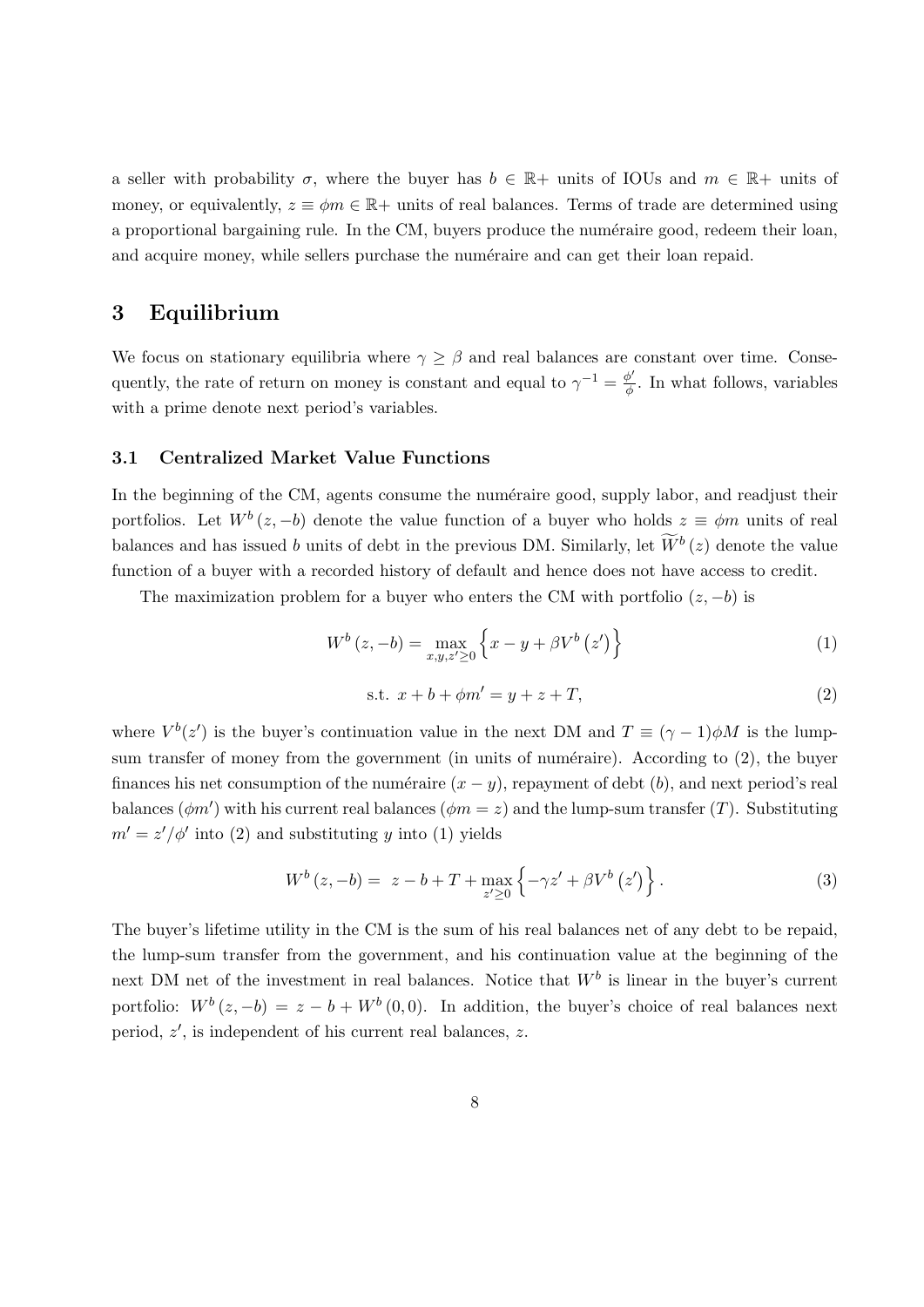Similarly, the value function of a buyer who defaults is

$$
\widetilde{W}^{b}(z) = z + T + \max_{z' \ge 0} \left\{ -\gamma z' + \beta \widetilde{V}^{b}(z') \right\},\,
$$

where  $\tilde{V}^b(z')$  is the continuation value of a buyer who defaults and hence loses access to credit in the next DM.

Since sellers have no strict incentive to accumulate real balances in the DM, their CM value function is

$$
W^s(z,b) = z + b + \beta V^s(0),
$$

where  $V^{s}(0)$  is the seller's value function at the beginning of the following DM.

### 3.2 Terms of Trade

Terms of trade in the DM are determined by Kalai (1977)'s proportional bargaining solution where the buyer receives a constant share  $\theta \in (0,1)$  of the total surplus, while the seller gets the remaining share. Upon being matched, the buyer proposes to the seller a contract  $(q, d, b)$ , where q is the quantity of output the seller transfers to the buyer, and  $(d, b)$  are the transfers of real balances and IOUs, respectively, from the buyer to seller.<sup>14</sup>

In general, the terms of trade only depend on the total portfolio of the buyer and the payment accepted by the seller. Consider first a match where the seller accepts credit. Notice that the surplus of a buyer who gets q for payment  $d + b$  to the seller is  $u(q) - d - b$ , by the linearity of  $W<sup>b</sup>$ . Similarly, the surplus of the seller is  $-c(q) + d + b$ . The bargaining problem is then

$$
(q, d, b) = \arg \max_{q, d, b} \{ u(q) - d - b \}
$$
 (4)

s.t. 
$$
-c(q) + d + b = \frac{1-\theta}{\theta} [u(q) - d - b],
$$
 (5)

 $14$ More generally, proportional bargaining guarantees that trade is pairwise Pareto efficient and has several desirable features that cannot be guaranteed with Nash bargaining, as discussed in Aruoba, Rocheteau, and Waller (2007). First, it guarantees the concavity of agents' value functions. Second, the proportional solution is monotonic and hence does not suffer from a shortcoming of Nash bargaining that an agent can end up with a lower individual surplus even if the size of the total surplus increases. While some of these technical complications can be dealt with, as in Lagos and Rocheteau (2008) and Lagos (2010), or avoided altogether by giving all the surplus to the buyer, here we want to give positive surplus to the seller since later on we endogenize the acceptability of credit and need to provide sellers some incentive to invest in the record-keeping technology. Moreover, there are also normative reasons to adopt Kalai bargaining. As recently shown by Bethune, Hu, and Rocheteau (2014), "not too tight" solvency constraints are socially optimal under proportional bargaining but cannot be justified on normative grounds with Nash bargaining. In any case, we also work out the model with generalized Nash bargaining and show in Appendix C that our main coexistence results go through, though some existence conditions and results related to efficiency slightly differ.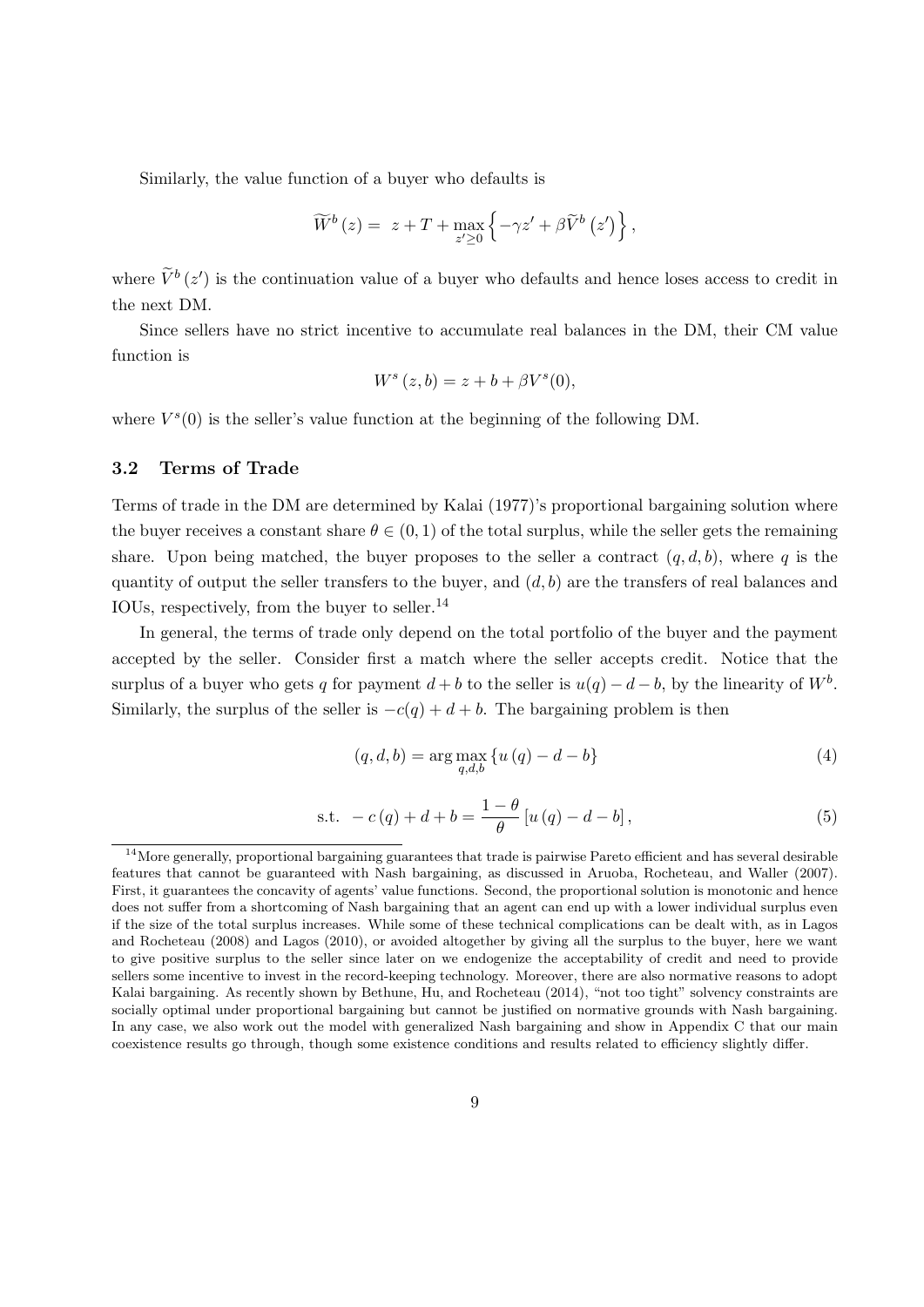$$
d \in [0, z], \tag{6}
$$

$$
b \in [0, \bar{b}]. \tag{7}
$$

According to  $(4)$  – (7), the buyer's offer maximizes his trade surplus such that  $(i)$  the seller's payoff is a constant share  $\frac{1-\theta}{\theta}$  of the buyer's payoff, *(ii)* the buyer cannot transfer more money than he has, and *(iii)* the buyer cannot borrow more than he can repay. Condition  $(6)$  is a feasibility constraint on the amount the buyer can transfer to the seller, while condition (7) is the buyer's incentive constraint that motivates voluntary debt repayment. The threshold  $\bar{b}$  is an equilibrium object and represents the endogenous borrowing limit faced by the buyer, which is taken as given in the bargaining problem. Combining (6) and (7) results in the payment constraint

$$
d + b \le z + \bar{b},\tag{8}
$$

which says the total payment to the seller,  $d+b$ , cannot exceed the buyer's payment capacity,  $z+\overline{b}$ . The bargaining solution depends on whether or not the payment constraint binds. If (8) does not bind, then the buyer has sufficient wealth to purchase the first best level of output,  $q^*$ . In that case, payment to the seller will be exactly

$$
d + b = (1 - \theta)u(q^*) + \theta c(q^*).
$$

If (8) binds, the buyer does not have enough payment capacity and will borrow up to his credit limit and pay the rest with any cash on hand:

$$
z + \overline{b} = (1 - \theta)u(q^c) + \theta c(q^c), \qquad (9)
$$

where  $q^c \equiv q(z + \overline{b}) < q^*$ .

If the seller does not have access to record-keeping, credit cannot be used. In that case, the bargaining problem is described by  $(4) - (6)$  but with  $b = \bar{b} = 0$ . If  $z \geq (1 - \theta)u(q^*) + \theta c(q^*)$ , the buyer is unconstrained and has enough liquid wealth to purchase  $q^*$ . Otherwise, the buyer just hands over his real balances,

$$
z = (1 - \theta)u(q) + \theta c(q),\tag{10}
$$

where  $q \equiv q(z) < q^*$ . The bargaining solution if the buyer defaults is similar to (10), where q is replaced with  $\tilde{q}$  and the real balances of a buyer who defaults is  $\tilde{z} = (1 - \theta)u(\tilde{q}) + \theta c(\tilde{q})$  if  $\widetilde{z} < (1 - \theta)c(q^*) + \theta u(q^*)$  and  $\widetilde{z} = (1 - \theta)c(q^*) + \theta u(q^*)$  otherwise.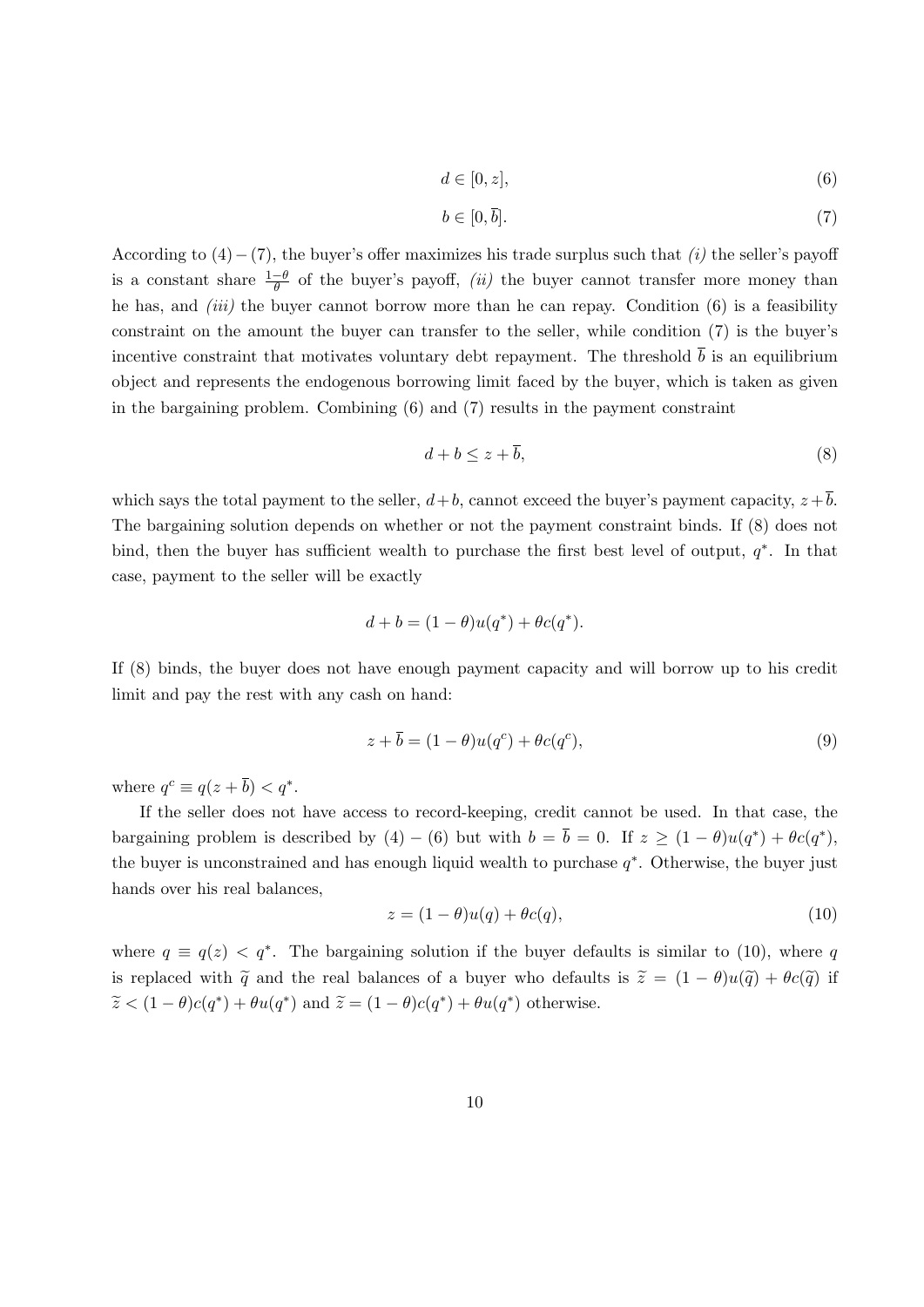### 3.3 Decentralized Market Value Functions

We next describe agents' value functions in the DM. After simplification, the expected lifetime utility of a buyer with no history of default who holds z units of real balances at the beginning of the period is:

$$
V^{b}(z) = \sigma\theta (1 - \Lambda) [u(q) - c(q)] + \sigma\theta \Lambda [u(q^{c}) - c(q^{c})] + z + W^{b}(0,0), \qquad (11)
$$

where we have used the bargaining solution and the fact that the buyer will never accumulate more real balances than he would spend in the DM. According to (11), a buyer in the DM is matched with a seller who does not have access to record-keeping with probability  $\sigma(1-\Lambda)$ , receives  $\theta$ of the match surplus,  $u(q) - c(q)$ , and can only pay with money. With probability  $\sigma \Lambda$ , a buyer matches with a seller with access to record-keeping, in which case he gets  $\theta$  of the match surplus,  $u(q^c) - c(q^c)$ , and can pay with both money and credit. The last two terms result from the linearity of  $W^b$  and is the value of proceeding to the CM with one's portfolio intact.

Similarly, the expected lifetime utility of a buyer who defaults is

$$
\widetilde{V}^b(z) = \sigma \theta[u(\widetilde{q}) - c(\widetilde{q})] + z + \widetilde{W}^b(0),
$$

which reflects the fact that a buyer who defaults loses access to credit and can only consume  $\tilde{q}$  by trading with money. However if money is not valued, then a buyer who defaults cannot trade at all in the DM.

### 3.4 Optimal Portfolio Choice

We now turn to the buyer's choice of real balances. Substituting  $V^b(z)$  from (11) into (3), the choice of real balances for a buyer with access to credit solves

$$
\max_{z \geq 0} \left\{ -iz + \sigma (1 - \Lambda) \theta S(z) + \sigma \Lambda \theta S(z + \overline{b}) \right\},\tag{12}
$$

where  $S(\cdot) \equiv u[q(\cdot)] - c[q(\cdot)]$  is the total trade surplus in a bilateral match and  $i \equiv \frac{\gamma - \beta}{\beta}$  $\frac{-\rho}{\beta}$  is the nominal interest rate on an illiquid bond and represents the cost of holding real balances. According to (12), the buyer's choice of real balances maximizes his expected surplus in the DM net of the cost of holding money. Since the objective function  $(12)$  is continuous and maximizes over a compact set, a solution exists. In Appendix A, we show that (12) is a concave problem. Accordingly, the buyer's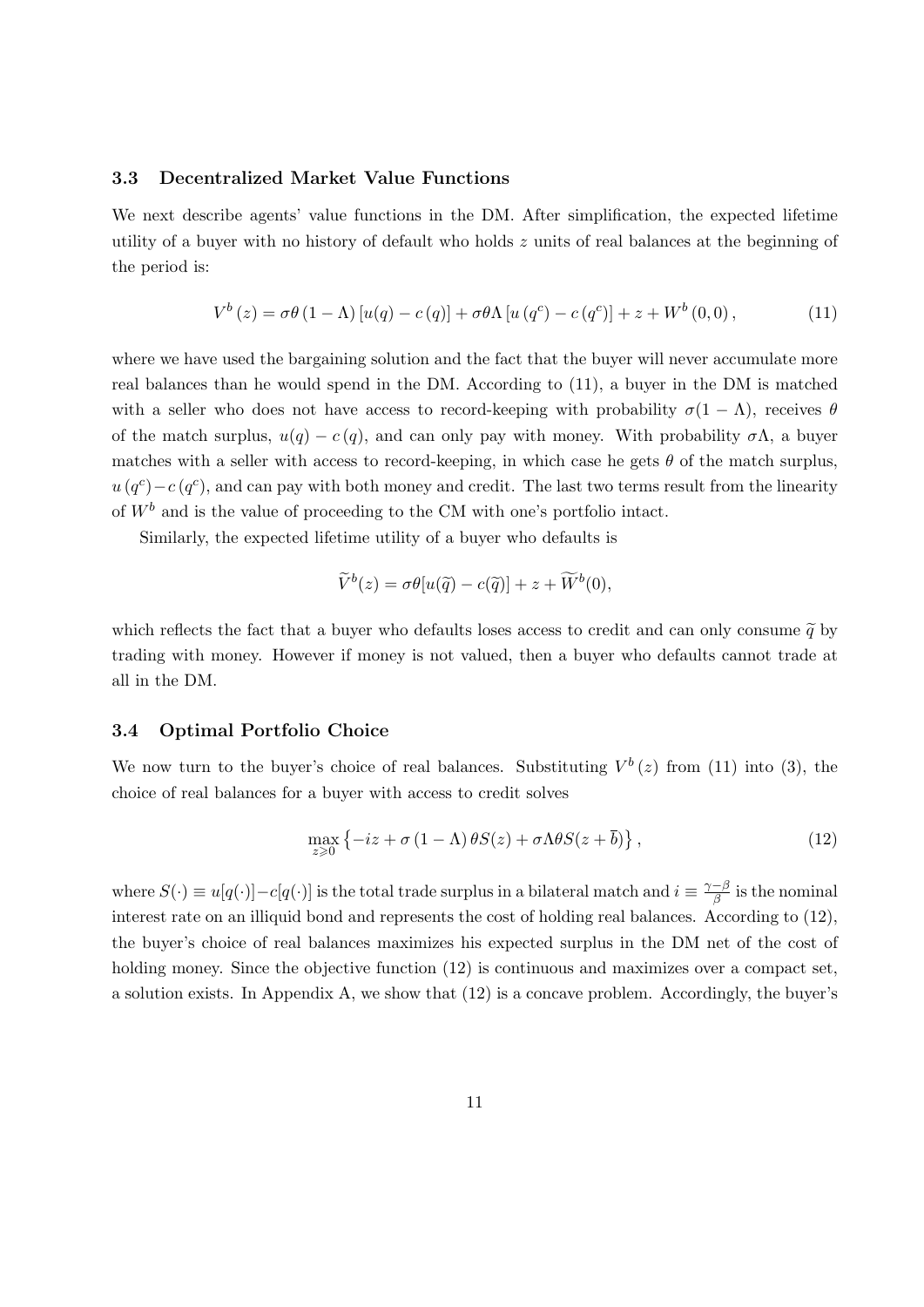choice of real balances,  $z \geq 0$ , solves

$$
-i + \sigma\theta(1 - \Lambda)S'(z) + \sigma\theta\Lambda S'(z + \overline{b}) \le 0,
$$
\n(13)

where (13) is satisfied with equality if  $z > 0$  and  $S'(\cdot) = \frac{u'[q(\cdot)] - c'[q(\cdot)]}{\theta c'[q(\cdot)] + (1 - \theta)u'[q(\cdot)]}$  $\frac{u\left[q(\cdot)\right]-c\left[q(\cdot)\right]}{\theta c'[q(\cdot)]+(1-\theta)u'[q(\cdot)]}$  represents the liquidity premium. Using a similar line of reasoning, the choice of real balances for a buyer who defaults and hence loses access to credit,  $\tilde{z} \geq 0$ , solves

$$
-i + \sigma \theta S'(\tilde{z}) \le 0,\tag{14}
$$

where (14) is satisfied with equality if  $\tilde{z} > 0$ .

Notice that when all sellers have access to record-keeping  $(Λ = 1)$  and money is valued, (13) and (14) at equality implies that a buyer with access to credit chooses his real balances so that his total wealth is the same as a buyer who defaults, or  $z + \overline{b} = \tilde{z}$ . Intuitively, a buyer who repays his debt faces the same tradeoff at the margin as a buyer who defaults. Moreover, when  $\Lambda = 1$ , any change in the debt limit (either exogenous or endogenous) is offset by a change of the same magnitude in real balances. To see this when  $\bar{b}$  is exogenous, differentiate (13) to obtain

$$
\frac{dz}{d\overline{b}} = -\left[1 + \frac{(1-\Lambda)S''(z)}{\Lambda S''(z+\overline{b})}\right]^{-1} \in [-1,0).
$$

When  $\Lambda = 1$ ,  $\frac{dz}{d\bar{b}} = -1$ , in which case any increase in the debt limit leaves the buyer's total wealth unchanged. Importantly, this result does not hold more generally for our model with  $\Lambda \in (0,1)$ due to the subset of trades that do not require credit. We give a more formal treatment of this outcome in Section 4.3.1 when characterizing an equilibrium with both money and credit.

Finally, notice that under perfect enforcement, buyers are never constrained by the limit  $b \leq \overline{b}$ and can borrow as much as they want to finance the first best,  $q^*$ . When money is valued, the third term on the left side of (13) goes to zero since  $u'(q^*) = c'(q^*)$ . In that case, the second term on the left side of (13) is increasing with  $\Lambda$  so that an increase in  $\Lambda$  decreases output,  $q(z)$ , and hence the buyer's real balances, z.

### 4 Endogenous Credit Limits

When the government's ability to enforce repayment is limited, borrowers may have an incentive to renege on their debt obligations. To support trade in a credit economy, we assume punishment for default entails permanent exclusion from the credit system. In that case, a borrower who defaults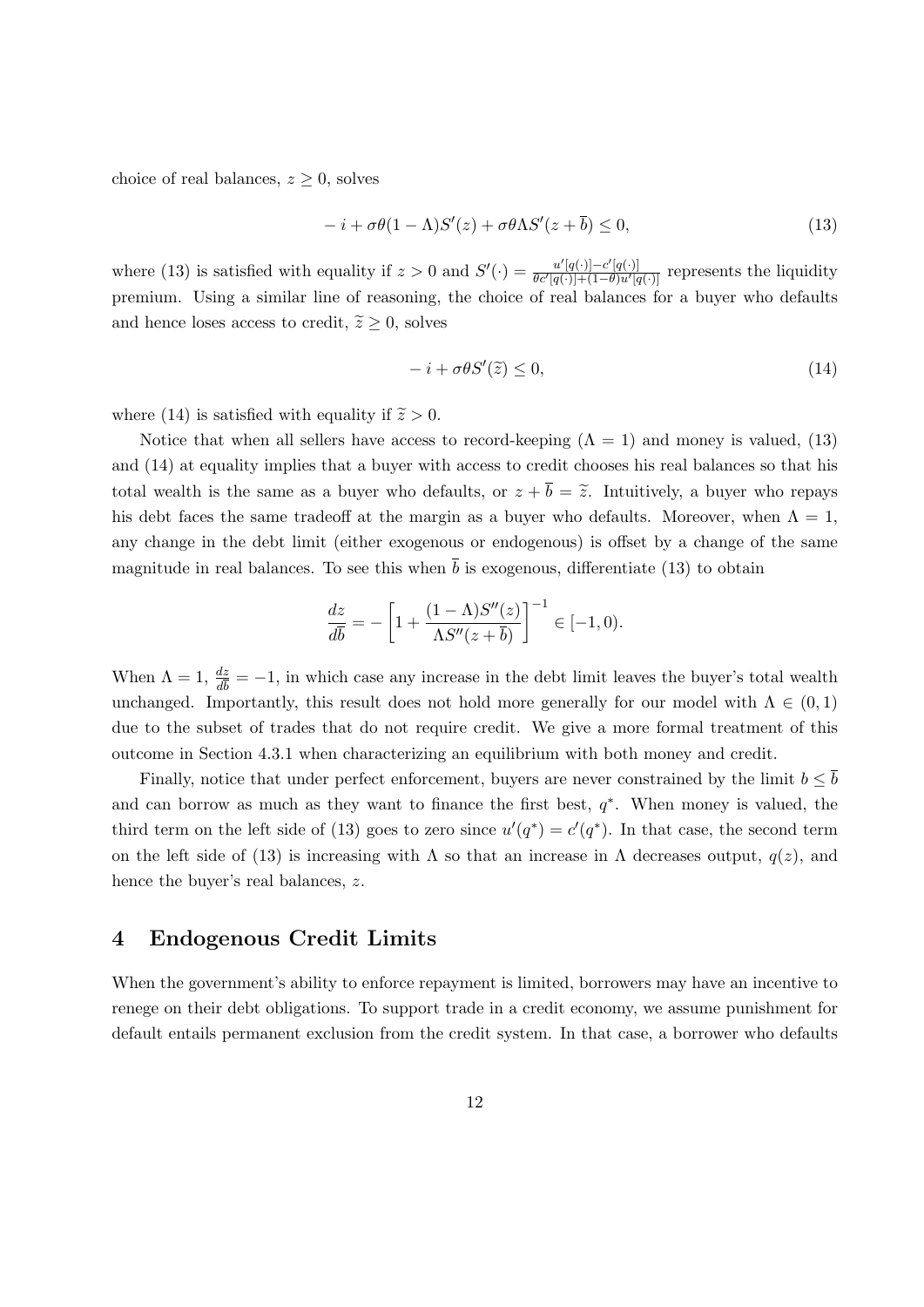can only use money for all future transactions.

The equilibrium credit limit,  $\overline{b}$ , is determined so that the buyer voluntarily repays his debt. The buyer's incentive compatibility constraint for voluntary debt repayment is

$$
W^b(z, -b) \geqslant \widetilde{W}^b(z),
$$

where  $W<sup>b</sup>(z, -b)$  is the value function of a buyer who repays his debt at the beginning of the CM, and  $\widetilde{W}^b(z)$  is the value function of a buyer who defaults. Hence, a buyer chooses to repay his debt if his lifetime utility if he does not default exceeds his lifetime utility if he reneges, or

$$
-b + W^{b}(z, 0) \ge \widetilde{W}^{b}(z). \tag{15}
$$

According to (15), a buyer who honors his debt obligation repays his debt, −b, and enters the CM with z units of real balances and access to future credit, while a buyer who defaults enters the CM with a history of recorded default and hence loses access to future credit. By the linearity of  $W^b$ and  $\widetilde{W}^b$ , (15) can be rewritten as

$$
b \le \overline{b} \equiv W^{b}(0,0) - \widetilde{W}^{b}(0), \qquad (16)
$$

where  $\bar{b}$  is the endogenous upper bound on credit. According to (16), the amount borrowed can be no larger than the expected cost of default, which is the difference between the lifetime utility of a buyer with access to credit and the lifetime utility of a buyer permanently excluded from using credit. Notice that due to absence of wealth effects, the debt limit  $\bar{b}$  is independent of the buyer's real balances held in the beginning of the CM.

**Lemma 1.** An equilibrium debt limit,  $\overline{b}$ , solves

$$
r\overline{b} = \max_{z \ge 0} \left\{ -iz + \sigma\theta \left[ (1 - \Lambda) S(z) + \Lambda S(z + \overline{b}) \right] \right\} - \max_{\widetilde{z} \ge 0} \left\{ -i\widetilde{z} + \sigma\theta S(\widetilde{z}) \right\} \equiv \Omega(\overline{b}).\tag{17}
$$

The left side of (17),  $r\bar{b}$ , represents the return from borrowing a loan of size  $\bar{b}$ . The right side,  $\Omega(\bar{b})$ , is the flow cost of default, which equals the surplus from not having access to credit. According to (17), a solution to the debt limit is a fixed point of  $r\bar{b} = \Omega(\bar{b})$ .

**Definition 1.** Given  $\Lambda$ , a stationary equilibrium is a list  $(q, q^c, z, \tilde{z}, \bar{b})$  that solves (9), (10), (13), (14), and (17). Equilibrium is said to be monetary if  $\phi > 0$  and non-monetary if  $\phi = 0$ .

To characterize an equilibrium with credit, we start by establishing some key properties of the flow cost of default,  $\Omega(\bar{b})$ . Notice that the value of  $\Omega(\bar{b})$  depends on the buyer's off-equilibrium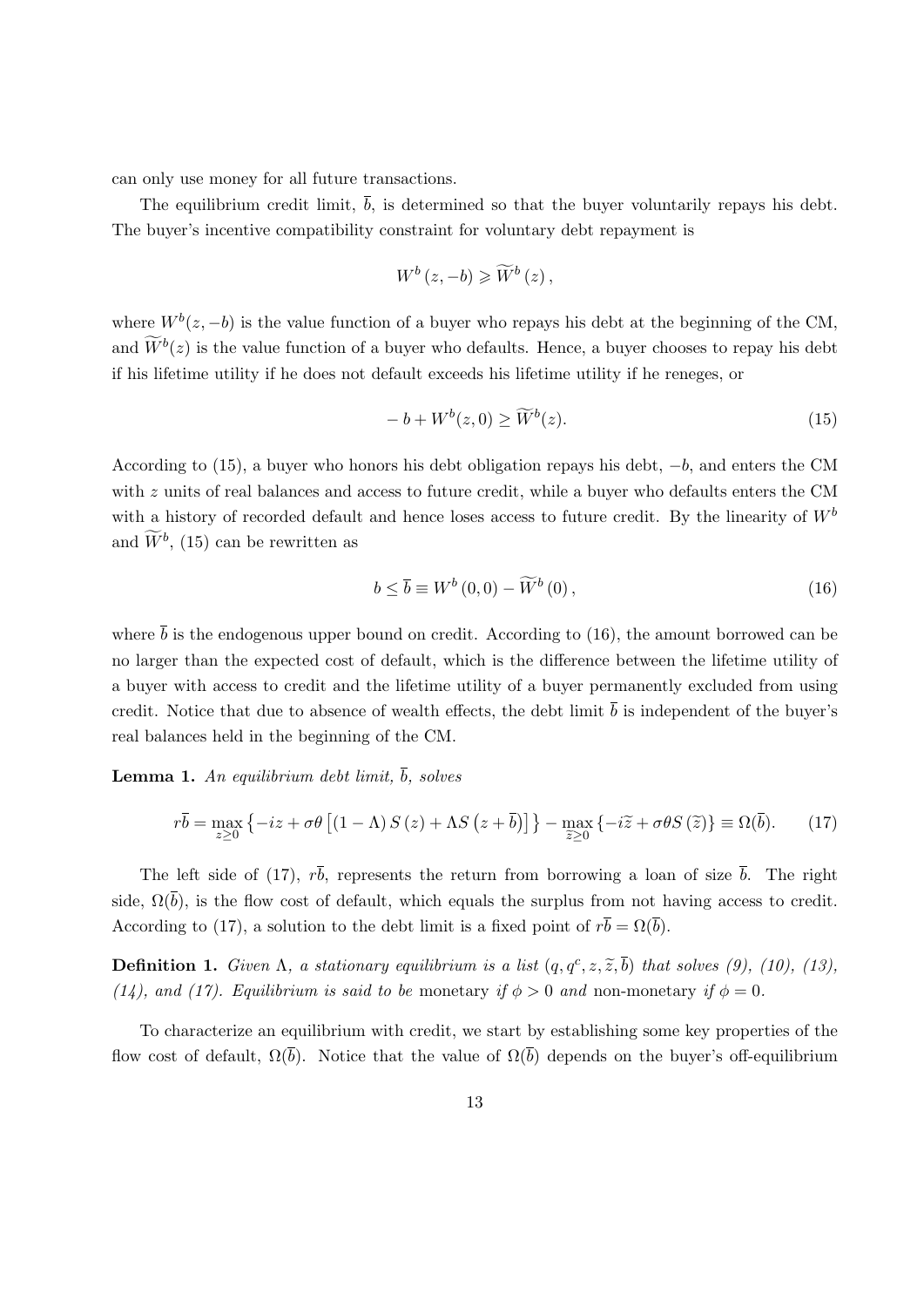choice of real balances in the event of default,  $\tilde{z}$ , which itself depends on the value of money,  $\phi$ . We therefore distinguish two cases for the flow cost of default: (1) when money is not valued ( $\phi = 0$ ) and (2) when money is valued ( $\phi > 0$ ).

When money is not valued and hence  $\phi m = z = 0$ , a buyer rationally anticipates that punishment for default is permanent autarky. Since defaulters will not be able to trade in the future,  $\tilde{z}=0$  in steady state. Accordingly, the right side of (17) when money is not valued is given by

$$
\Omega(\overline{b})|_{\phi=0} \equiv \sigma \Lambda \theta S(\overline{b}).
$$

When money is valued and  $\phi m = z > 0$ , a buyer anticipates being able to trade with money in the future. In turn,  $\tilde{z} > 0$  solves (14) at equality, and the flow cost of default is given by

$$
\Omega(\overline{b})|_{\phi>0} \equiv \max_{z>0} \left\{ -iz + \sigma\theta \left[ (1-\Lambda) S(z) + \Lambda S(z+\overline{b}) \right] \right\} - \max_{\widetilde{z}>0} \left\{ -i\widetilde{z} + \sigma\theta S(\widetilde{z}) \right\}.
$$

To describe the properties of  $\Omega(\overline{b})|_{\phi=0}$  and  $\Omega(\overline{b})|_{\phi>0}$ , it is useful to define a critical value for the debt limit. Consider a meeting where the seller has access to record-keeping. Suppose  $i > 0$ and define  $\overline{b}_1$  as the threshold for the debt limit, above which agents can finance the first-best with credit. From the bargaining solution, the buyer has sufficient wealth to obtain  $q^*$  when  $(1 - \theta)u(q^*) + \theta c(q^*) \leq z + \overline{b}$ . If money is not valued, then  $\overline{b}_1 = (1 - \theta)u(q^*) + \theta c(q^*)$ . If money is valued, then (13) is satisfied with equality, and the threshold for the debt limit, above which buyers can obtain the first-best is given by  $\overline{b}_1 - \overline{z}$  where  $\overline{z}$  solves

$$
i = \sigma \theta (1 - \Lambda) S'(\overline{z}).
$$

In that case,  $q^c = q^*$  if  $\bar{b} \ge \bar{b}_1 - \bar{z}$  and  $q^c < q^*$  otherwise.

We now summarize some key properties of  $\Omega(\overline{b})|_{\phi=0}$  and  $\Omega(\overline{b})|_{\phi>0}$  in the lemma below. In Section 4.3.1, we consider a special case of the model with perfect record-keeping  $(Λ = 1)$ , which has some qualitatively different properties from the model with imperfect record-keeping studied below.

**Lemma 2.** Given  $\Lambda \in (0,1)$  and  $i > 0$ , the correspondence  $\Omega(\overline{b})$  has the following properties.

1. When money is not valued,  $\Omega(\overline{b})|_{\phi=0}$  is such that

(a) 
$$
\Omega(0)|_{\phi=0} = 0
$$
,  
(b)  $\Omega'(0)|_{\phi=0} = \frac{\sigma \Lambda \theta}{1-\theta} > 0$ ,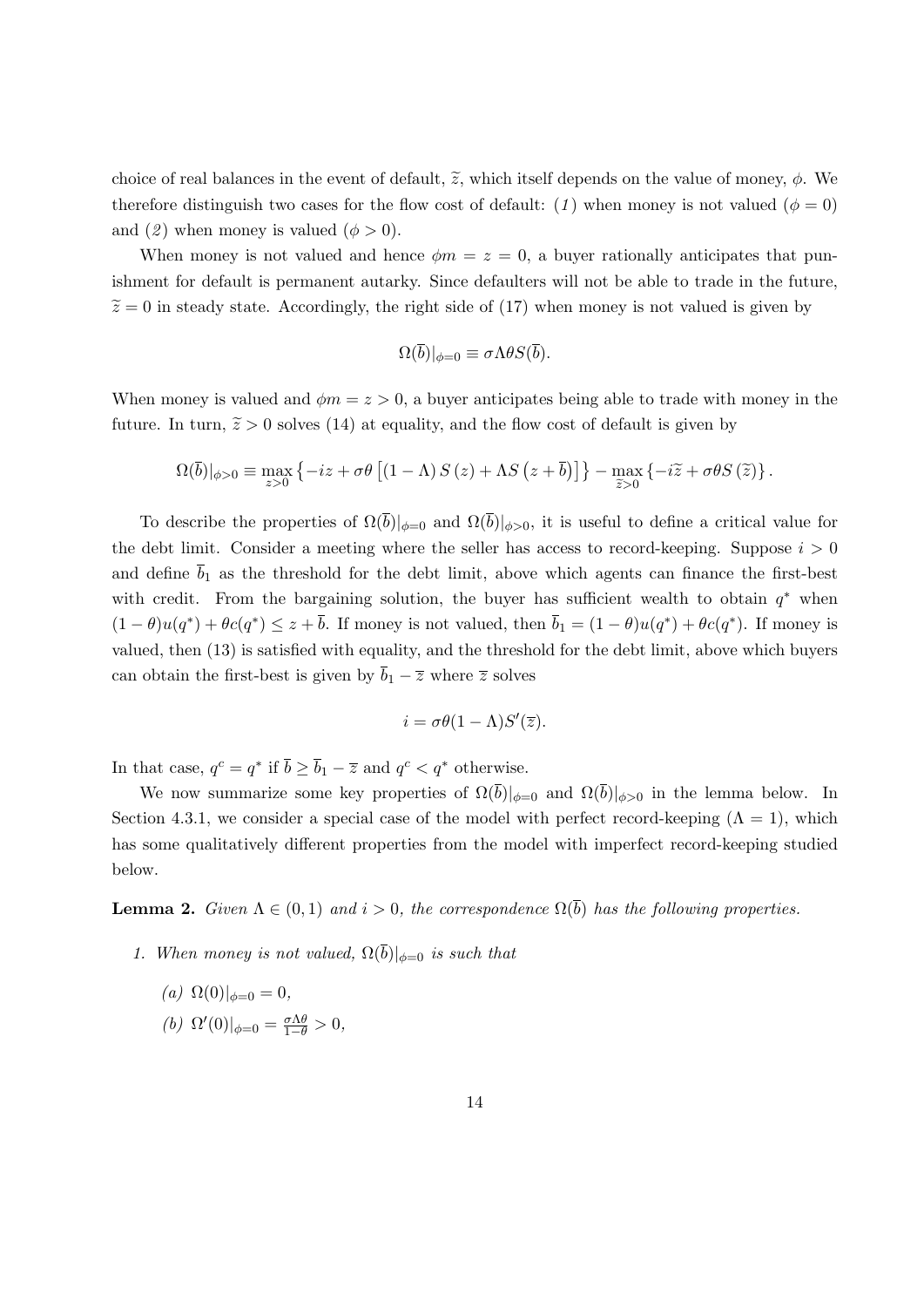Figure 3: Flow Cost of Default,  $\Omega(\overline{b})$ , when  $\Lambda \in (0,1)$ 



$$
(c) \ \Omega'(\overline{b})|_{\phi=0} = \begin{cases} \sigma \theta \Lambda S'(\overline{b}) > 0 & \text{if } \overline{b} < \overline{b}_1 \\ 0 & \text{if } \overline{b} \ge \overline{b}_1, \end{cases}
$$

- (d)  $\Omega(\bar{b})|_{\phi=0}$  is strictly increasing and concave for all  $\bar{b} < \bar{b}_1$  and is constant at  $\sigma \theta \Lambda S^*$  where  $S^* \equiv u(q^*) - c(q^*)$  otherwise.
- 2. When money is valued,  $\Omega(\overline{b})|_{\phi>0}$  is such that
	- (a)  $\Omega(0)|_{\phi>0} = 0,$
	- (b)  $\Omega'(0)|_{\phi>0} = i\Lambda > 0,$

$$
(c) \ \Omega'(\overline{b})|_{\phi>0} = \begin{cases} \sigma \theta \Lambda S'(z + \overline{b}) > 0 & \text{if } \overline{b} < \overline{b}_1 - \overline{z} \\ 0 & \text{if } \overline{b} \ge \overline{b}_1 - \overline{z}, \end{cases}
$$

(d)  $\Omega(\bar{b})|_{\phi>0}$  is strictly increasing and concave for all  $\bar{b} < \bar{b}_1 - \bar{z}$  and is constant at  $\sigma \theta \Lambda S^*$ otherwise.

Figure 3 illustrates the key properties of the flow cost of default from Lemma 2. The top curve is  $\Omega(\overline{b})|_{\phi=0}$  while the bottom curve is  $\Omega(\overline{b})|_{\phi>0}$ . With Kalai bargaining, both curves are continuous, increasing, and concave. Consider first  $\Omega(\bar{b})|_{\phi=0}$  where money is not valued. When  $\bar{b} < \bar{b}_1$ , credit is tight and the flow cost of default increases with the size of the loan. Since a higher credit line makes default more tempting, a harsher punishment is needed to ensure credit is incentive feasible. When  $\bar{b} \ge \bar{b}_1$ , credit alone is sufficient to finance the first best, and the flow cost of default becomes constant and equal to  $\sigma\theta\Lambda S^*$ . Similar explanations apply for  $\Omega(\bar{b})|_{\phi>0}$ , except the threshold for the debt limit above which the first-best can be attained is less stringent and given by  $\bar{b}_1 - \bar{z}$ .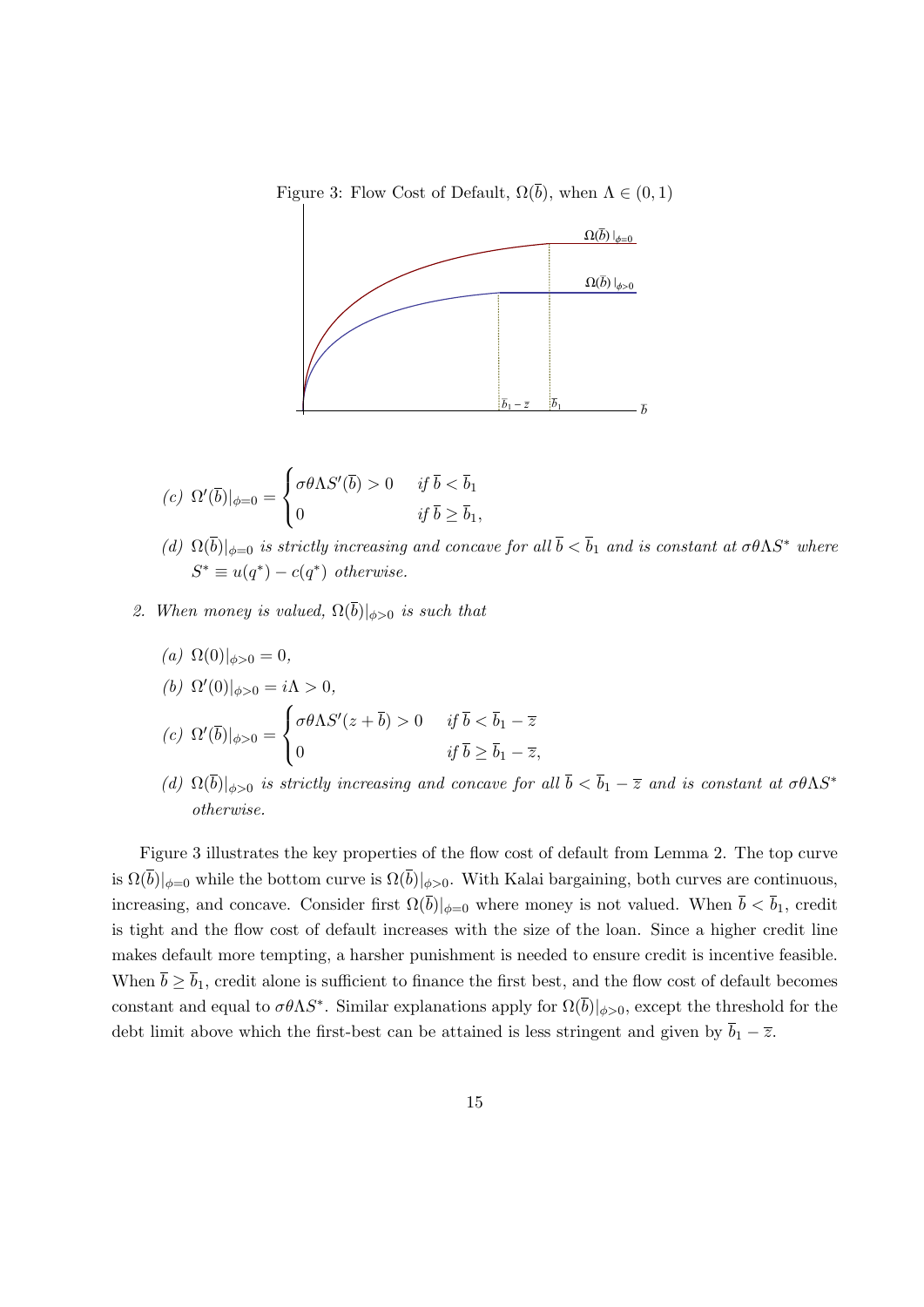From Lemma 2, notice when  $i < \frac{\sigma \theta}{1-\theta}$ , the slope of  $\Omega(\overline{b})|_{\phi>0}$  at  $\overline{b} = 0$ , which is  $\sigma \theta \Lambda S'(z) = i\Lambda$ , is strictly less than the slope of  $\Omega(\bar{b})|_{\phi=0}$  at  $\bar{b}=0$ , which is  $\sigma\theta\Lambda S'(0)=\frac{\sigma\Lambda\theta}{1-\theta}$ . Moreover,  $\Omega'(\bar{b})|_{\phi>0}<$  $\Omega'(\bar{b})|_{\phi=0}$  for all  $\bar{b}$  whenever the credit constraint binds. Hence in Figure 3, the curve  $\Omega(\bar{b})|_{\phi>0}$  lies strictly below the curve  $\Omega(\bar{b})|_{\phi=0}$ . Intuitively, default is less costly at the margin when money is valued than when money is not valued since in the former, the buyer can still use money for future transactions.

We now turn to characterizing three types of steady-state equilibria that can arise in the model:  $(i)$  a pure monetary equilibrium,  $(ii)$  a pure credit equilibrium, and  $(iii)$  a money and credit equilibrium.

#### 4.1 Pure Monetary Equilibrium

We start by considering a benchmark pure monetary equilibrium where money is valued and credit is not used. This type of outcome arises in environments with limited commitment and no access to record-keeping  $(\Lambda = 0)$ , as in the New Monetarist models of Lagos and Wright (2005) and Rocheteau and Wright (2005). Not surprisingly, this outcome also arises in our environment with limited commitment and imperfect record-keeping, that is for any  $\Lambda \in [0,1]$ , so long as inflation is not too high.

First, money is valued given there is no credit if and only if

$$
i < \frac{\sigma \theta}{1 - \theta} \equiv \overline{i},
$$

where we have used the fact that  $S(z)$  is a concave function and  $S'(0) = \frac{1}{1-\theta}$ . The critical value,  $\overline{i}$ , is the upper bound on the nominal interest rate, above which money is no longer valued.<sup>15</sup>

Since an equilibrium without credit always exists and is self fulfilling, a necessary and sufficient condition for a pure monetary equilibrium is  $i < \overline{i}$ . Since this condition is independent of  $\Lambda$ , the existence of a pure monetary equilibrium is invariant to access to record keeping by sellers.

### 4.2 Pure Credit Equilibrium

In a pure credit equilibrium, money is not valued while credit is used. When money is not valued, the debt limit  $\bar{b}$  solves

$$
r\overline{b} = \sigma\theta\Lambda S\left(\overline{b}\right) \equiv \Omega(\overline{b})|_{\phi=0}.\tag{18}
$$

<sup>&</sup>lt;sup>15</sup>In a monetary model where z depends on q, one must also check if there are corner solutions, i.e.  $z = 0$ , which may not ruled out even with the Inada condition  $u'(0) = \infty$ . Why would buyers ever choose  $z = 0$ ? While the buyer's marginal utility is infinite at  $z = 0$ , marginal cost can be infinite as well. Here, marginal cost is given by the term  $\frac{dz}{dq} = \theta c'(q) + (1 - \theta)u'(q)$ . By the envelope theorem, the term  $\frac{u'(q) - c'(q)}{\theta c'(q) + (1 - \theta)u'(q)}$  at  $z = 0$  becomes  $\frac{1}{1 - \theta}$ .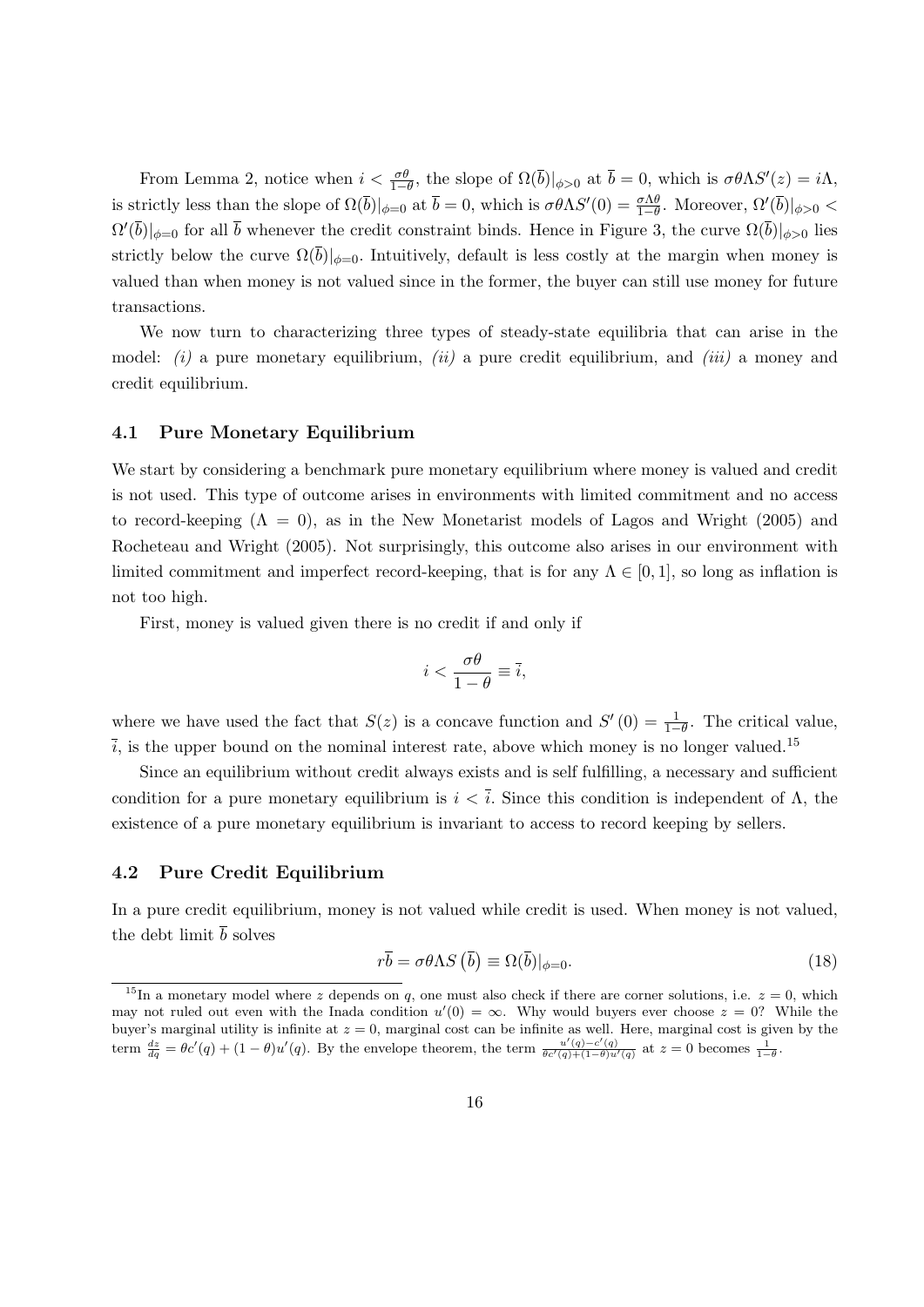A necessary condition for credit is that the slope of  $r\bar{b}$  is less than the slope of  $\Omega(\bar{b})|_{\phi=0}$  at  $\bar{b}=0$ , or

$$
r < \frac{\sigma \Lambda \theta}{1 - \theta},\tag{19}
$$

which says that agents have to be patient enough to sustain voluntary debt repayment. Hence when the fraction of sellers accepting credit is exogenous, there exists a threshold for the fraction of credit trades, below which  $\bar{b} = 0$ . From (19), credit is feasible given money is not valued if

$$
\Lambda > \frac{r(1-\theta)}{\sigma\theta} \equiv \overline{\Lambda}.
$$

Since there always exists an equilibrium where money is not valued, a necessary condition for a pure credit equilibrium is  $\Lambda > \overline{\Lambda}$ .



Figure 4 shows credit is feasible if  $\Lambda > \overline{\Lambda}$  so that  $\Omega(\overline{b})|_{\phi=0}$  intersects with  $r\overline{b}$  from above. In addition, the line  $r\bar{b}$  rotates to the right as agents become more patient, which relaxes the debt limit. Even when enforcement is limited, credit alone can sustain the first best as long as agents care enough about the future, that is if

$$
r \le \frac{\sigma \Lambda \theta[u(q^*) - c(q^*)]}{(1 - \theta)u(q^*) + \theta c(q^*)} \equiv r^*.
$$

In contrast, credit is not incentive feasible when  $\Lambda \leq \overline{\Lambda}$  as in Figure 5. Notice in both Figures 4 and 5, there is an equilibrium without credit since  $\bar{b} = 0$  is always a solution to (17). This captures the idea that an equilibrium without credit is self-fulfilling and can arise under the expectation that borrowers will not repay their debts in the future.

Notice when  $\Lambda \leq \overline{\Lambda}$  and  $i < \overline{i}$ , credit is not feasible while money is valued. On the other hand,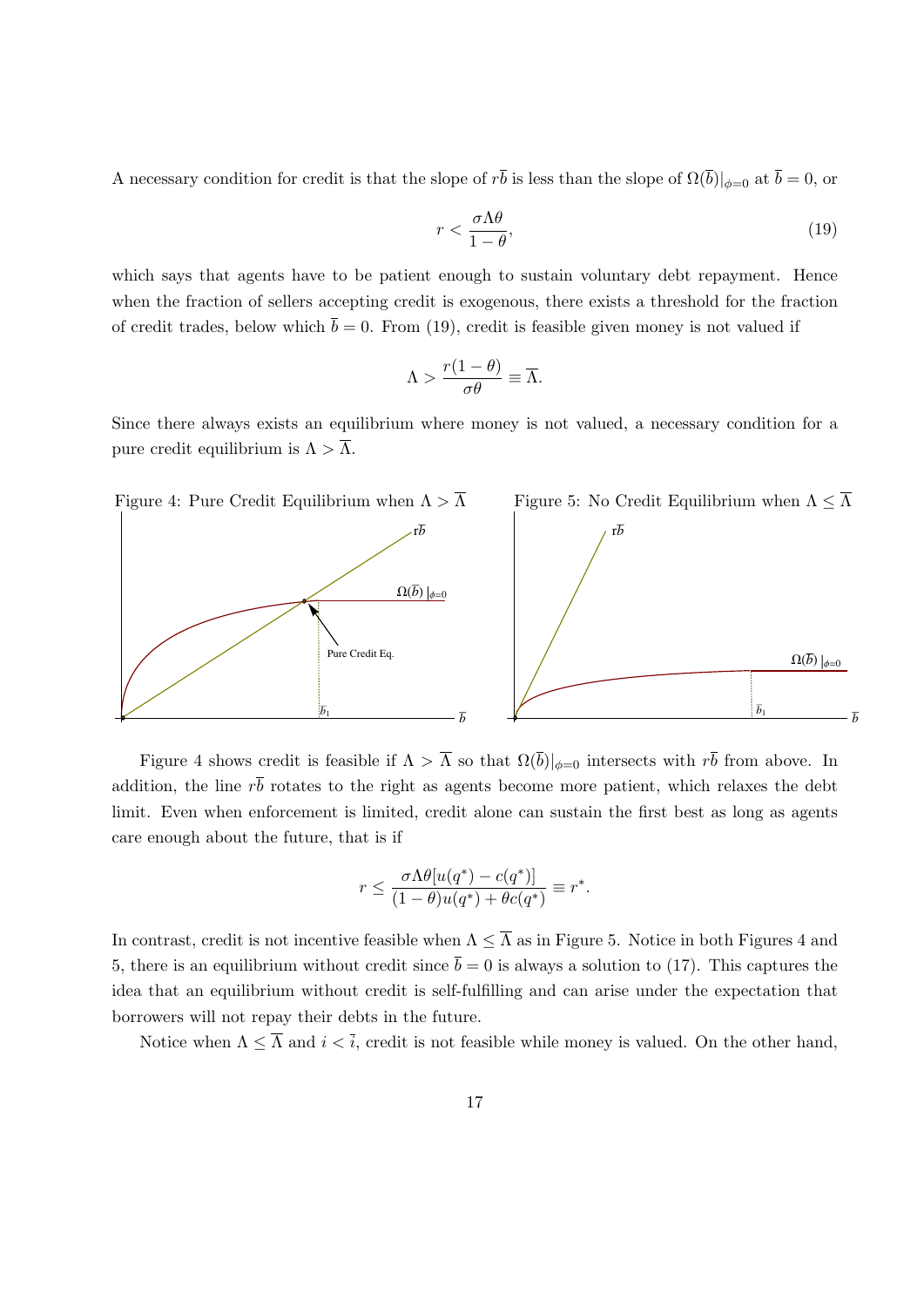when  $\Lambda > \overline{\Lambda}$  and  $i \geq \overline{i}$ , credit is feasible while money is too costly to hold. Is it possible then to have an equilibrium with *both* money and credit? We show formally in the next subsection the answer is yes, so long as record-keeping is imperfect and inflation is in an intermediate range.

### 4.3 Money and Credit Equilibrium

In an equilibrium with both money and credit,  $\bar{b} > 0$  and  $z > 0$ . We first derive existence conditions for a money and credit equilibrium when  $\Lambda \in (0,1)$ , and then turn to a very special case of the model when  $\Lambda = 1$ . In either case, we verify that two conditions are satisfied for a money and credit equilibrium to exist: (1) credit is incentive feasible given money is valued and (2) money is valued given a debt limit.

To describe a monetary equilibrium with credit, we further characterize  $\Omega(\overline{b})|_{\phi>0}$  by establishing the existence of a critical debt limit above which money is no longer valued. If it exists, it is the value  $\bar{b}_0$  that solves (13) at equality with  $z = 0$ :

$$
i = \frac{\sigma(1 - \Lambda)\theta}{1 - \theta} + \sigma \Lambda \theta S'(\bar{b}_0).
$$
\n(20)

For (20) to be well defined,  $\bar{b}_0$  must be non-negative and finite. Accordingly, the threshold  $\bar{b}_0$  exists if and only if  $i \geq \hat{i} \equiv \frac{\sigma(1-\Lambda)\theta}{1-\theta}$  $\frac{1-\Lambda}{1-\theta}$ . Notice that when  $\Lambda = 1$ ,  $b_0$  exists for all  $i > 0$ .

**Lemma 3.** Given  $\Lambda \in (0,1)$  and  $i > 0$ , the following outcomes are possible.

- 1. Suppose  $i < \hat{i}$ . Then,  $z > 0$  for all  $\overline{b} \in [0, \infty)$ .
- 2. Suppose  $i > \hat{i}$ . Then,  $z > 0$  for all  $\overline{b} \in [0, \overline{b}_0)$  and  $z = 0$  otherwise.

According to Lemma 3,  $i < \hat{i}$  implies money is valued for any debt limit, and  $i \geq \hat{i}$  implies there exists a critical debt limit above which money is not valued. Notice when  $i = \hat{i}$ ,  $\bar{b}_0 = \bar{b}_1$ , in which case money is valued for all  $\bar{b} < \bar{b}_1$ . Intuitively, when  $i \geq \hat{i}$  and  $\bar{b} \geq \bar{b}_0$ , inflation can be high enough that credit starts to crowd out money for transactions. Even though a subset of sellers always accept cash, buyers may choose not to hold money if credit is sufficiently abundant. Given  $i > 0$ , notice also that whenever money is valued,  $q < q^*$  and  $q^c < q^*$ . As is typically the case in this class of models, buyers are liquidity constrained in any monetary equilibrium except possibly at the Friedman rule. At the Friedman rule, there is a unique equilibrium with positively valued money. In that equilibrium, credit limits cannot be sustained.

We now turn to verifying the conditions for a money and credit equilibrium to exist. First, given money is valued, there is a positive debt limit if the slope of  $\Omega(\bar{b})|_{\phi>0}$  at  $\bar{b}=0$ ,  $\sigma\theta\Lambda S'(z)$ , is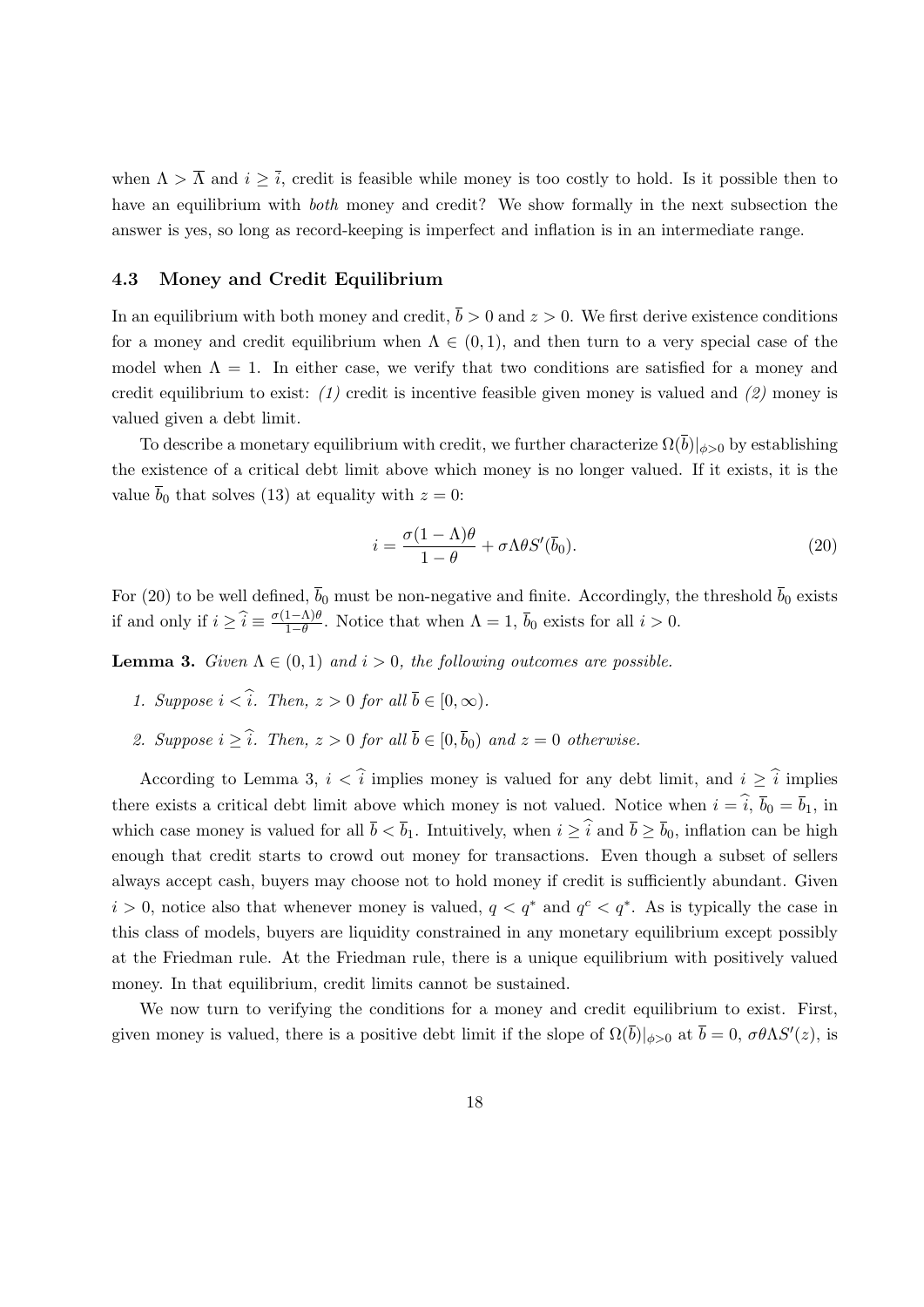greater than the slope of  $r\bar{b}$ , or

 $i\Lambda > r$ ,

where we have used the fact that when money is valued,  $i = \sigma \theta S'(z)$  at  $\bar{b} = 0$ . As a result, a necessary condition for credit to be feasible given valued money is

$$
i > \frac{r}{\Lambda} \equiv \underline{i}.\tag{21}
$$

The critical value  $i$  is the lower bound on the nominal interest rate, above which credit is feasible when money is valued. Intuitively, condition (21) says that the cost of holding money cannot be too low so that buyers would prefer to renege on repayment. At the same time, buyers also have to be patient enough to care about the possibility of future punishment.

Second, given  $\bar{b}$ , there is an interior solution for real balances if and only if

$$
i<\frac{\sigma(1-\Lambda)\theta}{1-\theta}+\sigma\Lambda\theta S'[\overline{b}(i,\Lambda)],
$$

where  $\bar{b}(i,\Lambda)$  implicitly defines  $\bar{b}$  as a function of i and  $\Lambda$ . Consequently, money is valued given a positive debt limit if

$$
i < \tilde{i},\tag{22}
$$

where  $\tilde{i}$  solves

$$
\widetilde{i} = \frac{\sigma(1 - \Lambda)\theta}{1 - \theta} + \sigma \Lambda \theta S'[\overline{b}(\widetilde{i}, \Lambda)].
$$
\n(23)

Consequently, a necessary condition for a money and credit equilibrium to exist is  $i \in (i, \tilde{i})$  and  $\Lambda > \overline{\Lambda}$ .

Figures 6 and 7 depict two examples of a money and credit equilibrium when  $i < \hat{i}$  and  $i > \hat{i}$ , respectively. In both cases, a money and credit equilibrium exists if  $\Lambda \in (\overline{\Lambda}, 1)$  and  $i \in (i, \tilde{i})$ . Recall that  $\Lambda > \overline{\Lambda}$  is a necessary condition for a credit to be feasible. In order for there to be credit with valued money, the condition  $i > i$  implies that  $\Omega(\overline{b})|_{\phi>0}$  must intersect with  $r\overline{b}$  from above. Moreover, since  $\tilde{i} < \tilde{i}$ , the necessary and sufficient condition for a pure monetary equilibrium,  $i < \tilde{i}$ , is always satisfied whenever  $i < \tilde{i}$ . Consequently, whenever  $\Lambda \in (\overline{\Lambda}, 1)$  and  $i \in (i, \tilde{i})$  so that a money and credit equilibrium exists, there also exists a pure monetary equilibrium and pure credit equilibrium.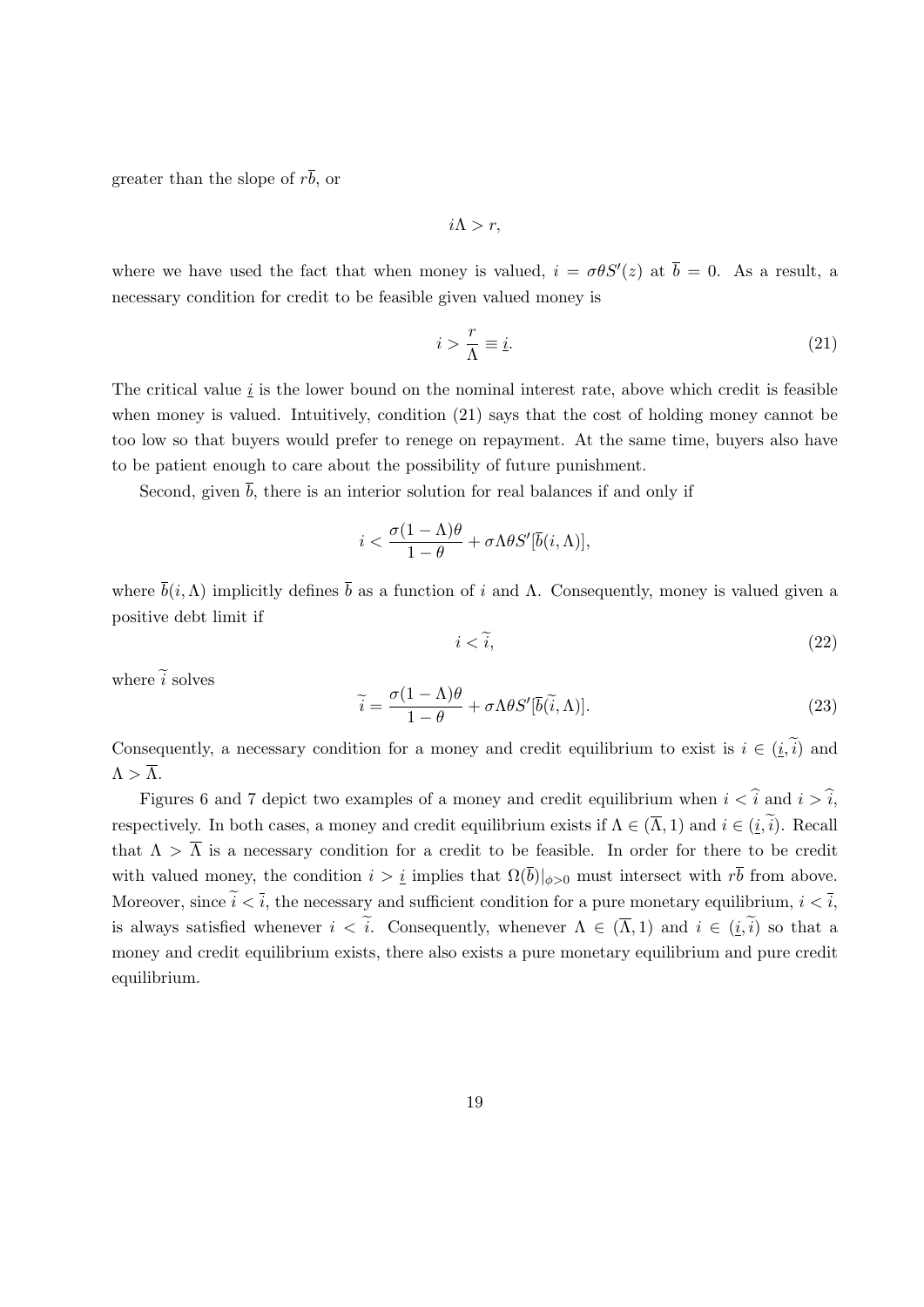Figure 6: Money and Credit Equilibrium when  $\Lambda \in (\overline{\Lambda}, 1), i \in (\underline{i}, i),$  and  $i < i$ 



Figure 7: Money and Credit Equilibrium when  $\Lambda \in (\overline{\Lambda}, 1), i \in (i, i),$  and  $i > i$ 



#### 4.3.1 Perfect Record-Keeping

We now turn to a special case of the model with perfect record-keeping  $(Λ = 1)$ . As before, the flow cost of default depends on whether or not money is valued. When money is not valued, the right side of (17) is given by

$$
\Omega(\overline{b})|_{\phi=0}=\sigma\theta S(\overline{b}),
$$

which is strictly concave if  $\bar{b} \in [0, \bar{b}_1)$  and linear otherwise. As before, since a non-monetary equilibrium always exists,  $\Omega(\overline{b})|_{\phi=0}$  is defined for all  $\overline{b} \in [0,\infty)$ .

When money is valued,  $(13)$  and  $(14)$  at equality implies a buyer chooses his real balances so that his total wealth is the same as a buyer who defaults:  $z + \overline{b} = \tilde{z}$ . In that case, the right side of (17) when money is valued and  $\Lambda = 1$  is given by

$$
\Omega(\overline{b})|_{\phi>0}=i\overline{b},
$$

which is linear with a slope of i for all  $\bar{b} \in [0, \bar{b}_0)$ . This is depicted by the straight blue line in Figures 8 and 9.

When  $\Lambda = 1$ , a necessary condition for credit is that the slope of  $\Omega(\bar{b})|_{\phi=0}$  at  $\bar{b} = 0$  is greater than the slope of  $r\bar{b}$ . Given money is not valued, credit is feasible if  $\sigma\theta S'(0) > r$ , or

$$
r < \frac{\sigma \theta}{1 - \theta} \equiv \overline{i},
$$

which is the same necessary condition for a pure credit equilibrium derived in Section 4.2, but with  $\Lambda = 1$  in (19). Moreover, there is a positive debt limit where money is not valued if  $r < i < \overline{i}$  or  $i < r < \overline{i}$ , which implies there is at most one positive intersection of  $\Omega(\overline{b})|_{\phi=0}$  with  $r\overline{b}$ . If  $i = r < \overline{i}$ ,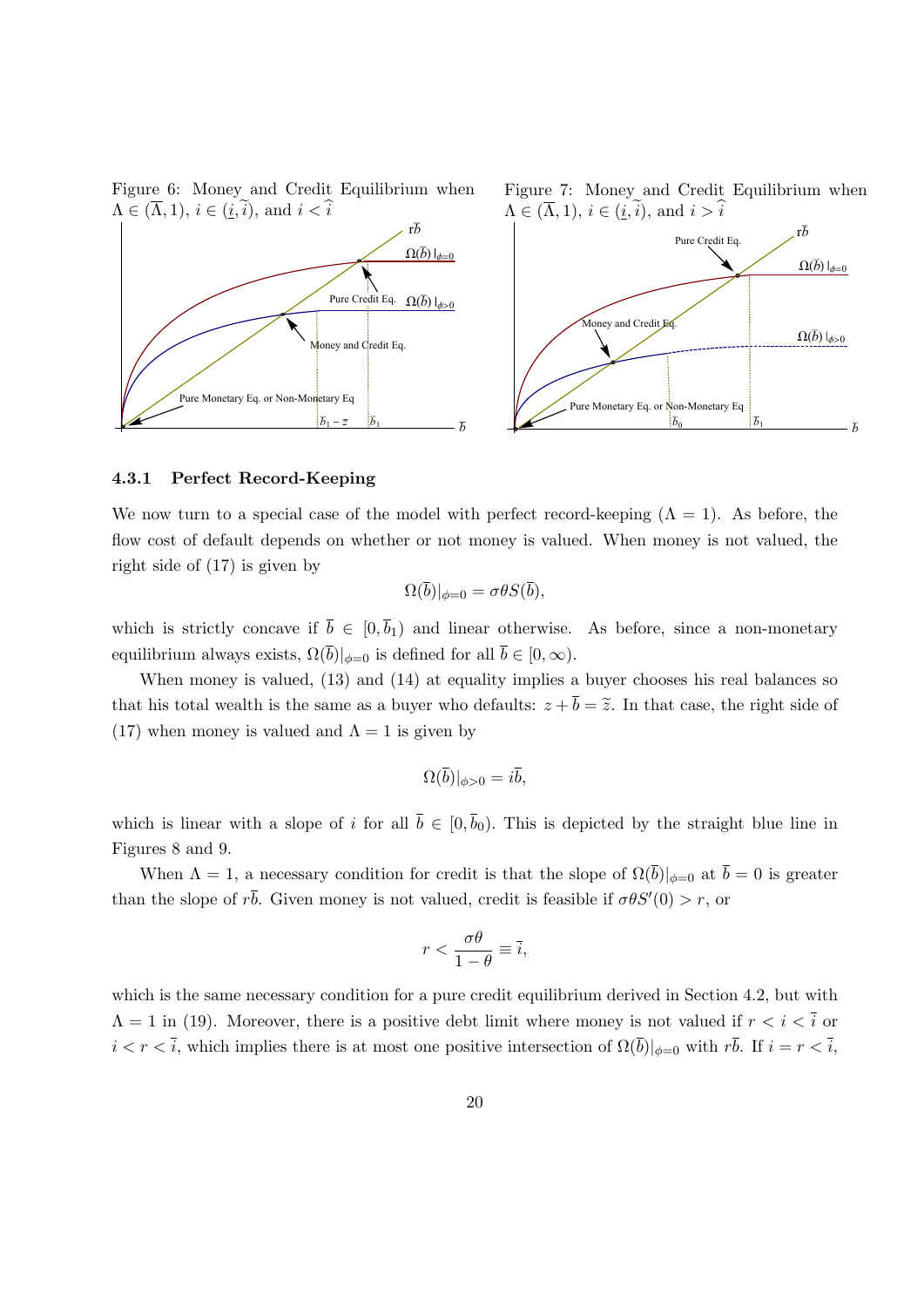the debt limit is indeterminate and there are a continuum of debt limits where  $\bar{b} \in [0, \bar{b}_0]$ . Finally if  $r \geq \overline{i}$ , credit is not feasible and the only solution to (17) is  $\overline{b} = 0$ .

Figure 9: Pure Monetary and Pure Credit Equi-

librium when  $\Lambda = 1$  and  $i < r < \overline{i}$ 



Figure 8: Pure Monetary and Pure Credit Equilibrium when  $\Lambda = 1$  and  $r < i < \overline{i}$ 

Can money and credit coexist under perfect record-keeping? We prove in the special case of our model with  $\Lambda = 1$ , the answer is generally no. While a formal proof is in the Appendix, the reasoning is illustrated in Figure 10, which plots the right side of (23) against i when  $\Lambda = 1$ . In Figure 10, the determination of  $\tilde{i}$  occurs at  $i = r$ , which is the intersection of the 45-degree line and the right side of (23). Consequently,  $\tilde{i} = i = r$  when  $\Lambda = 1$ , which means the existence region for a money and credit equilibrium,  $i \in (i, \tilde{i})$ , collapses to a single point,  $\tilde{i} = i = r$ . Consequently, a money and credit equilibrium ceases to exist when  $\Lambda = 1$  and  $i \neq r$ .

Notice in the knife edge case where  $\Lambda = 1$  and  $i = r \leq \overline{i}$ , the money supply is constant and there are a continuum of debt limits,  $\bar{b} \in [0, \bar{b}_0]$ , that satisfy (17). In each of these equilibria, allocations are identical in payoffs. In turn, any exogenous change in policy that affects the debt limit is perfectly offset by a change in real balances so that the buyer's total wealth is the same. In that case, money and credit are not both needed.

We summarize our main coexistence results for the model with  $\Lambda \in (0,1]$  in the following proposition.

**Proposition 1.** Given  $\Lambda \in (0,1]$  and  $i > 0$ , the following outcomes are possible.

- 1. When  $\Lambda \in (\overline{\Lambda}, 1)$ , a money and credit equilibrium exists if and only if  $i \in (i, i)$ , and coexists with a pure monetary equilibrium, a pure credit equilibrium, and a non-monetary equilibrium without credit.
- 2. When  $\Lambda = 1$ , a money and credit equilibrium does not exist for any  $i \neq r$ .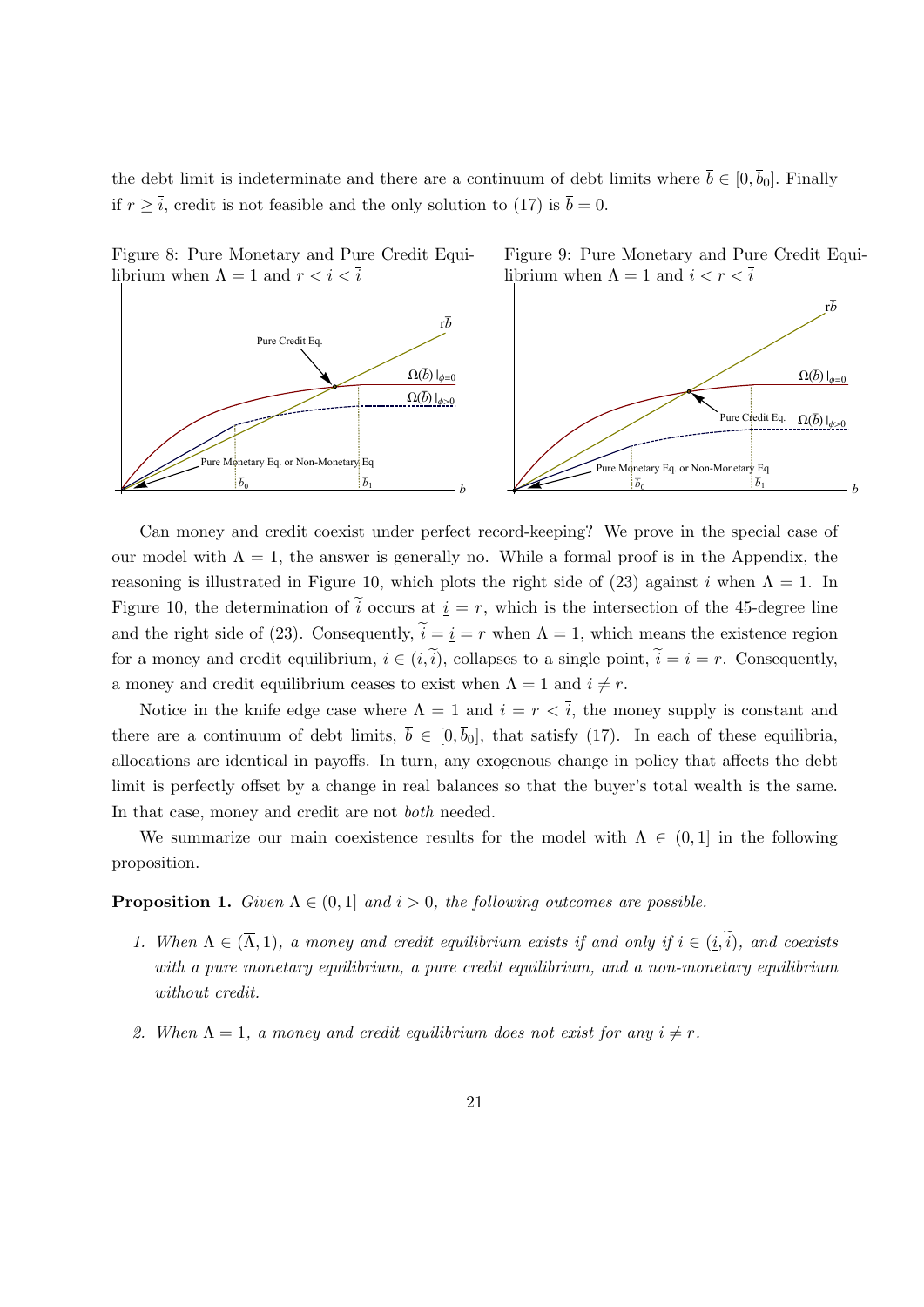

- (a) If  $r < i < \overline{i}$  or  $i < r < \overline{i}$ , there exists a pure monetary equilibrium, a pure credit equilibrium, and a non-monetary equilibrium without credit.
- (b) If  $i < \overline{i}$  and  $r \geq \overline{i}$ , there exists a pure monetary equilibrium and a non-monetary equilibrium without credit, but not a pure credit equilibrium.
- (c) If  $i > \overline{i}$  and  $r < \overline{i}$ , there exists a pure credit equilibrium and a non-monetary equilibrium without credit, but not a pure monetary equilibrium.
- (d) If  $i = r < \overline{i}$ , there exists a pure monetary equilibrium, a pure credit equilibrium, a nonmonetary equilibrium without credit, and a continuum of equilibria where the debt limit is indeterminate.

Proposition 1 highlights an important dichotomy between monetary and credit trades when record-keeping is perfect: there can be trades with credit only or trades with money only, but generally not trades with both money and credit. This special case also points to the fundamental difficulty of getting money and credit to coexist when all trades are identical and record-keeping is perfect: either only credit is used as money becomes inessential, or only money is used since the incentive to renege on debt repayment is too high. This also captures the insight by Kocherlakota (1998) that there is no social role for money in an economy with perfect record-keeping.

### 4.3.2 Comparative Statics

Having characterized existence of a money and credit equilibrium, we now discuss some comparative statics for effects on the debt limit summarized in the table below. In what follows, we focus on equilibria where money is valued and credit is feasible.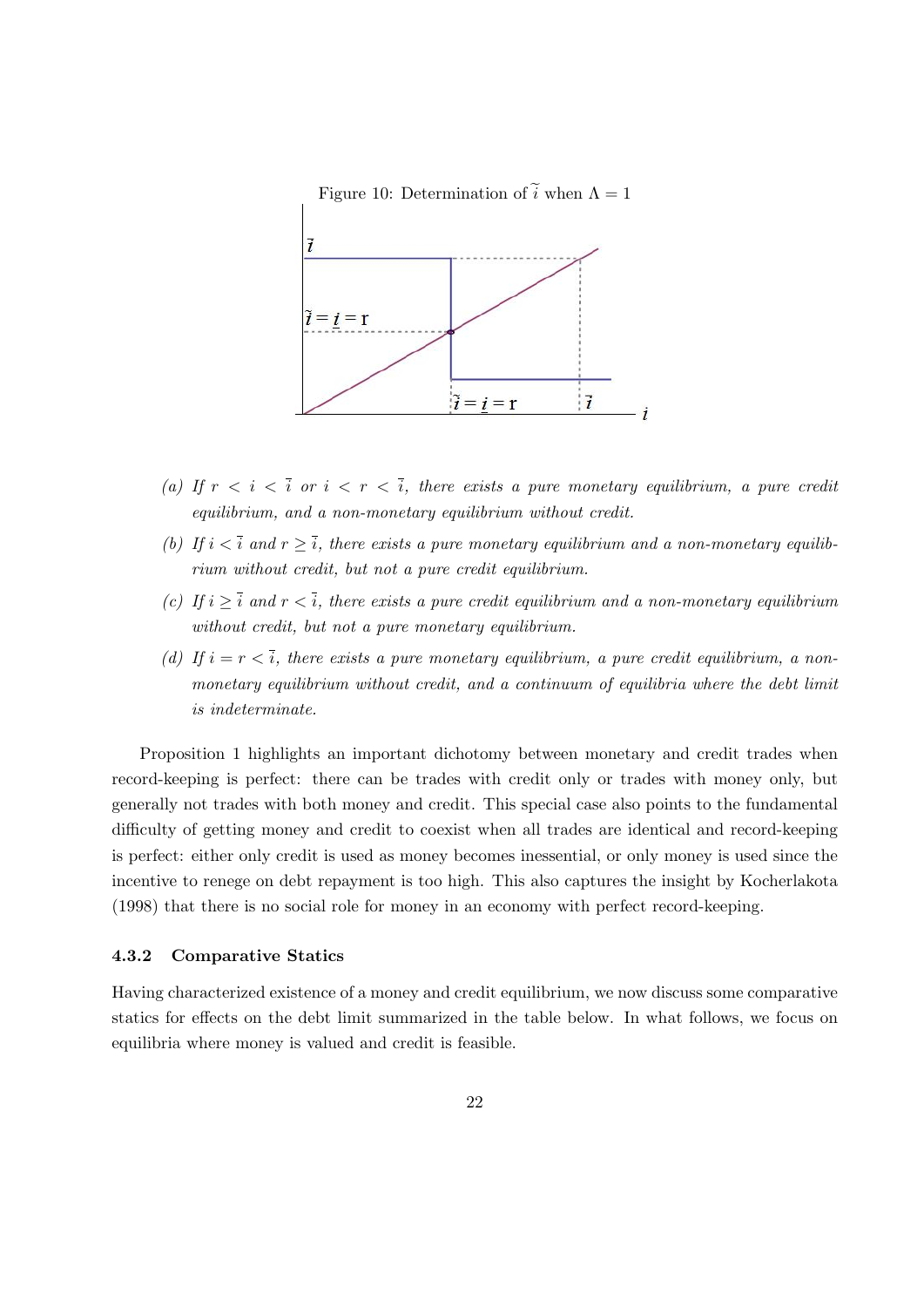| Jb | Ib                           | db<br>Əi | Jb                      | Эb                           |
|----|------------------------------|----------|-------------------------|------------------------------|
| я  | $\overline{\partial \sigma}$ |          | $\overline{\partial r}$ | $\overline{\partial \theta}$ |
|    |                              |          |                         |                              |

An increase in the fraction of the sellers with access to record-keeping,  $\Lambda$ , increases the right side of (17), which shifts up both  $\Omega(\bar{b})|_{\phi=0}$  and  $\Omega(\bar{b})|_{\phi>0}$  and induces an increase in  $\bar{b}$ . When more sellers accept credit, the gain for buyers from using and redeeming credit increases, which relaxes the debt limit. The increase in  $\Lambda$  can be high enough so that credit drives money out of circulation. When  $\Lambda = 1$  and  $i \neq r$ , a money and credit equilibrium disappears, in which case there can only be a pure monetary equilibrium, a pure credit equilibrium, and a non-monetary equilibrium without credit.

An increase in inflation generates a similar qualitative effect. In this way, inflation has two effects in this model: first, is the usual effect on reducing the purchasing power of money, which reduces trade and hence welfare; second, is the effect on reducing agents' incentive to default. Intuitively, an increase in the inflation tax relaxes the credit constraint by increasing the cost of default, since defaulters need to bring enough money to finance their consumption.

In sum, the debt limit depends on the fraction of credit trades, the extent of trading frictions, the rate of return on money, agents' patience, and the buyer's bargaining power. The larger the fraction of sellers that accept credit, the lower the rate of return on money, or the more patient agents become, the less likely the credit constraint will be binding. In these cases, the buyer can credibly promise to repay more, which induces cooperation in credit arrangements thereby relaxing the debt limit.

### 4.4 Multiple Equilibria

A key feature of the model is the presence of multiple steady-state equilibria where different transactions patterns coexist. The next proposition summarizes possible cases for multiplicity, which builds on the analysis from the previous subsections.

**Proposition 2.** Given  $\Lambda \in (0,1]$  and  $i > 0$ , the following cases are possible.

- 1. When  $i < \overline{i}$ , equilibrium can be either (i) a pure monetary equilibrium and autarky if  $\Lambda \leq \overline{\Lambda}$ ; (ii) a pure monetary equilibrium, a pure credit equilibrium, and autarky if  $\Lambda > \overline{\Lambda}$ ; or (iii) a pure monetary equilibrium, a pure credit equilibrium, a money and credit equilibrium, and autarky if and only if  $\Lambda \in (\overline{\Lambda}, 1)$  and  $i \in (i, \tilde{i})$  or if  $\Lambda = 1$  and  $i = r$ .
- 2. When  $i \geq \overline{i}$ , equilibrium can be either (i) autarky if  $\Lambda \leq \overline{\Lambda}$ ; or (ii) a pure credit equilibrium and autarky if  $\Lambda > \overline{\Lambda}$ .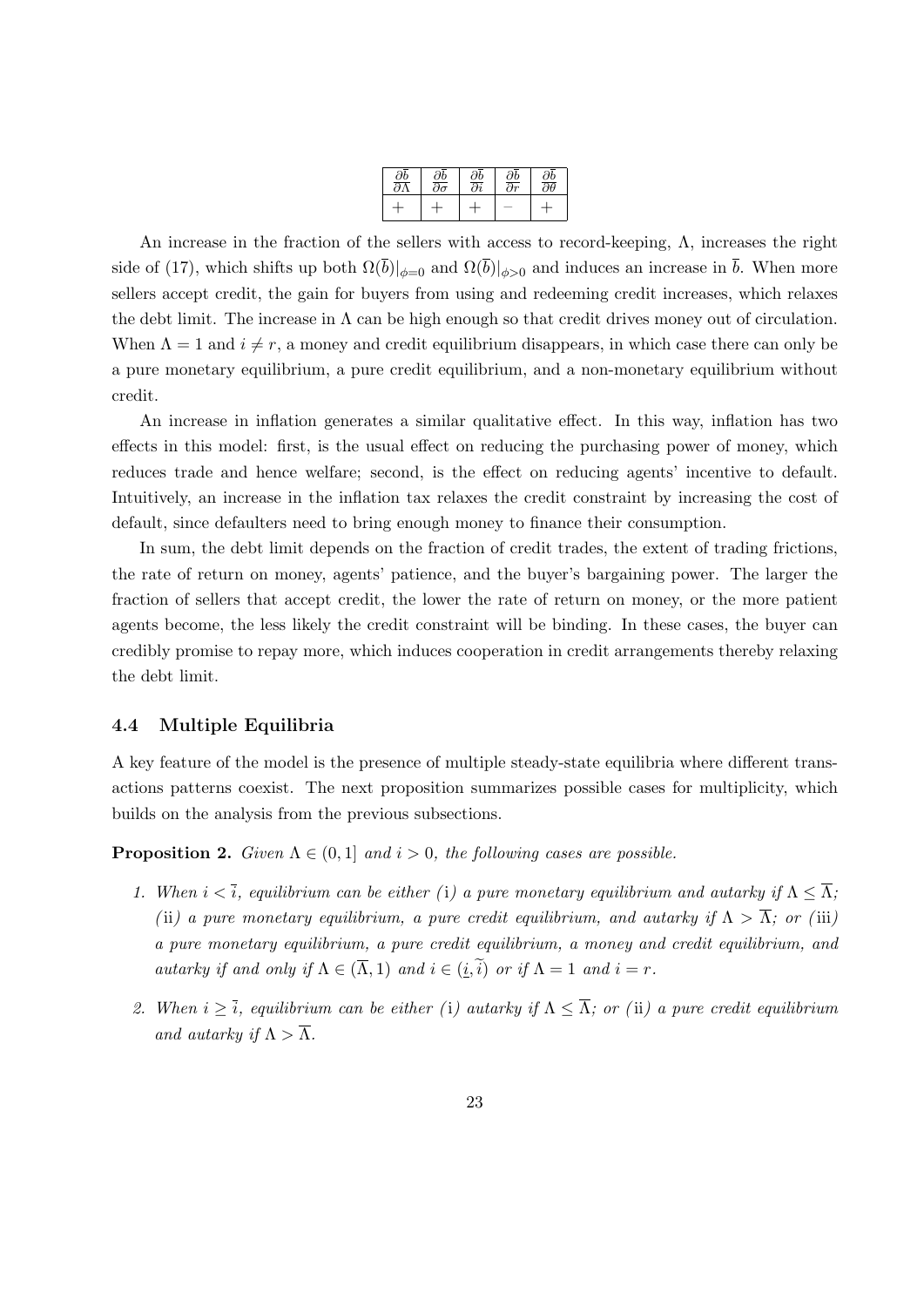

Notice that a non-monetary equilibrium and an equilibrium without credit always exists for any combinations of parameters. In Figure 11, we illustrate the typology of active steady-state equilibria in  $(\Lambda, i)$ -space. The active steady-states correspond to a pure credit equilibrium  $(C)$ , a pure monetary equilibrium  $(M)$ , and a mixed equilibrium where both money and credit are used  $(MC)$ . As shown in Section 4.3, the existence of the MC region requires both heterogenous record-keeping across sellers and imperfect enforcement. With perfect record-keeping  $(Λ = 1)$ , a money and credit equilibrium generally does not exist, as shown in Proposition 1. And with perfect enforcement, our model reduces to the model in Nosal and Rocheteau (2011), where there is no equilibrium where a buyer uses both money and credit in a DM transaction.

### 5 Endogenous Record-Keeping

We now consider the choice of accepting credit by making  $\Lambda$  endogenous. In order to accept credit, sellers must invest ex-ante in a costly record-keeping technology that records and authenticates an IOU proposed by the buyer.<sup>16</sup> The per-period cost of this investment in terms of utility is  $\kappa \geq 0$ , drawn from a cumulative distribution  $F(\kappa) : \mathbb{R}_+ \to [0,1]$ . Sellers are heterogenous according to their record-keeping cost and are indexed by  $\kappa$ . For instance,  $\kappa$  captures an explicit adoption cost component and an implicit opportunity or cognitive cost component that varies across sellers in

<sup>&</sup>lt;sup>16</sup>This cost can also reflect issues of fraud and information problems that permeate the credit industry such as credit card fraud, identity theft, and the need to secure confidential information. Besides being a costly drain on banks and retailers that accept credit, these problems may erode consumer confidence in the credit card industry. See Roberds and Schreft (2009) for a discussion and Li, Rocheteau, and Weill (2012) for a recent model of fraud.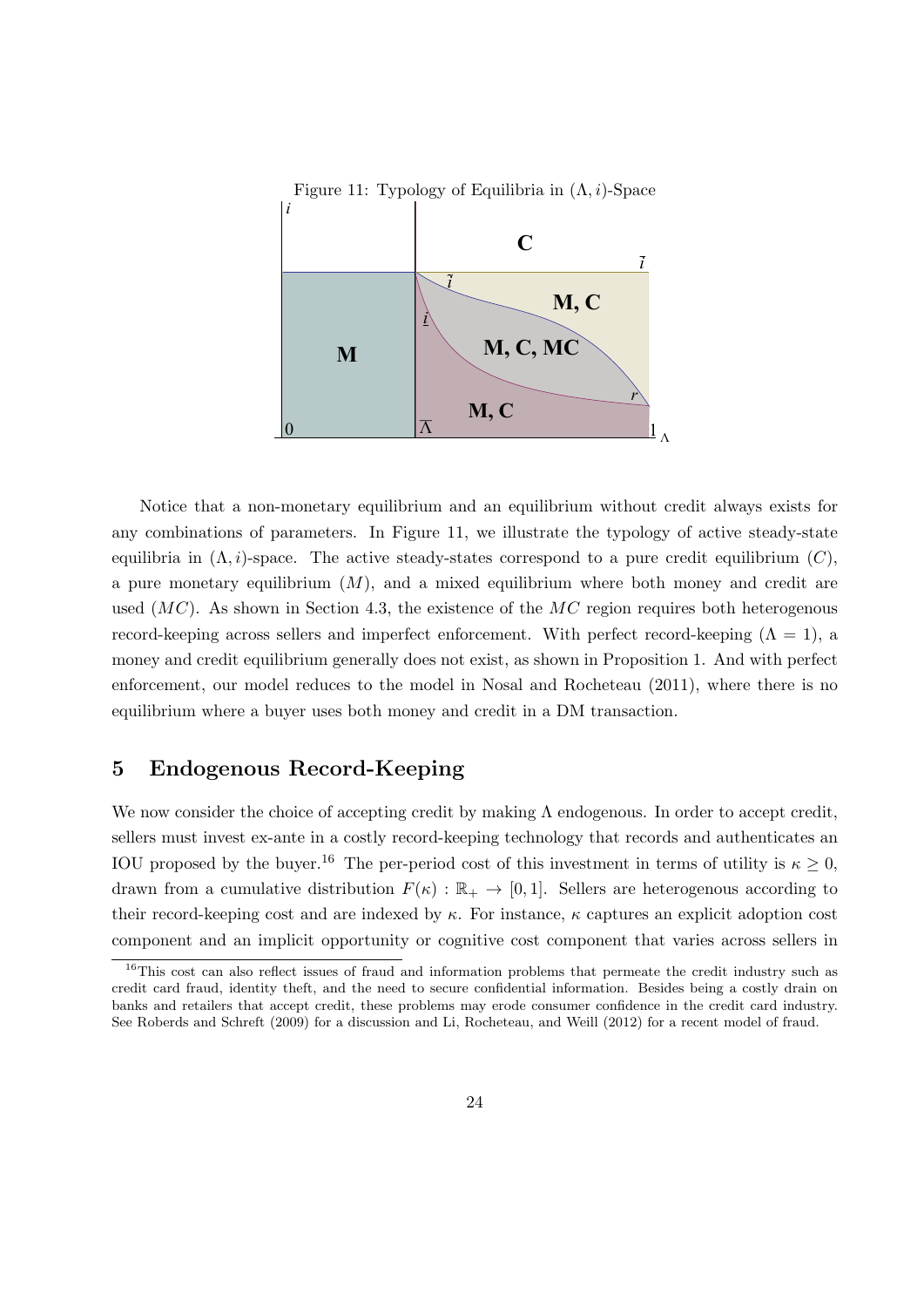different industries or sectors.<sup>17</sup>

At the beginning of each period, sellers decide whether or not to invest in the record-keeping technology. When making this decision, sellers take as given buyers' choice of real balances and the debt limit. The seller's problem is given by

$$
\max\{-\kappa + \sigma(1-\theta)S(z+\overline{b}), \sigma(1-\theta)S(z)\}.
$$
 (24)

According to (24), a seller who invests incurs the disutility cost  $\kappa > 0$  that allows him to extend a loan to the buyer. In that case, the seller extracts a constant fraction  $(1 - \theta)$  of the total surplus,  $S(z + \bar{b})$ . If the seller does not invest, then he can only accept money, and gets  $(1 - \theta)$  of  $S(z)$ . Since total surplus is increasing in the buyer's wealth, the total surplus from accepting credit is at least as large as the total surplus from not accepting credit,  $S(z + \overline{b}) > S(z)$ .

In addition, there exists a threshold for the record-keeping cost,  $\overline{\kappa}$ , below which sellers invest and above which they do not invest. From (24), this threshold is given by

$$
\overline{\kappa} \equiv \sigma(1-\theta)[S(z+\overline{b}) - S(z)],\tag{25}
$$

and gives an individual seller's expected benefit of accepting credit. Given  $\kappa$ , let  $\lambda(\kappa) \in [0, 1]$  denote an individual seller's decision to invest. This decision problem is given by

$$
\lambda(\kappa) = \begin{cases}\n1 & \text{if } \kappa \begin{cases}\n< \\ = \overline{\kappa}.\n\end{cases}
$$
\n(26)

According to (26), all sellers with  $\kappa < \overline{\kappa}$  invest since the benefit exceeds the cost; sellers with  $\kappa > \overline{\kappa}$  do not invest; and any seller with  $\kappa = \overline{\kappa}$  invests with an arbitrary probability since they are indifferent. Consequently, the aggregate measure of sellers that invest is given by the measure of sellers with  $\kappa \leq \overline{\kappa}$ :

$$
\Lambda \equiv \int_0^\infty \lambda(\kappa) dF(\kappa) = F(\overline{\kappa}).\tag{27}
$$

**Definition 2.** A stationary equilibrium with endogenous record-keeping is a list  $(q, q^c, z, \tilde{z}, \bar{b}, \lambda(\kappa), \Lambda)$ 

 $17$ In addition to being a plausible assumption in reality (see e.g. Garcia-Swartz, Hahn, and Layne-Farrar (2006)), another reason we assume  $\kappa$  potentially differs across sellers is because when all sellers have the same  $\kappa$ , an interior equilibrium where a positive measure of sellers invest is not stable in the following sense. Suppose  $\Lambda \in (0,1)$  is an equilibrium when all sellers have the same  $\kappa$ . If we perturb the equilibrium slightly to  $\Lambda + \epsilon$  for an arbitrarily small  $\epsilon > 0$  ( $\epsilon < 0$ ), then it is a best response for all sellers (no sellers) to invest. In addition, while we assume here that  $\kappa$  is a fixed flow cost, having a one-time cost may be more suitable in some applications but does not affect the key insights of our analysis. See also Lester, Postlewaite, and Wright (2012) and Zhang (2014) for a related discussion and further applications.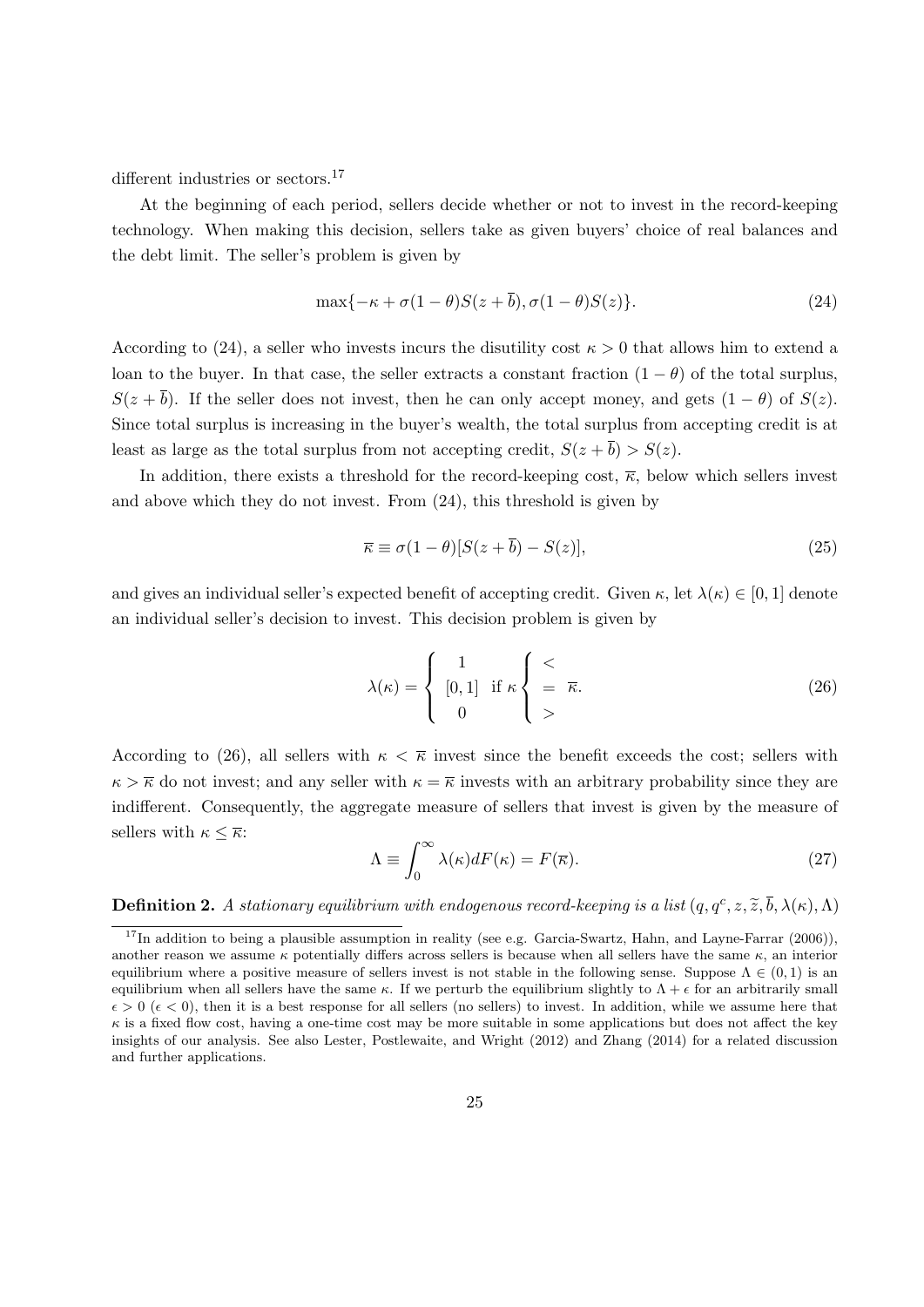that solves  $(9)$ ,  $(10)$ ,  $(13)$ ,  $(14)$ ,  $(17)$ ,  $(26)$ , and  $(27)$ .

Equilibrium with endogenous record-keeping can be determined recursively. We first determine the debt limit for a given measure of sellers that invest and value of money, as in Section 4. Next, we determine sellers' investment decisions given the debt limit and value of money. We assume that all sellers have the same expectations about the value of money and that these expectations are rational and consistent with buyers' portfolio choices. Having jointly determined  $(\bar{b}, \Lambda)$ , all other endogenous variables follow directly from the analysis in the previous sections.

#### 5.1 Equilibrium Debt Limit

In the following lemma, we summarize how the debt limit depends on the measure of sellers with access to record-keeping,  $\Lambda$ , and value of money,  $\phi$ . Our characterization below focuses on positive solutions to the debt limit (we know that  $\bar{b} = 0$  is always a solution to (17) for any Λ, whether or not money is valued). To simplify the presentation, we assume in what follows that  $i \geq \hat{i}$  so that the threshold  $\bar{b}_0$  exists; the analysis when  $i < \hat{i}$  is similar except we would replace  $\bar{b}_0$  with  $\bar{b}_1 - \bar{z}$ .

**Lemma 4.** Define  $\Lambda_0$  as the value of  $\Lambda$  when  $\bar{b} = \bar{b}_0$  solves (17), and  $\Lambda_1$  as the value of  $\Lambda$  when  $\overline{b} = \overline{b}_1$  solves (17).

- 1. When money is not valued, the debt limit,  $\bar{b}(\Lambda)|_{\phi=0}$ , is strictly increasing and convex in  $\Lambda$  for all  $\Lambda \in (\overline{\Lambda}, \Lambda_1)$  and is increasing and linear for all  $\Lambda \in [\Lambda_1, 1)$ .
- 2. When money is valued, the debt limit,  $\bar{b}(\Lambda)|_{\phi>0}$ , is strictly increasing and convex in  $\Lambda$  for all  $\Lambda \in (\frac{r}{i}$  $\frac{r}{i}, \Lambda_0$ ).

In Lemma 4,  $\bar{b}(\Lambda)|_{\phi=0}$  is defined if and only if credit is feasible, or  $\Lambda > \overline{\Lambda}$ . Similarly,  $\bar{b}(\Lambda)|_{\phi>0}$  is defined for  $\Lambda \in (\frac{r}{i})$  $\frac{r}{i}$ ,  $\Lambda_0$ ) since the existence condition for a money and credit equilibrium,  $i \in (i, i)$ , is satisfied if and only if  $\Lambda \in (\frac{r}{i})$  $\frac{r}{i}, \Lambda_0$ ).

### 5.2 Equilibrium Measure of Sellers That Invest in Record-Keeping

Given a debt limit and choice of real balances by buyers, sellers decide whether to invest in the record-keeping technology. For an individual seller, this decision is determined by (26) and hence depends on the expected benefit of investing,  $\bar{\kappa}$ .

Depending on the distribution of the cost function,  $F(\kappa)$ , there can be any number of solutions to  $\Lambda$ , though in our analysis below we give simple conditions to ensure an interior equilibrium where a positive measure of sellers invest. Indeed a special case is when the record-keeping cost is zero for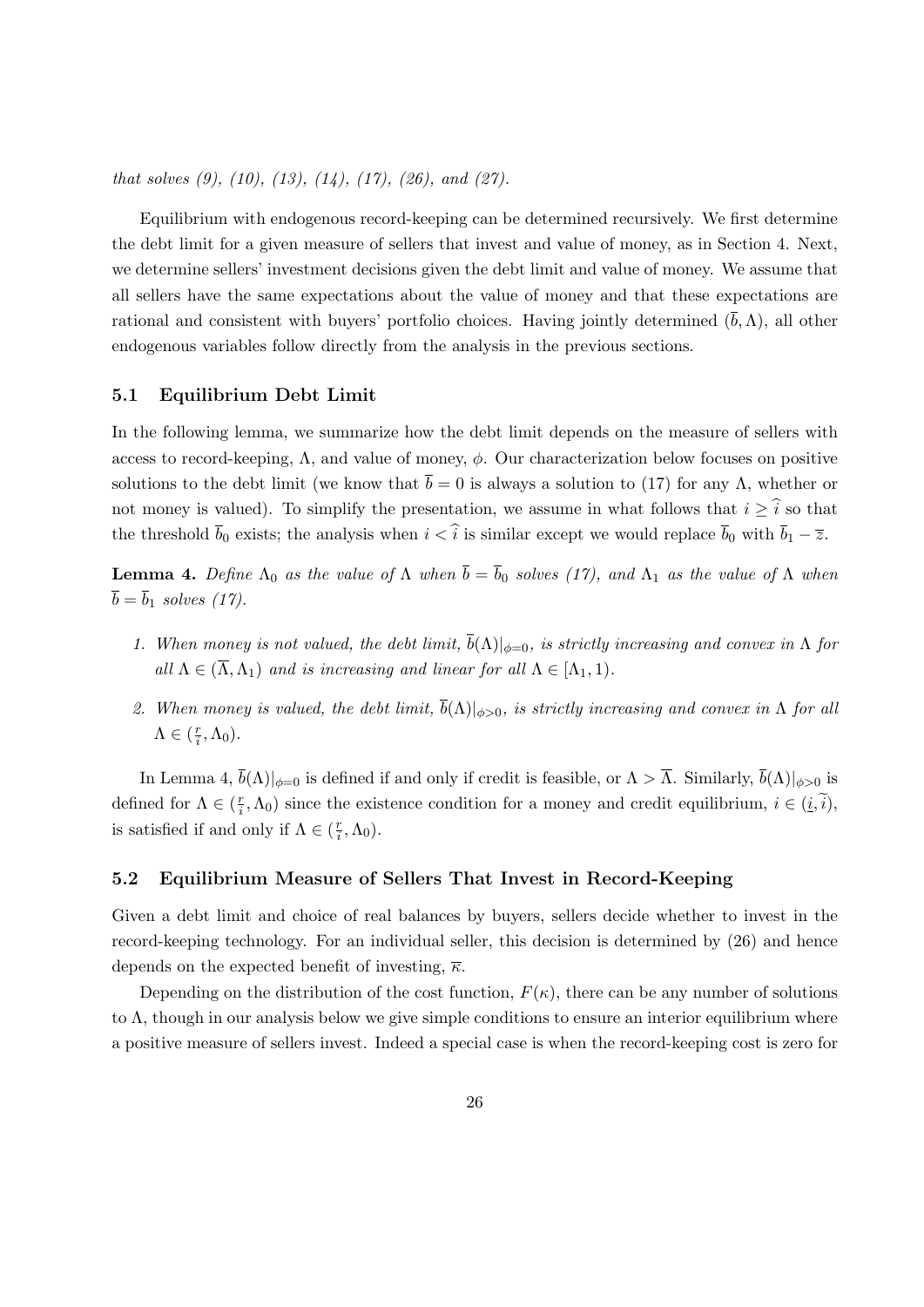Figure 12:  $(\bar{b}, \Lambda)$  when  $i \in (r, \bar{i})$  and  $F(\kappa)$  is Degenerate

Figure 13:  $(\bar{b}, \Lambda)$  when  $i \geq \bar{i}$  and  $F(\kappa)$  is Degenerate *b*



a constant fraction  $\Lambda$  of sellers and infinite for the rest, as in Section 4, which implies the measure of sellers investing is constant at  $\Lambda$  for any debt limit. While it is clearly desirable to proceed with more general cost functions where  $F(\kappa)$  is non-degenerate so the measure of sellers investing can depend on the debt limit, we present this simple example first to illustrate our basic methodology. In that case, the fraction of sellers accepting credit,  $\Lambda$ , is represented by the vertical line in Figures 12 and 13 when  $i \in (r, \bar{i})$  and  $i \geq \bar{i}$ , respectively.<sup>18</sup> Since there is always at least one intersection of  $\Lambda$  with either  $\bar{b}(\Lambda)|_{\phi=0}$ ,  $\bar{b}(\Lambda)|_{\phi>0}$ , or  $\bar{b}(\Lambda)=0$ , an equilibrium with endogenous debt limits and record-keeping exists, and for any  $\Lambda > \overline{\Lambda}$ , we know from Section 4 that there exists at least one positive solution to the debt limit.

We now turn to the more general case where  $F(\kappa)$  is possibly non-degenerate. To ensure an interior solution, we assume  $\kappa$  is zero for a positive measure of sellers and that  $\kappa$  is arbitrarily high for a positive measure of sellers. As with our characterization of the debt limit, here we distinguish two cases for the seller's benefit of investing: (1) when money is not valued ( $\phi = 0$ ) and (2) when money is valued  $(\phi > 0)$ . These are given respectively by

$$
\overline{\kappa}(\overline{b})|_{\phi=0} \equiv \sigma(1-\theta)S(\overline{b}),
$$
  

$$
\overline{\kappa}(\overline{b})|_{\phi>0} \equiv \sigma(1-\theta)[S(z+\overline{b})-S(z)],
$$

which are both increasing in the loan size,  $\bar{b}$ . Given  $\bar{\kappa}(\bar{b})|_{\phi=0}$  and  $\bar{\kappa}(\bar{b})|_{\phi>0}$ , we denote the corresponding measure of sellers that invest by  $\Lambda(\overline{b})|_{\phi=0}$  and  $\Lambda(\overline{b})|_{\phi>0}$ , respectively. The following

<sup>&</sup>lt;sup>18</sup>The condition  $i \in (r, \overline{i})$  ensures an equilibrium with money and credit is possible. An equilibrium with money and credit is not possible if  $i \in (0, r)$ , while monetary equilibrium is not possible if  $i \geq \overline{i}$ .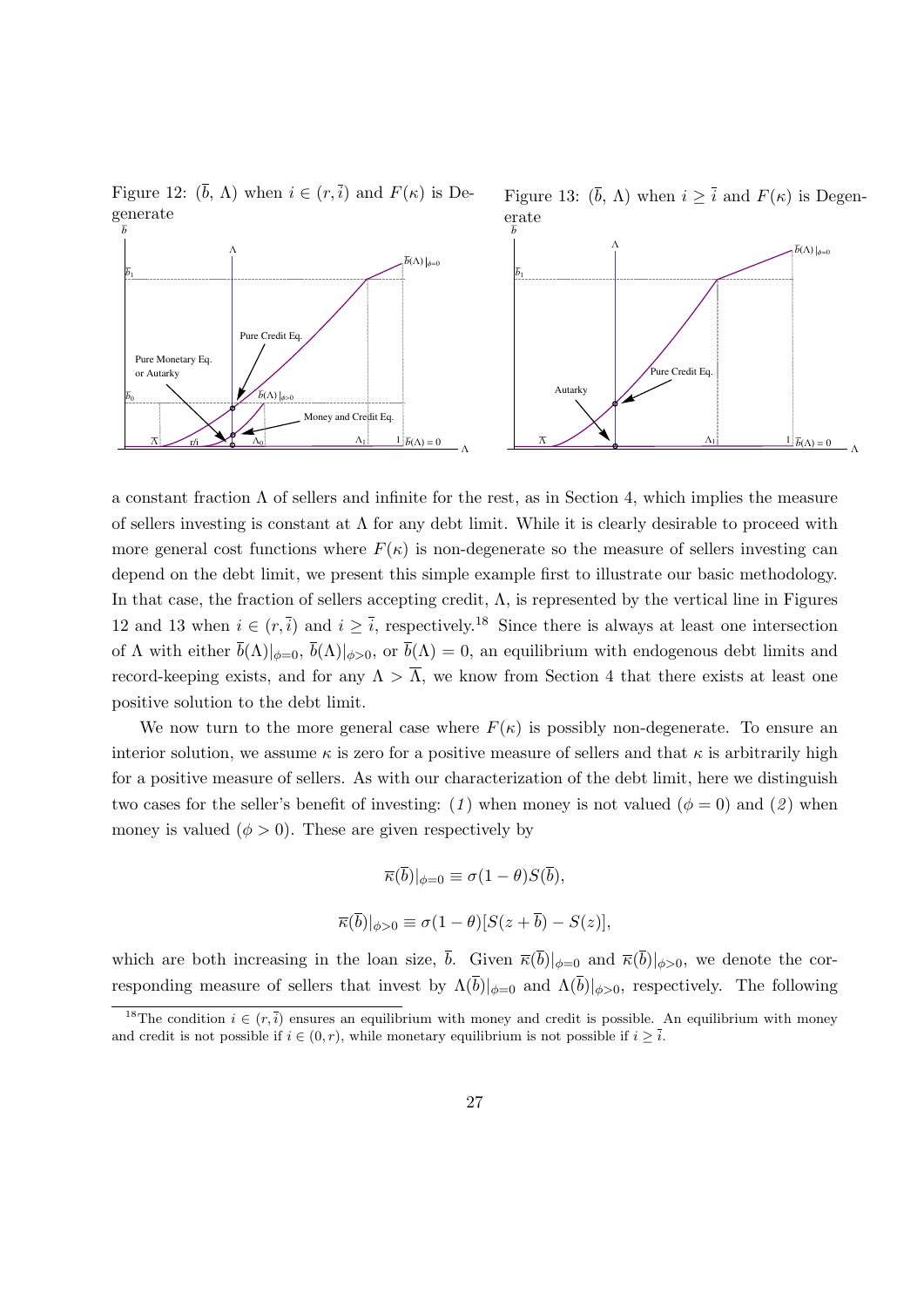lemma summarizes how sellers' aggregate investment decisions depends on the debt limit and value of money.

**Lemma 5.** Define  $\Lambda_s$  as the measure of sellers that invest when  $\bar{b} = \bar{b}_1$ .

- 1. When money is not valued, the measure of sellers that invest,  $\Lambda(\overline{b})|_{\phi=0}$ , is strictly increasing in  $\bar{b}$  for all  $\bar{b} \in [0, \bar{b}_1)$  and constant at  $\Lambda_s \leq 1$  for all  $\bar{b} \geq \bar{b}_1$ .
- 2. When money is valued, the measure of sellers that invest,  $\Lambda(\overline{b})|_{\phi>0}$ , is strictly increasing in  $\overline{b}$ for all  $\overline{b} \in [0, \overline{b}_0)$ .

Figure 14:  $(\bar{b}, \Lambda)$  when  $i \in (r, \bar{i})$  and  $F(\kappa)$  is Non-Degenerate *b*







Together, Lemma 4 and Lemma 5 help determine an equilibrium with endogenous recordkeeping summarized in the following proposition.

**Proposition 3.** Suppose that  $F(\kappa) : \mathbb{R}_+ \to [0,1]$  is such that  $\kappa$  is zero for a positive measure of sellers and  $\kappa$  is arbitrarily high for a positive measure of sellers. Equilibrium with endogenous record-keeping exists, and given  $i > 0$ , multiple steady-state equilibria are possible.

An example of Proposition 3 where  $F(\kappa)$  is non-degenerate is illustrated in Figures 14 and 15 when  $i \in (r, \overline{i})$  and  $i \geq \overline{i}$ , respectively.<sup>19</sup> In Figure 14, the correspondences for  $\overline{b}$  and  $\Lambda$  intersect multiple times, corresponding to multiple steady-state equilibria with endogenous debt limits and record-keeping. There is  $(i)$  a pure monetary equilibrium where no sellers accept credit,  $(ii)$  a money and credit equilibrium where a fraction of sellers accept both money and credit, *(iii)* two

<sup>&</sup>lt;sup>19</sup>The examples in Figures 14 and 15 assume  $u(q) = 2\sqrt{q}$ ,  $c(q) = q$ ,  $F(\kappa) = \left(\frac{1}{1+\exp^{-(\kappa-\mu)}}\right)$ ,  $\sigma = 0.5$ ,  $\theta = 0.8$ ,  $r = 0.02, \mu = 2, \text{ and } i = 0.3.$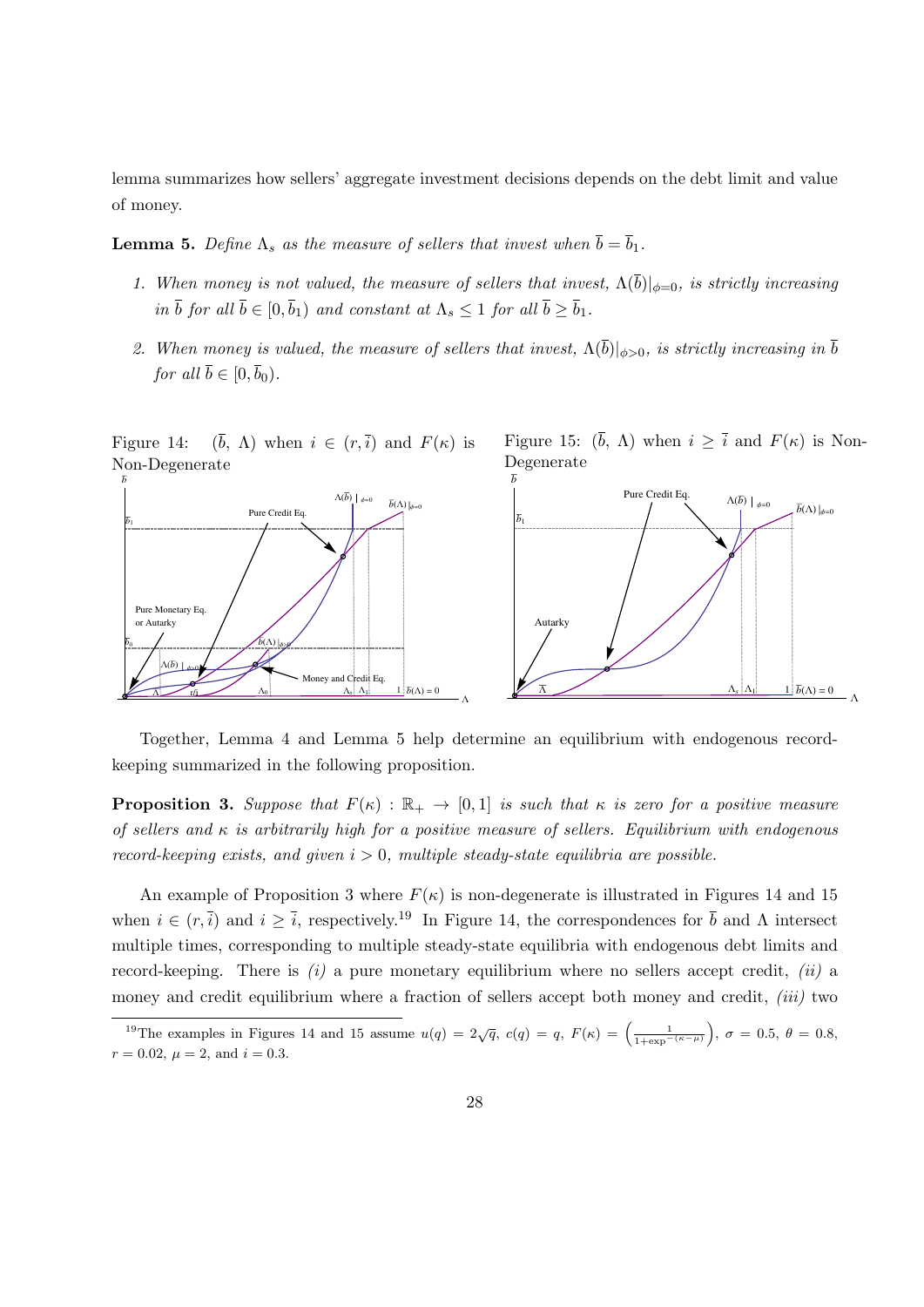pure credit equilibria where money is not valued and a fraction of sellers accept credit, and (iv) a non-monetary equilibrium without credit, or autarky. In Figure 15, the only possible outcomes are credit alone or autarky since  $i > \overline{i}$  implies a monetary equilibrium cannot exist.

More generally, while there can be any number solutions to  $\Lambda$  for an arbitrary  $F(\kappa)$ , we know that for any Λ, we can determine the debt limit according to Lemma 4. Then once  $(\bar{b}, \Lambda)$  are jointly determined, we can easily obtain all other endogenous variables, namely  $(q, q^c, z, \tilde{z})$  from Definition 2. Given  $i > 0$ , so that we are not at the Friedman rule, it is also possible to have multiple steady-state equilibria with different values for  $(\Lambda, \bar{b})$  and in turn, different configurations in the usage of money and credit.

The multiplicity of equilibria arises through the general equilibrium effects in the trading environment that produce strategic complementarities between buyers' and sellers' decisions.<sup>20</sup> As is evident from the upward sloping curves in Figure 14, the measure of sellers who invest is increasing in the debt limit and vice versa. When more sellers invest in the costly record-keeping technology, the gain for buyers from using credit also increase. As default becomes more costly, the incentive to renege falls which raises the debt limit. At the same time, when more sellers accept credit, then money is needed in a smaller fraction of matches. So long as holding money is not too costly, buyers carry fewer real balances. This gives sellers an even greater incentive to accept credit, which raises the debt limit and further reduces the buyer's real balances.<sup>21</sup>

### 6 Welfare

We now turn to examining the model's normative properties by comparing the types of steady-state equilibria in terms of social welfare. Here we assume social welfare is measured by the steady-state sum of buyers' and sellers' utilities:

$$
\mathcal{W} \equiv \sigma[\Lambda S(z + \bar{b}) + (1 - \Lambda)S(z)] - k \tag{28}
$$

where  $k \equiv \int_0^{\overline{\kappa}} \kappa dF(\kappa)$  is the aggregate record-keeping cost averaged across individual sellers. Table 1 summarizes social welfare in the three types of active equilibria discussed in the previous sections.

 $20\text{Strate}$ gic complementarities between the seller's decision to invest and the buyer's choice of real balances is also present under perfect enforcement as in Nosal and Rocheteau (2011). The complementarities in our model captures both an extensive margin effect (on the number of credit trades) and intensive margin effect (on the amount borrowed per trade), whereas the latter intensive margin channel is absent in Nosal and Rocheteau (2011).

 $21$ The complementarities in this paper are also similar to the complementarities between sellers' investment decisions and buyers' portfolios in Lester, Postlewaite, and Wright (2012). In our model, there are also complementarities between the actions of current and future agents which is present even in the model with exogenous record-keeping: if more future sellers accept credit, default by buyers becomes more costly, relaxing the debt limit today.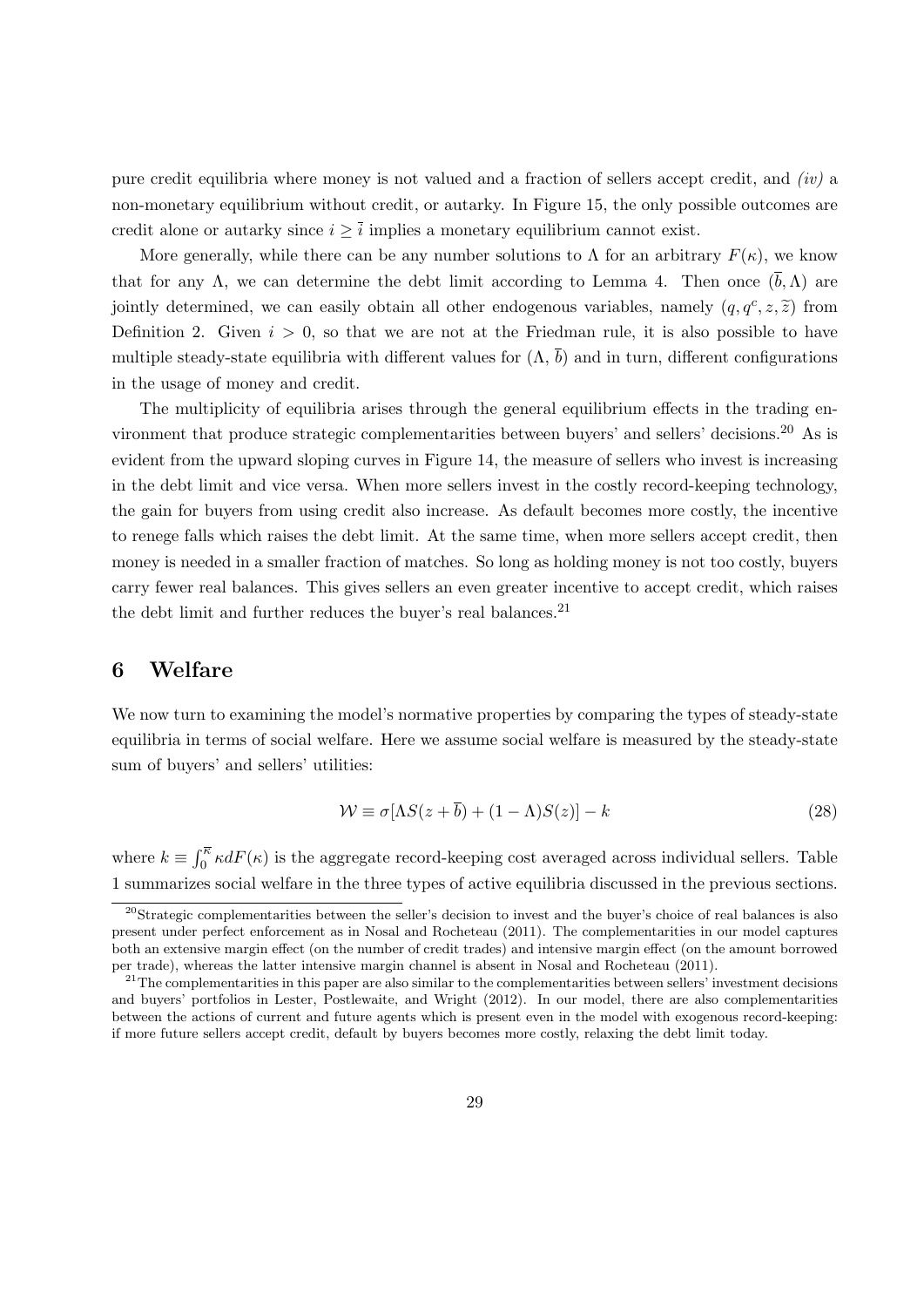Table 1: Social Welfare Across Steady-State Equilibria

| EQUILIBRIUM          | <b>STEADY-STATE WELFARE</b>                                                  |
|----------------------|------------------------------------------------------------------------------|
| Pure Monetary Eq.    | $\mathcal{W}^m = \sigma S(z)$                                                |
| Pure Credit Eq.      | $\mathcal{W}^c = \sigma \Lambda S(\overline{b}) - k$                         |
| Money and Credit Eq. | $\mathcal{W}^{mc} = \sigma[\Lambda S(z+\overline{b}) + (1-\Lambda)S(z)] - k$ |

Figure 16 plots an example of welfare in the three types of equilibria as a function of the cost of holding money,  $i^{22}$  At  $i = 0$ , which is the Friedman rule, Kalai bargaining implies an efficient economy can run without credit. In that case, welfare in a pure monetary equilibrium is at its maximum,  $\mathcal{W}^{max} \equiv \sigma[u(q^*) - c(q^*)]$ , and strictly dominates welfare in a pure credit equilibrium since sellers must incur the real cost of technological adoption. Hence when record-keeping is costly, a pure credit equilibrium is socially inefficient even when  $r \leq r^*$  so that credit alone can achieve the first-best. As i increases, it may be possible that  $\mathcal{W}^m < \mathcal{W}^c$  which occurs if  $i > i_c$ , where  $i_c$  is the value of *i* such that  $\mathcal{W}^m = \mathcal{W}^c$ :

$$
S[z(i_c)] = \Lambda S(\overline{b}) - k.
$$

We can also have  $\mathcal{W}^m$  <  $\mathcal{W}^c$  if the aggregate record-keeping cost is low enough— that is, if  $k < \sigma[\Delta S(\bar{b}) - S(z(i))]$ , or if inflation is high enough, as illustrated in Figure 16. However, the welfare-dominated monetary equilibrium may still prevail due to a rent-sharing externality: since sellers incur the full cost of technological adoption but only obtain a fraction  $(1 - \theta)$  of the total surplus, they fail to internalize the full benefit of accepting credit. Consequently, there can be coordination failures and excess inertia in the decision to accept credit, in which case the economy can still end up in the Pareto-inferior monetary equilibrium.

We also compare welfare in a money and credit economy with welfare in a pure monetary economy and pure credit economy. Recall the necessary condition for a money and credit equilibrium is  $i \in (i, \tilde{i})$ . When  $i = i$ , credit is no longer feasible if money is valued, in which case  $\mathcal{W}^{mc} = \sigma S(z) = \mathcal{W}^m$ . Alternatively when  $i = \tilde{i}$ , money is no longer valued if there is credit, in which case  $\mathcal{W}^{mc} = \sigma \Lambda S(\bar{b}) - k = \mathcal{W}^c$ . In the example in Figure 16, we therefore have  $\mathcal{W}^{mc} > \mathcal{W}^m$ and  $\mathcal{W}^{mc} > \mathcal{W}^c$  for  $i \in (\underline{i}, \tilde{i})$  given the threshold  $i_c$  exists. To be clear however, the welfare rankings in Figure 16 are not generic and will depend on fundamentals like the record-keeping cost. For instance, if  $\kappa$  is very high, then for  $i \in (i, \tilde{i})$ , the surplus from accepting credit can be low enough

<sup>&</sup>lt;sup>22</sup>The example in Figure 16 assumes  $u(q) = 2\sqrt{q}$ ,  $c(q) = q$ ,  $F(\kappa) = \left(\frac{1}{1+\exp^{-{(\kappa-\mu)}}}\right)$ ,  $\sigma = 0.5$ ,  $\theta = 0.8$ ,  $r = 0.02$ ,  $\mu = 2$ , and varies *i*.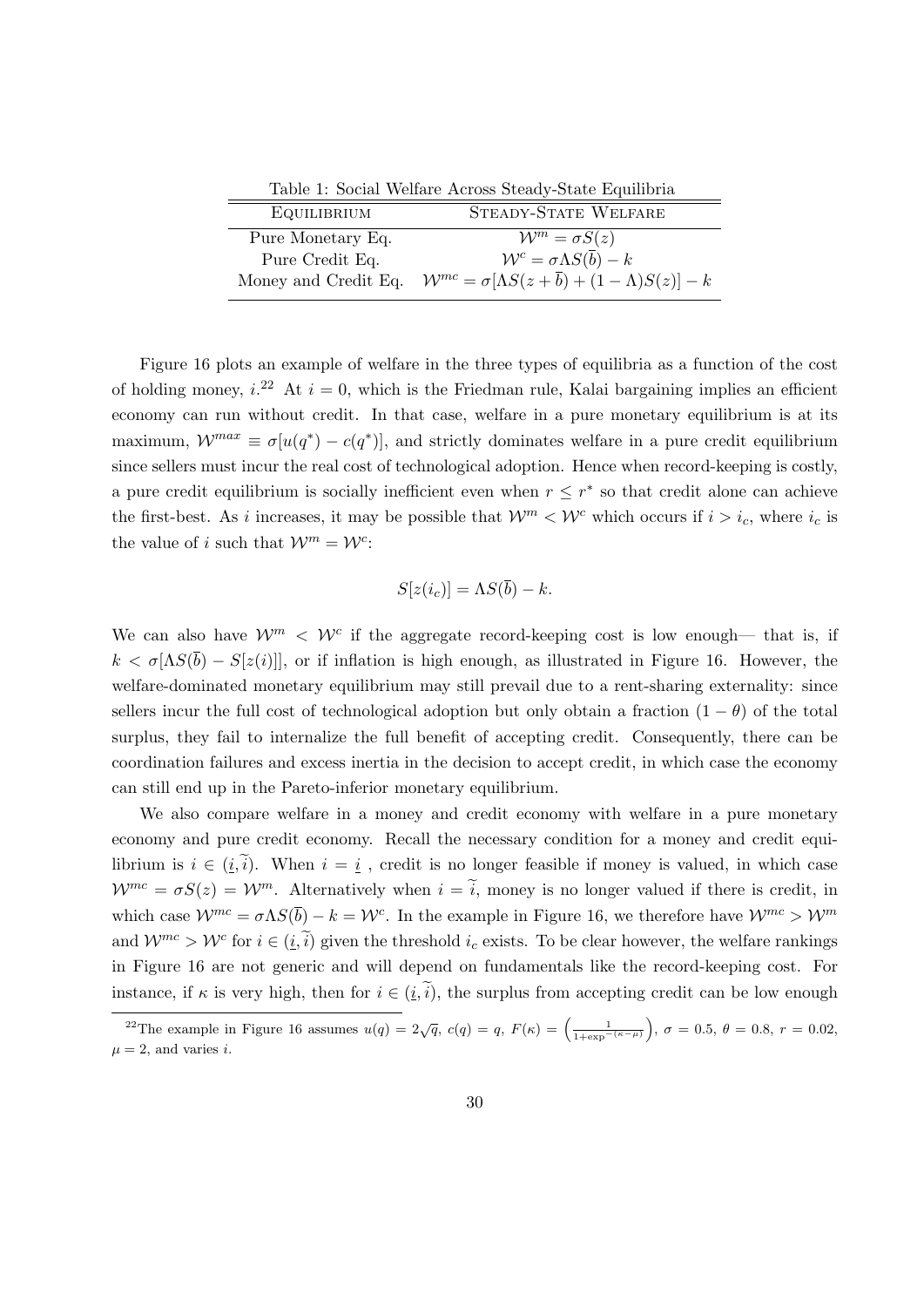

Figure 16: Welfare in a Pure Monetary, Money and Credit, and Pure Credit Equilibrium

that  $\mathcal{W}^m > \mathcal{W}^{mc} > \mathcal{W}^c$ .

### Effects of Inflation on Welfare

We now consider the welfare effects of a perfectly anticipated change in inflation for the three types of payment regimes. The presence of multiple equilibria for the same fundamentals makes the choice of optimal policy difficult to analyze in full generality since we must deal with the issue of equilibrium selection. In regions with multiplicity, we assume agents coordinate on a particular equilibrium and then analyze the effects of inflation in that equilibrium. We also begin by taking  $\Lambda \in (0,1)$  as given.









0.5 1.0 1.5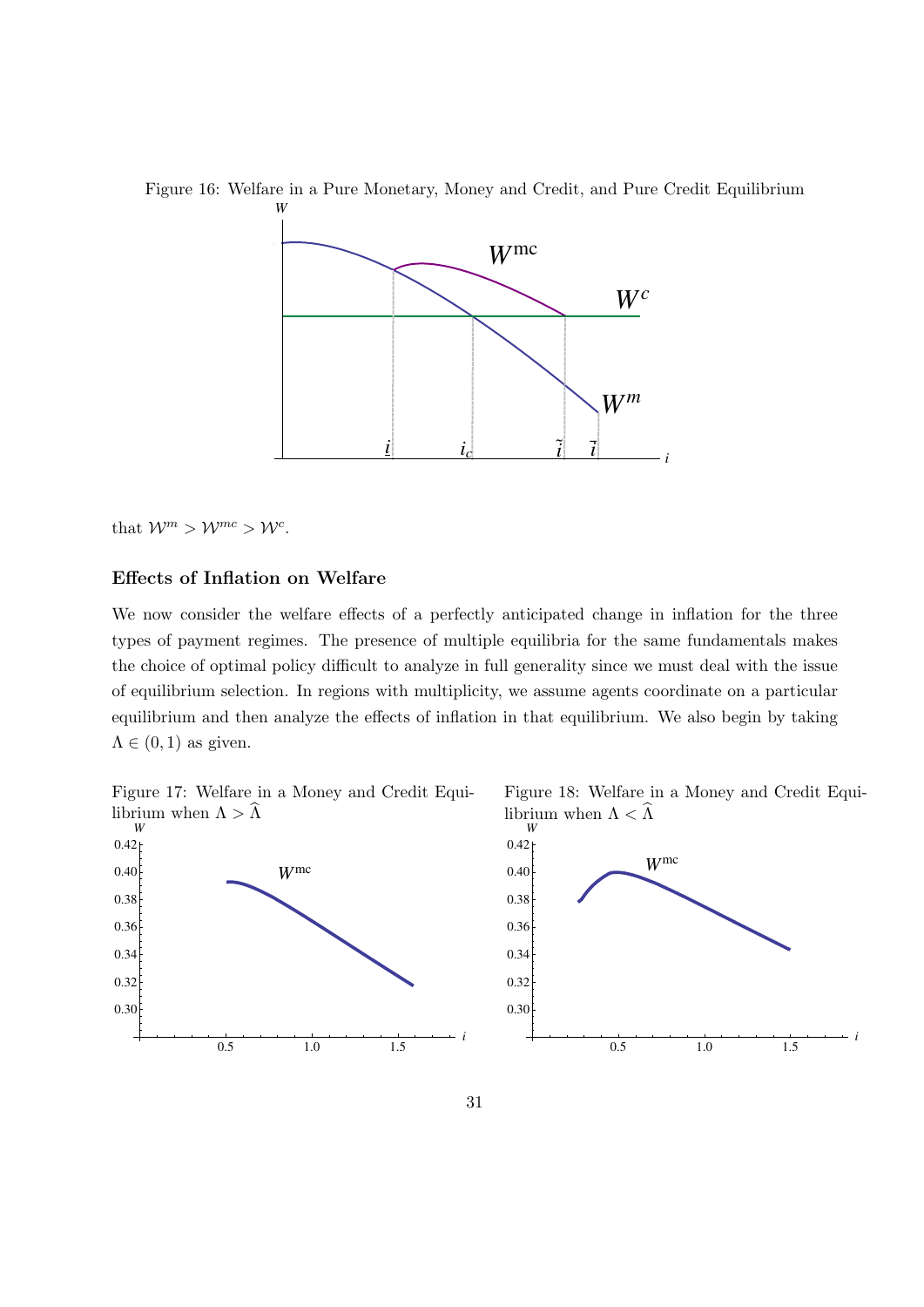In a pure credit equilibrium inflation has no effect on welfare for any  $i > 0$ . This is illustrated by the horizontal green line in Figure 16. In a pure monetary equilibrium, which is possible if  $i < \overline{i}$ , welfare is decreasing in the inflation rate:  $\frac{dW_m}{di} = \sigma S'(z)\frac{dz}{di} < 0$  since  $\frac{dz}{di} < 0$  for any  $i < \overline{i}$ . If lumpsum taxes can be enforced, then optimal policy corresponds to the Friedman rule. Indeed when  $i = 0$ , holding money is costless so there is no need for credit. In that case, deflation completely crowds out credit as money alone is enough to finance the first best.<sup>23</sup>

In a money and credit equilibrium, the effect of inflation on welfare is given by

$$
\frac{d\mathcal{W}_{mc}}{di} = \sigma \Lambda S'(z + \bar{b}) \left[ \frac{dz}{di} + \left( \frac{dz}{d\bar{b}} + 1 \right) \frac{d\bar{b}}{di} \right] + \sigma (1 - \Lambda) S'(z) \frac{dz}{di},\tag{29}
$$

where  $\frac{dz}{di} < 0$ ,  $\frac{dz}{d\bar{b}} \in (-1,0)$ , and  $\frac{db}{di} > 0$ . In general, the sign of (29) is ambiguous and depends on the relative magnitudes of two counteracting effects: the effect of inflation on real balances  $\left(\frac{dz}{di} < 0\right)$  and the effect of inflation on the debt limit  $\left(\frac{db}{di} > 0\right)$ . In Appendix A, we derive a sufficient condition for inflation to have a negative effect on welfare. Specifically, when  $\Lambda \approx 0$  or  $\Lambda > \widehat{\Lambda} \equiv \frac{S''(z)}{S''(z) + S''(z)}$  $\frac{S''(z)}{S''(z)+S''(z+\overline{b})}, \frac{d\mathcal{W}^{mc}}{di} < 0.$  Figure 17 plots an example illustrating inflation's negative effect on  $\mathcal{W}^{mc}$ . However, when  $\Lambda \in (0,\widehat{\Lambda})$ , inflation can have a positive effect on welfare, as in Figure 18. While inflation unambiguously decreases welfare in the  $(1 - \Lambda)$  trades involving money only, inflation relaxes borrowing constraints in the  $\Lambda$  trades with both money and credit. So long as  $\Lambda$ is not too large, the latter effect may dominate so that an increase in inflation can raise aggregate welfare. Intuitively, when  $\Lambda$  is high, the marginal surplus of using credit is low since the debt limit is high whereas the marginal surplus of using money is very high in the  $(1 - \Lambda)$  cash-only transactions. Hence when  $\Lambda > \hat{\Lambda}$ , an increase in inflation does not increase the surplus as much in money-credit trades as it reduces the surplus in cash-only trades.

Figure 16 and 18 show examples where an increase in inflation raises welfare in a money and credit economy. Globally however, maximum welfare in a money and credit economy is strictly dominated by welfare in a pure monetary economy at the Friedman rule, as in Figure 16. In that case, money works too well and there is no social role for credit. The Friedman rule remains the globally optimal monetary policy, which implements the first-best allocation and saves society on record-keeping costs.

When  $\Lambda$  is endogenous, the positive effect of inflation on welfare is amplified and generates additional feedback effects. Since an increase in inflation raises the debt limit, sellers have a greater incentive to accept credit, which further relaxes the debt limit and the amount borrowed by the buyer. When the debt limit relaxes to the point where buyers are no longer liquidity constrained,

 $^{23}$ As we show in Appendix B, the Friedman rule may not be feasible since it requires taxation and individuals may choose to renege on their tax obligation if it is too high. In that case, the first best can only be achieved with credit.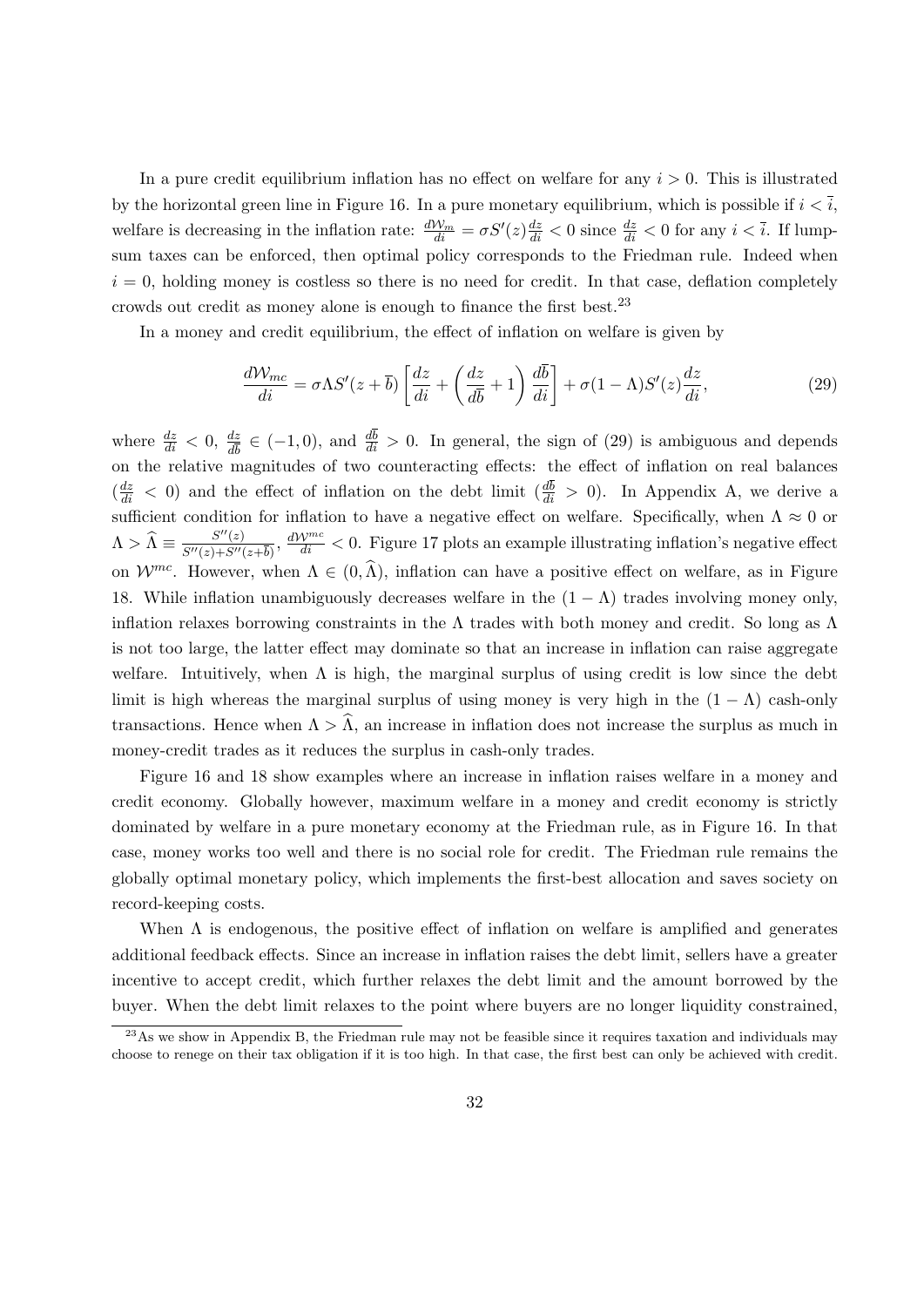money is no longer valued. In that case, agents can still trade the first-best level of output even when monetary authorities do not implement the Friedman rule. However, such an equilibrium is not socially efficient since sellers must still incur the real cost of technological adoption.

### 7 Conclusions

As many economies increasingly rely on credit cards both as a payment instrument and a means for borrowing, it is increasingly important to understand how individuals substitute between cash and credit. Despite the increasing availability of unsecured lending such as credit cards loans, consumers still demand paper currency and liquid assets for a sizeable share of transactions. That money and credit coexist appears to be the norm across many economies, and one goal of this paper is to delve deeper into understanding why.

To that end, we build a simple model of money and credit that integrates two deep frictions motivating payment decisions: imperfect record-keeping and limited commitment. In order to capture the two-sided nature of actual payment systems, we jointly model the acceptability of credit by merchants and the debt repayment decision by consumers. So long as record-keeping is imperfect, money and credit coexist for a range of nominal interest rates. However, in a special case of our model with perfect record-keeping, the classic Kocherlakota (1998) wisdom appears: when credit is feasible, there is no social role for money, and when money is valued, credit cannot be sustained.

Our theory also highlights a strategic complementarity between buyers' credit limit and sellers' decision to accept credit. Multiple steady-state equilibria and coordination failures can therefore arise due to the two-sided nature of the retail payment system. This potential for coordination failures also raises new concerns for policymakers as economies with similar technologies, institutions, and policies can still end up with very different payment systems.

While we view our findings as informative in understanding the deep reasons behind the coexistence of money and credit, there few caveats to our analysis. First, while our emphasis on a centralized credit system makes the analysis tractable, this comes at a cost by ruling out distributional issues. This may well be important since the evidence suggests that credit card usage varies across household incomes (SCF (2007), Chatterjee, Corbae, Nakajima, and Rios-Rull (2007)). However, dealing with household income effects entails computational difficulties that our current study does not address. Furthermore, our assumption of a competitive clearing-house for credit abstracts away from efficiency and pricing issues associated with some modern credit systems. Having a more active role for banks and intermediaries to facilitate credit transactions would be a fruitful direction for future work.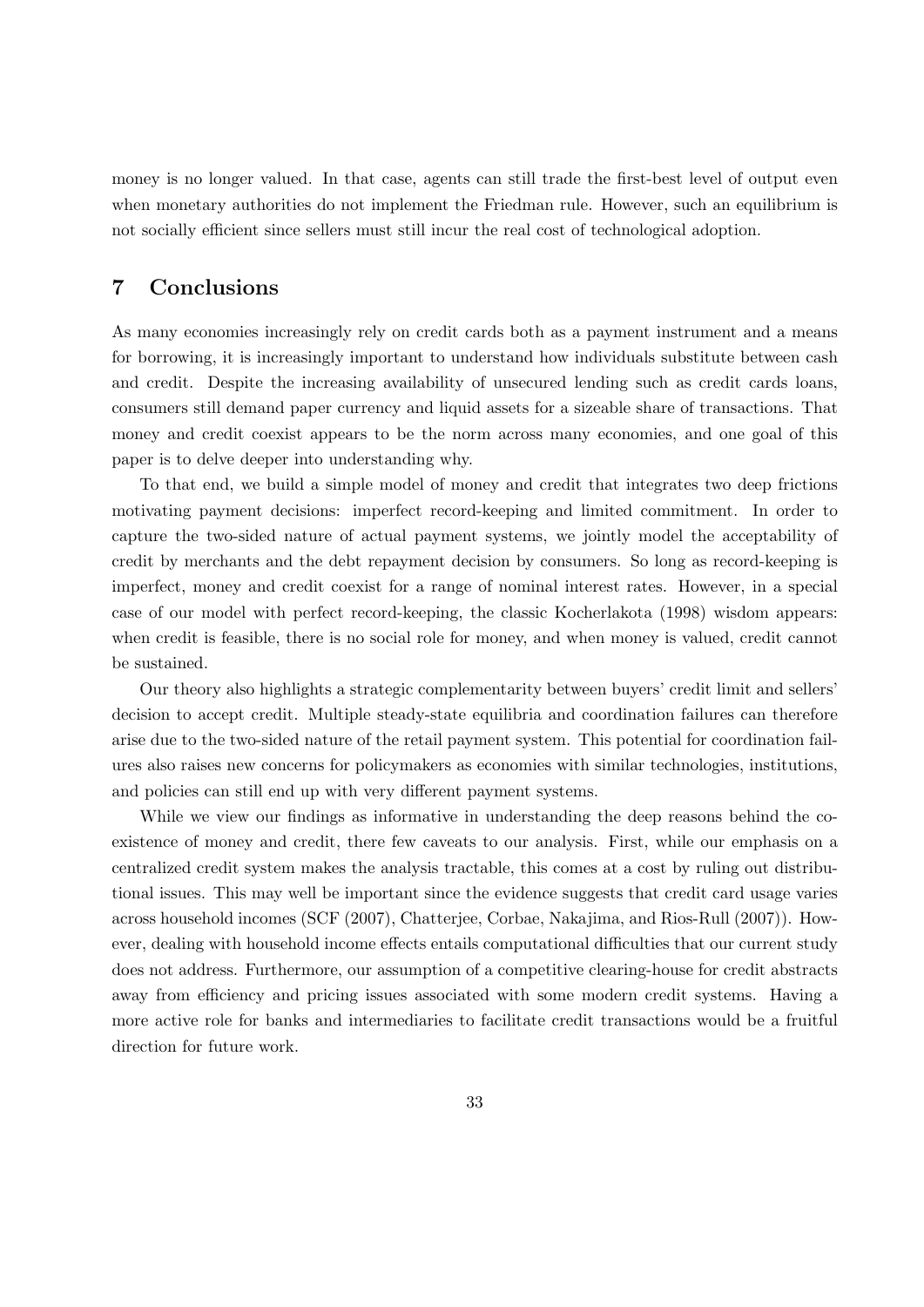### References

Alvarez, Fernando and Urban Jermann (2000): "Efficiency, Equilibrium, and Asset Pricing with Risk of Default." Econometrica, 68, 775–797.

Andolfatto, David (2013): "Incentive-Feasible Deflation." Journal of Monetary Economics, 60(4), 383–390.

Antinolfi, Gaetano, Costas Azariadis, and James Bullard (2009): "The Optimal Inflation Target in an Economy with Limited Enforcement." Washington University at St. Louis Manuscript.

Arango, Carlos and Varya Taylor (2008): "Merchants' Costs of Accepting Means of Payment: Is Cash the Least Costly?" Bank of Canada Review.

Araujo, Luis and Tai-Wei Hu (2014): "Optimal Monetary Interventions in Credit Markets." Mimeo.

Aruoba, Boragan, Guillaume Rocheteau, and Christopher Waller (2007): "Bargaining and the Value of Money." Journal of Monetary Economics, 54(8), 2636-2655.

Berentsen, Aleksander, Gabriele Camera, and Christopher Waller (2007): "Money, Credit, and Banking." Journal of Economic Theory, 135(1), 171–195.

Bethune, Zachary, Guillaume Rocheteau, and Peter Rupert (2014): "Unemployment and Household Unsecured Debt." Review of Economic Dynamics, 18(1), 77-100.

Bethune, Zachary, Tai-Wei Hu, and Guillaume Rocheteau (2014): "Dynamic Indeterminacy and Welfare in Credit Economies." Mimeo.

Briglevics, Tamas and Scott Schuh (2013): "U.S. Consumer Demand for Cash in the Era of Low Interest Rates and Electronic Payments." Federal Reserve Bank of Boston Working Paper No. 13-23.

Chakravorti, Sujit (2010): "Externalities in Payment Card Networks: Theory and Evidence," Berkeley Electronic Press, vol. 9(2).

Chakravorti, Sujit and Ted To (2007): "A Theory of Credit Cards." International Journal of Industrial Organization, 25(3), 583-595

Chatterjee, Satyajit, Dean Corbae, Makoto Nakajima, and Jose Victor Rios-Rull (2007): "A Quantitative Theory of Unsecured Consumer Credit with Risk of Default." Econometrica, 75(6), 1525–1589.

Dong, Mei (2011): "Money and Costly Credit." Mimeo.

Federal Reserve (2005): "Consumer Credit." Federal Reserve Statistical Release G-19.

Foster, Kevin, Erik Meijer, Scott Schuh, and Michael Zabek (2011): "The 2009 Survey of Consumer Payment Choice." Federal Reserve Bank of Boston Public Policy Discussion Papers.

Freeman, Scott and Finn E. Kydland (2000): "Monetary Aggregates and Output." American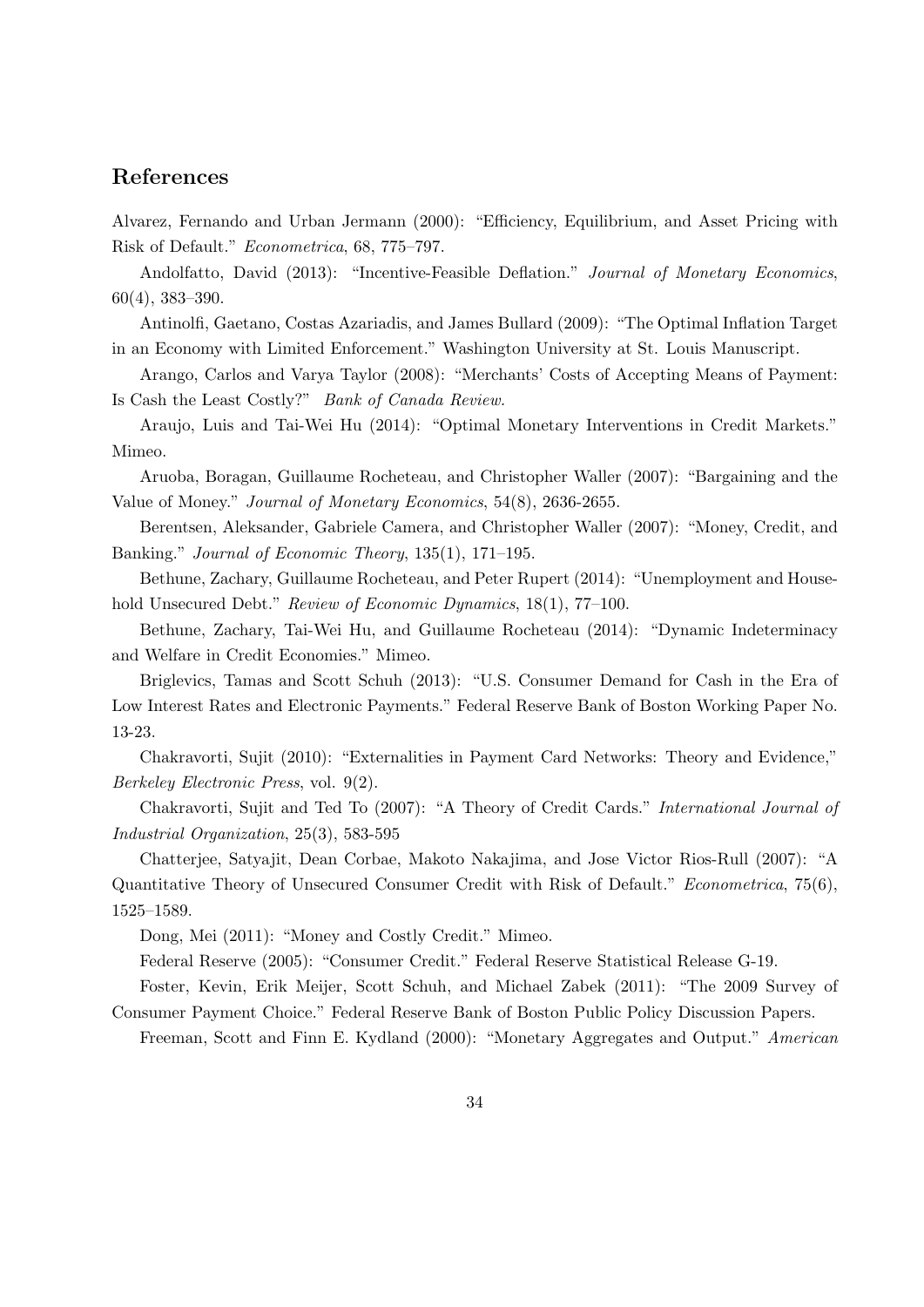Economic Review, vol. 90(5), 1125–1135.

Garcia-Swartz, D.D., R.W. Hahn, and A. Layne-Farrar (2006): "The Move Toward a Cashless Society: A Closer Look at Payment Instrument Economics." Review of Network Economics, vol. 5 (2), 175–198.

Gerdes, Geoffrey (2008): "Recent Payment Trends in the United States." Federal Reserve Bulletin, vol. 94, A75–A106.

Gomis-Porqueras, Pedro and Daniel Sanches (2013): "Optimal Monetary Policy in a Model of Money and Credit." Journal of Money, Credit, and Banking, 45, 4, 7010730.

Gowrisankaran, Gautam and Joanna Stavins (2004): "Network Externalities and Technology Adoption: Lessons from Electronic Payments. RAND Journal of Economics. vol. 35, no. 2, 260–276.

Gu, Chao, Fabrizio Mattesini, and Randall Wright (2014): "Money and Credit Redux." Mimeo.

Hu, Tai-Wei, John Kennan, and Neil Wallace (2009): "Coalition-Proof Trade and the Friedman Rule in the Lagos-Wright Model." Journal of Political Economy, 117(1), 116–137.

Kalai, Ehud (1977): "Proportional Solutions to Bargaining Situations: Interpersonal Utility Comparisons." Econometrica, 45, 1623–1630.

Kahn, Charles and William Roberds (2008): "Credit and Identity Theft." Journal of Monetary Economics.

Kehoe, Timothy and David Levine (1993): "Debt-Constrained Asset Markets." Review of Economic Studies, 60(4), 865–888.

Kehoe, Timothy and David Levine (2001): "Liquidity Constrained Markets Versus Debt Constraint Markets." Econometrica, 69, 575–598.

Kocherlakota, Narayana (1998): "Money Is Memory." Journal of Economic Theory, vol. 81(2), 232-251.

Kocherlakota, Narayana and Neil Wallace (1998): "Incomplete Record-Keeping and Optimal Payment Arrangements." Journal of Economic Theory, vol. 81(2), 272-289.

Lacker, Jeffrey and Stacey Schreft (1996): "Money and Credit as Means of Payment." Journal of Monetary Economics, 38, 3–23.

Lagos, Ricardo and Guillaume Rocheteau (2008): "Money and Capital as Competing Media of Exchange." Journal of Economic Theory, 142(1), 247–258.

Lagos, Ricardo (2010): "Asset Prices and Liquidity in an Exchange Economy." Journal of Monetary Economics, 57(8), 913–930.

Lester, Benjamin, Andrew Postlewaite, and Randall Wright (2012): "Liquidity, Asset Pricing, and Monetary Policy." Review of Economic Studies, vol. 79(3), 12090–1238.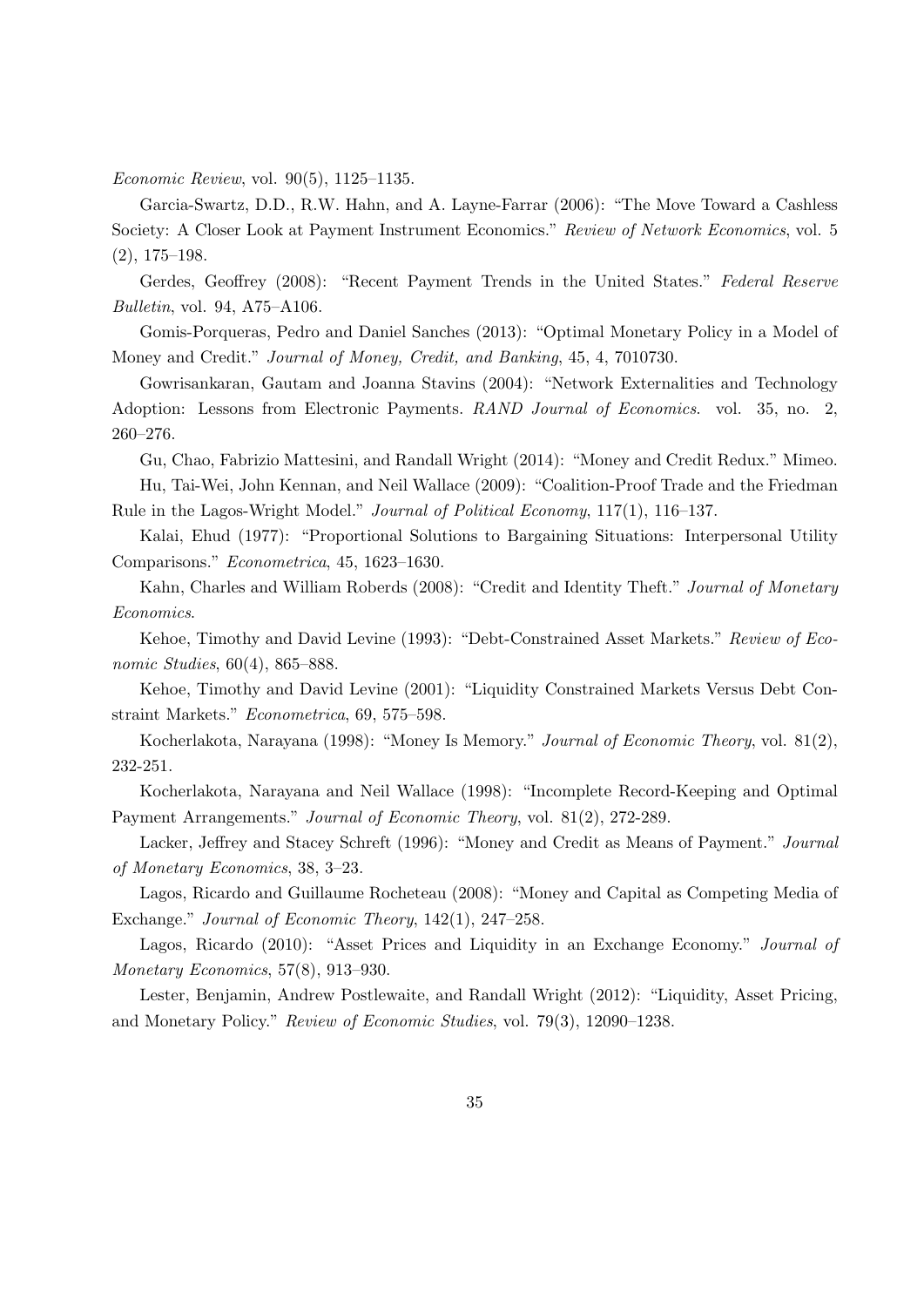Li, Yiting, Guillaume Rocheteau, and Pierre-Olivier Weill (2012): "Liquidity and the Threat of Fraudulent Assets." Journal of Political Economy, vol. 120, 815–846.

Liu, Lucy, Liang Wang, and Randall Wright (2014): "Sticky Prices and Costly Credit." Mimeo. Nosal, Ed and Guillaume Rocheteau (2011): Money, Payments, and Liquidity. MIT Press.

Roberds, William and Stacey Schreft (2009): "Data Breaches and Identify Theft." Journal of Monetary Economics.

Rochet, Jean-Charles and Jean Tirole (2006): "Two-Sided Markets: A Progress Report." The Rand Journal of Economics, 37(4): 64567.

Rysman, Marc (2009): "The Economics of Two-Sided Markets." Journal of Economic Perspectives, volume 23, 3, 125–143.

Sanches, Daniel and Stephen Williamson (2010): "Money and Credit with Limited Commitment and Theft." Journal of Economic Theory, Volume 145, 1525-1549.

Shi, Shouyong (1996): "Credit and Money in a Search Model with Divisible Commodities." Review of Economic Studies, 63, 627–652.

Telyukova, Irina and Randall Wright (2008): "A Model of Money and Credit, with Application to the Credit Card Debt Puzzle." Review of Economic Studies, 75(2), 629–647.

Telyukova, Irina (2013): "Household Need for Liquidity and the Credit Card Debt Puzzle." Review of Economic Studies, 80(3), 1148-1177.

Townsend, Robert (1989): "Currency and Credit in a Private Information Economy." Journal of Political Economy, 97, 1323-1344.

Wallace, Neil (1998): "A Dictum for Monetary Theory." Federal Reserve Bank of Minneapolis Quarterly Review.

Williamson, Stephen (1987): "Costly Monitoring, Loan Contracts, and Equilibrium Credit Rationing." The Quarterly Journal of Economics, vol. 102(1), pages 135-45.

Wright, Julian (2011): "Why do Firms Accept Credit Cards?" Review of Network Economics,  $9(3), 1-8.$ 

Zhang, Cathy (2014): "An Information-Based Theory of International Currency." Journal of International Economics, 93(2), 286–301.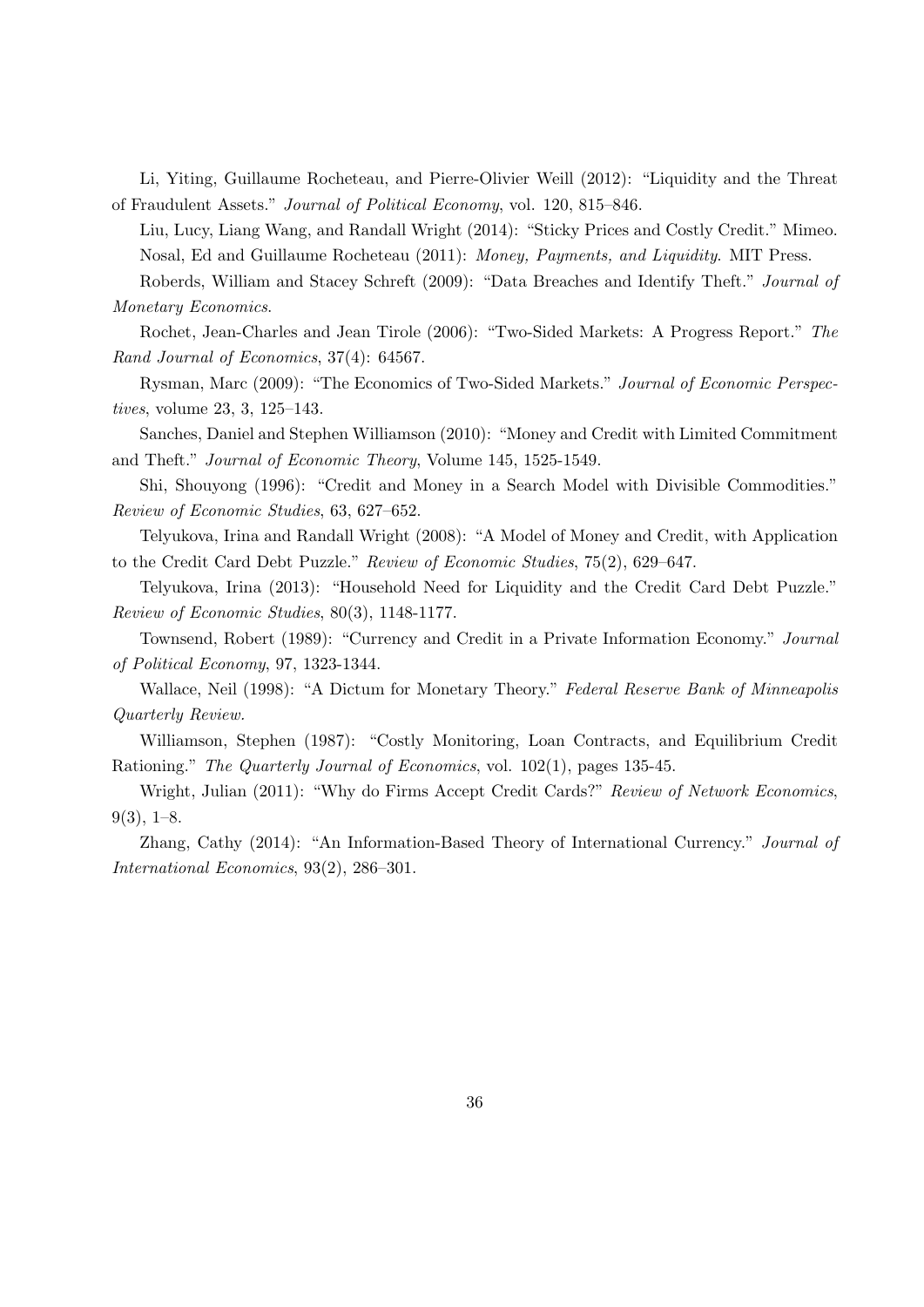### Appendix A

### Concavity of Buyer's Objective Function

The buyer's objective function is

$$
\Psi(z) = -iz + \sigma \theta \Lambda[u(q^c) - c(q^c)] + \sigma \theta (1 - \Lambda)[u(q) - c(q)],
$$

where  $q^c$  and q are given by  $z + \bar{b} = (1 - \theta)u(q^c) + \theta c(q^c)$  and  $z = (1 - \theta)u(q) + \theta c(q)$ , respectively, and  $\bar{b}$  is given by (17). The partial derivative of the buyer's objective function with respect to the choice of real balances is

$$
\Psi'(z) = -i + \sigma \theta \Lambda \left[ \frac{u'(q^c) - c'(q^c)}{\theta c'(q^c) + (1 - \theta)u'(q^c)} \right] + \sigma \theta (1 - \Lambda) \left[ \frac{u'(q) - c'(q)}{\theta c'(q) + (1 - \theta)u'(q)} \right],
$$

if  $z + \bar{b} < (1 - \theta)u(q^*) + \theta c(q^*)$ . Consider the case where  $z + \bar{b} < (1 - \theta)u(q^*) + \theta c(q^*)$  and hence  $q^c < q^*$  and  $q < q^*$ . The second partial derivative is

$$
\Psi''(z) = \sigma \theta [\Lambda \Delta^c + (1 - \Lambda)\Delta] < 0,
$$

where  $\Delta^{c} = \frac{u''(q^{c})c'(q^{c})-u'(q^{c})c''(q^{c})}{[\theta c'(q^{c})+(1-\theta)u'(q^{c})]^{3}}$  $\frac{d'(q^c)c'(q^c)-u'(q^c)c''(q^c)}{[\theta c'(q^c)+(1-\theta)u'(q^c)]^3}$  < 0 and  $\Delta = \frac{u''(q)c'(q)-u'(q)c''(q)}{[\theta c'(q)+(1-\theta)u'(q)]^3}$  < 0. Hence for all  $(z,\bar{b})$  such that  $\bar{b}$  solves (17) and  $z + \bar{b} < (1 - \theta)u(q^*) + \theta c(q^*)$ , the objective function  $\Psi(z)$  is strictly concave.  $\Box$ 

#### Proof of Lemma 2

(1) When money is not valued, the flow cost of default is given by

$$
\Omega(\overline{b})|_{\phi=0} = \sigma \Lambda \theta S(\overline{b}).
$$

- (a). If  $\overline{b} = 0$ ,  $\Omega(0)|_{\phi=0} = \sigma \Lambda \theta S(0) = 0$ .
- (**b**). The slope of  $\Omega(\overline{b})|_{\phi=0}$  at  $\overline{b}=0$  is

$$
\Omega'(0)|_{\phi=0} = \sigma \theta \Lambda S'(0)
$$
  
= 
$$
\frac{\sigma \Lambda \theta}{1-\theta} > 0.
$$

(c). The slope of  $\Omega(\overline{b})|_{\phi=0}$  is given by

$$
\Omega'(\overline{b})|_{\phi=0} = \sigma \theta \Lambda S'(\overline{b}) > 0
$$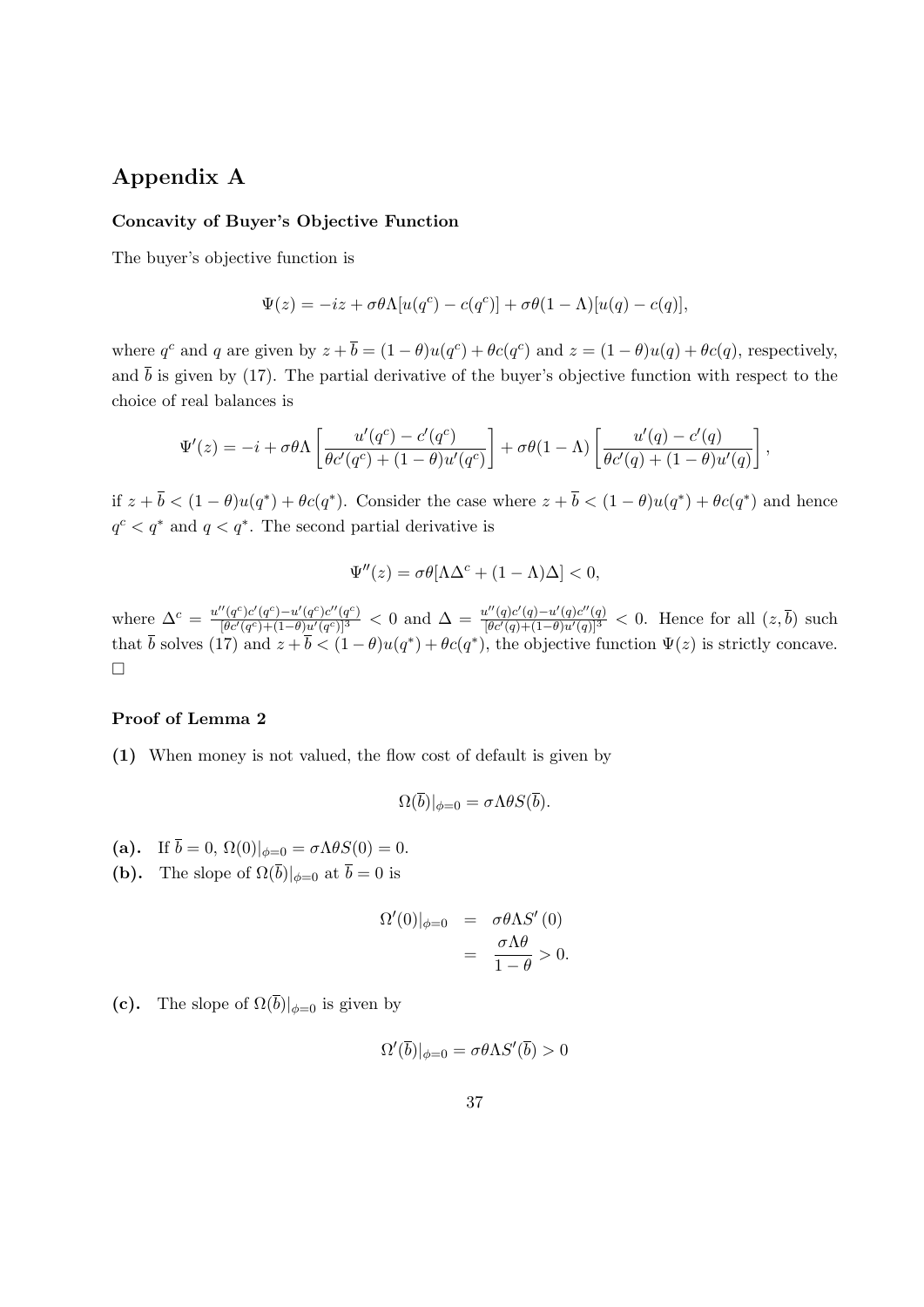for all  $\bar{b} < \bar{b}_1$ . Otherwise,  $\Omega'(\bar{b})|_{\phi=0} = 0$ . (d).  $\Omega(\bar{b})|_{\phi=0}$  is strictly increasing and concave for all  $\bar{b} < \bar{b}_1$  since

$$
\Omega'(\overline{b})|_{\phi=0} = \sigma \theta \Lambda S'(\overline{b}) > 0
$$

and

$$
\Omega''(\overline{b})|_{\phi=0} = \sigma \theta \Lambda S''(\overline{b}) < 0
$$

for all  $\bar{b} < \bar{b}_1$ . Otherwise,  $\Omega(\bar{b})|_{\phi=0}$  is constant at  $\sigma \theta \Lambda S^*$  since  $\Omega'(\bar{b})|_{\phi=0} = 0$  for all  $\bar{b} \ge \bar{b}_1$ . (2) When money is valued, the flow cost of default is given by

$$
\Omega(\overline{b})|_{\phi>0} \equiv \max_{z>0} \left\{ -iz + \sigma\theta \left[ (1-\Lambda) S(z) + \Lambda S(z+\overline{b}) \right] \right\} - \max_{\widetilde{z}>0} \left\{ -i\widetilde{z} + \sigma\theta S(\widetilde{z}) \right\}.
$$

(a). If  $\overline{b} = 0$ , then  $z = \tilde{z}$  since

$$
-iz + \sigma \theta S(z) = -i\widetilde{z} + \sigma \theta S(\widetilde{z}).
$$

Consequently,  $\Omega(0)|_{\phi>0} = 0$ . (b). The slope of  $\Omega(\overline{b})|_{\phi>0}$  at  $\overline{b}=0$  is

$$
\Omega'(0)|_{\phi>0} = \sigma \theta \Lambda S'(z)
$$
  
=  $i\Lambda > 0,$ 

where we have used the fact that at  $\bar{b} = 0$ , a necessary condition for valued money is  $i = \sigma \theta S'(z)$ . Moreover, notice that  $\Omega'(0)|_{\phi>0} < \Omega'(0)|_{\phi=0}$  if and only if  $i < \frac{\sigma\theta}{1-\theta}$ . (c). The slope of  $\Omega(\overline{b})|_{\phi>0}$  is given by

$$
\Omega'(\overline{b})|_{\phi>0} = \sigma \theta \Lambda S'(z + \overline{b}) > 0,
$$

for all  $\bar{b} < \bar{b}_1 - \bar{z}$ . (d).  $\Omega(\bar{b})|_{\phi>0}$  is strictly increasing and concave for all  $\bar{b} < \bar{b}_1 - \bar{z}$  since

$$
\Omega'(\overline{b})|_{\phi>0} = \sigma \theta \Lambda S'(z + \overline{b}) > 0
$$

and

$$
\Omega''(\overline{b})|_{\phi>0} = \sigma \theta \Lambda S''(z+\overline{b}) < 0
$$

for all  $\bar{b} < \bar{b}_1 - \bar{z}$ .  $\square$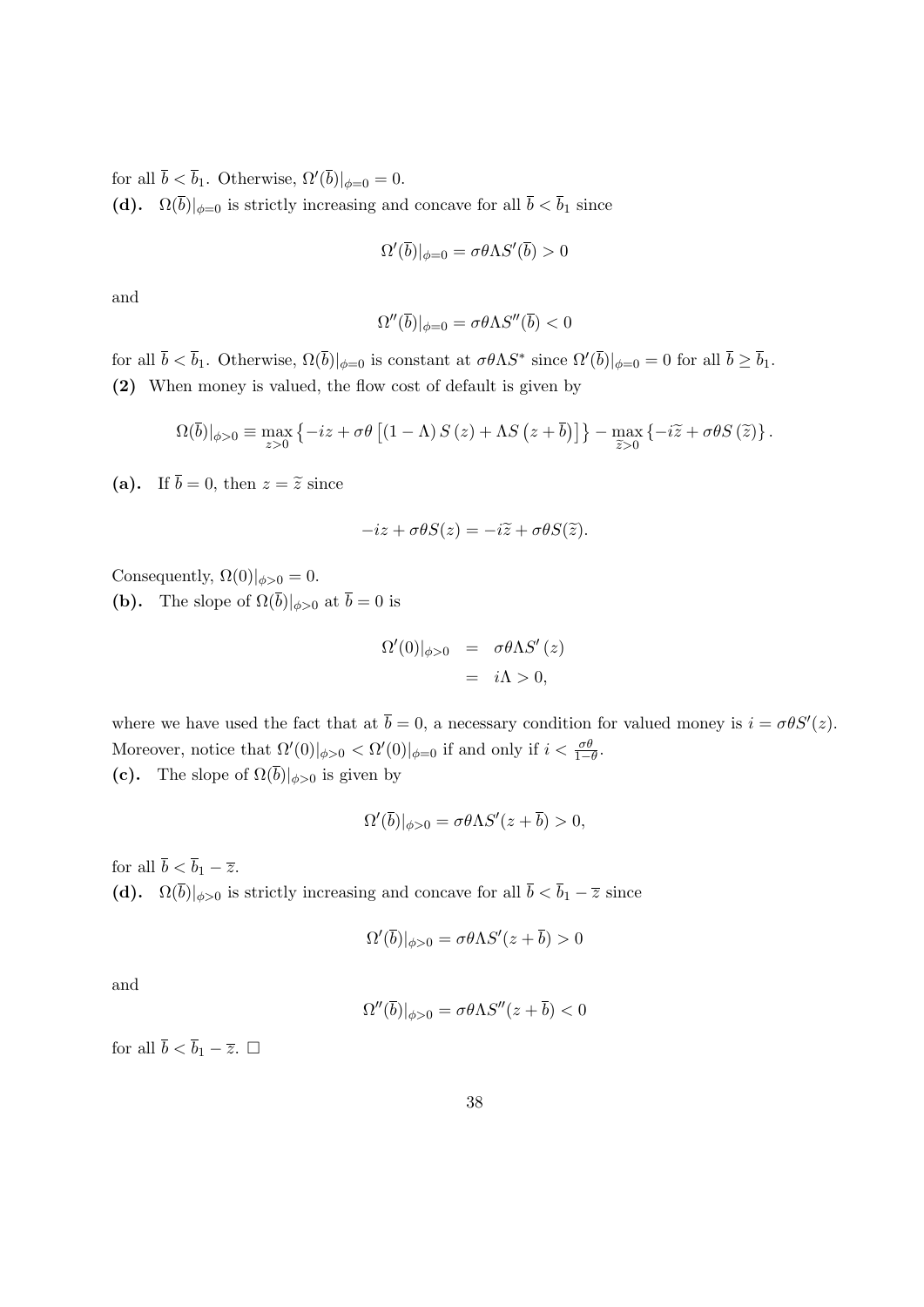Figure 19: Determination of  $\widetilde{i}$  when  $\Lambda \in (\overline{\Lambda}, 1)$ 



### Proof of Lemma 3

(1) Suppose  $i < \hat{i}$ . Then  $\bar{b}_0$  does not exist and money is valued for any  $\bar{b} \geq 0$ . To verify, we check the conditions for money to be valued given  $\bar{b} = 0$  and  $\bar{b} > 0$ . First, money is valued given  $\bar{b} = 0$  if and only if

$$
i < \frac{\sigma \theta}{1 - \theta} \equiv \overline{i}.
$$

Since  $\hat{i} < \overline{i}$  whenever  $\Lambda \in (0, 1), i < \hat{i}$  implies the condition  $i < \overline{i}$  is satisfied. Second, money is valued given  $\bar{b} > 0$  if and only if  $i < \tilde{i}$  where  $\tilde{i}$  solves

$$
\widetilde{i} = \frac{\sigma(1 - \Lambda)\theta}{1 - \theta} + \sigma \Lambda \theta S'[\overline{b}(\widetilde{i}, \Lambda)].
$$
\n(30)

Similarly, since  $\hat{i} < \tilde{i}$  whenever  $\Lambda \in (0, 1), i < \hat{i}$  implies the condition  $i < \tilde{i}$  is satisfied. (2) Suppose  $i \geq \hat{i}$ . By construction, money is valued if and only if  $\overline{b} < \overline{b}_0$ .

### Proof of Proposition 1

(1) The derivation of the necessary condition for a money and credit equilibrium,  $i \in (i, \tilde{i})$  appears in the main text. Given  $\Lambda \in (0,1)$ , that a pure monetary equilibrium exists whenever there is an equilibrium with both money and credit can be verified by noting the condition for a monetary equilibrium,  $i < \overline{i}$ , is always satisfied if  $i \in (i, \tilde{i})$  and that there is always a solution to (17) with  $\overline{b} = 0$ . See also Figure (19). To show that a pure credit equilibrium will also exist when  $i \in (i, \tilde{i})$ , recall that the necessary condition for credit given  $z = \tilde{z} = 0$  is  $r < \sigma \Lambda \frac{\theta}{1 - \theta}$  $\frac{\theta}{1-\theta}$ , which is equivalent to the condition  $\Lambda > \overline{\Lambda}$  or  $i < \overline{i}$ .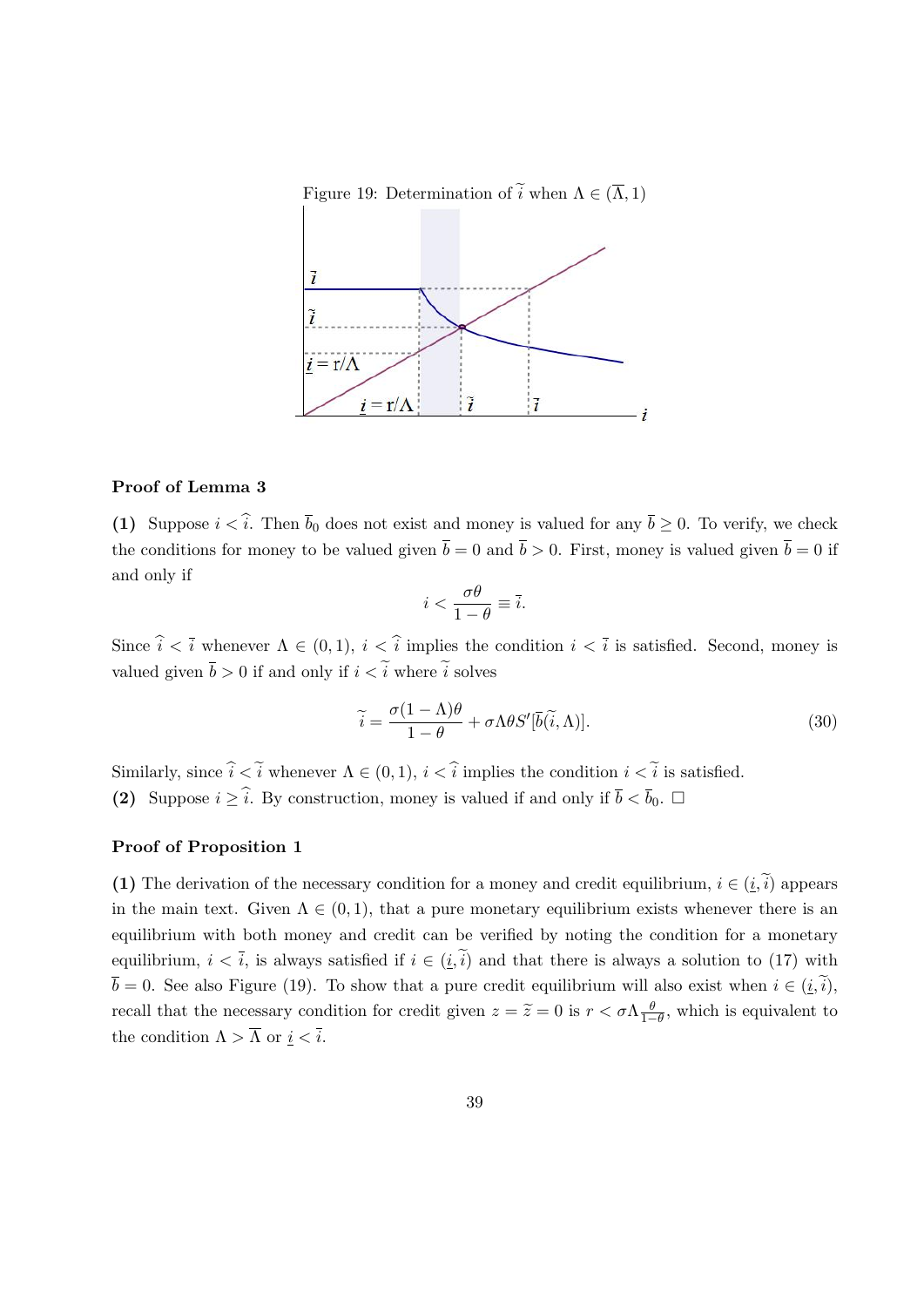(2) When  $\Lambda = 1$ , here we show that a money and credit equilibrium does not exist for any  $i \neq r$ .

Given  $\Lambda = 1$  and money is valued, (13) and (14) imply  $i = \sigma \theta S'[q(z + \bar{b})] = \sigma \theta S'[q(\tilde{z})]$ , or  $q(z + \bar{b}) = q(\tilde{z})$ . Then since  $z + \bar{b} = \tilde{z} = (1 - \theta)u(q) + \theta c(q)$  from the bargaining solution, the right side of the debt limit (17) becomes  $-i[z - \tilde{z}] = -i[\tilde{z} - \bar{b} - \tilde{z}] = i\bar{b}$ . Consequently, (17) implies that  $r\overline{b} = i\overline{b}$ , or  $\overline{b} = 0$  if  $i \neq r$ . Hence, when  $\Lambda = 1$  and  $i \neq r$ , buyers obtain the same surplus whether or not they default, in which case there cannot exist a positive debt limit that supports voluntary debt repayment. If  $\Lambda = 1$  and  $i = r$ , any  $\bar{b} \in [0, \bar{b}_0]$  is a solution.

(a). If  $r < i < \overline{i}$  or  $i \le r < \overline{i}$ , it is straightforward to verify a pure monetary equilibrium coexists with a pure credit equilibrium. First, a pure monetary exists if  $i < \overline{i}$  for all  $\Lambda$ , which is satisfied. Second, a pure credit equilibrium exists if  $r < \bar{i}$  for  $\Lambda = 1$ , which is also satisfied.

(b). If  $i < \overline{i}$  and  $r \geq \overline{i}$ , money is valued given there is no credit and the necessary condition for a pure credit equilibrium is violated, and hence credit is not feasible.

(c). If  $i > \overline{i}$  and  $r < \overline{i}$ , credit is feasible since the necessary condition for a pure credit equilibrium is satisfied, but money is not valued.

(d). If  $i = r \leq \overline{i}$ , the conditions for a pure monetary equilibrium and a pure credit equilibrium are satisfied. In addition, given money is valued, the debt limit is indeterminate since there are a continuum of debt limits,  $\bar{b} \in [0, \bar{b}_0]$ , that satisfy (17).  $\Box$ 

### Proof of Proposition 2

To prove Proposition 2, we verify some properties of the thresholds  $i = \frac{r}{\Delta}$  $\frac{r}{\Lambda}, \overline{i} = \frac{\sigma \theta}{1 - \theta}$  $\frac{\sigma\theta}{1-\theta}$ , and  $i=$  $(1 - \Lambda)\overline{i} + \sigma \theta \Lambda S'[\overline{b}(\overline{i}, \Lambda)]$  given by Figure (19).

- 1. When  $\Lambda \in [0, \overline{\Lambda})$ ,  $\widetilde{i} = \overline{i}$ .
- 2. When  $\Lambda = \overline{\Lambda}$ ,  $i = \tilde{i} = \overline{i}$ .
- 3. When  $\Lambda \in (\overline{\Lambda}, 1), i < \tilde{i} < \tilde{i}$ .
- 4. When  $\Lambda = 1$ ,  $i = \tilde{i}$  at  $i = r$ .
- 5. When  $\Lambda > \overline{\Lambda}$ ,  $\tilde{i}$  is a decreasing function of  $\Lambda$ :

$$
\frac{d\widetilde{i}}{d\Lambda} = \frac{-\overline{i} + \sigma\theta\Lambda S''[\overline{b}(\widetilde{i}, \Lambda)]\frac{d\overline{b}}{d\Lambda} + \sigma\theta S'[\overline{b}(\widetilde{i}, \Lambda)]]}{1 - \sigma\theta\Lambda S''[\overline{b}(\widetilde{i}, \Lambda)]\frac{d\overline{b}}{d\overline{i}}} < 0,
$$

since  $S'(\cdot) > 0$ ,  $S''(\cdot) < 0$ ,  $\frac{db}{d\Lambda} > 0$ , and  $\frac{db}{d\lambda} > 0$ .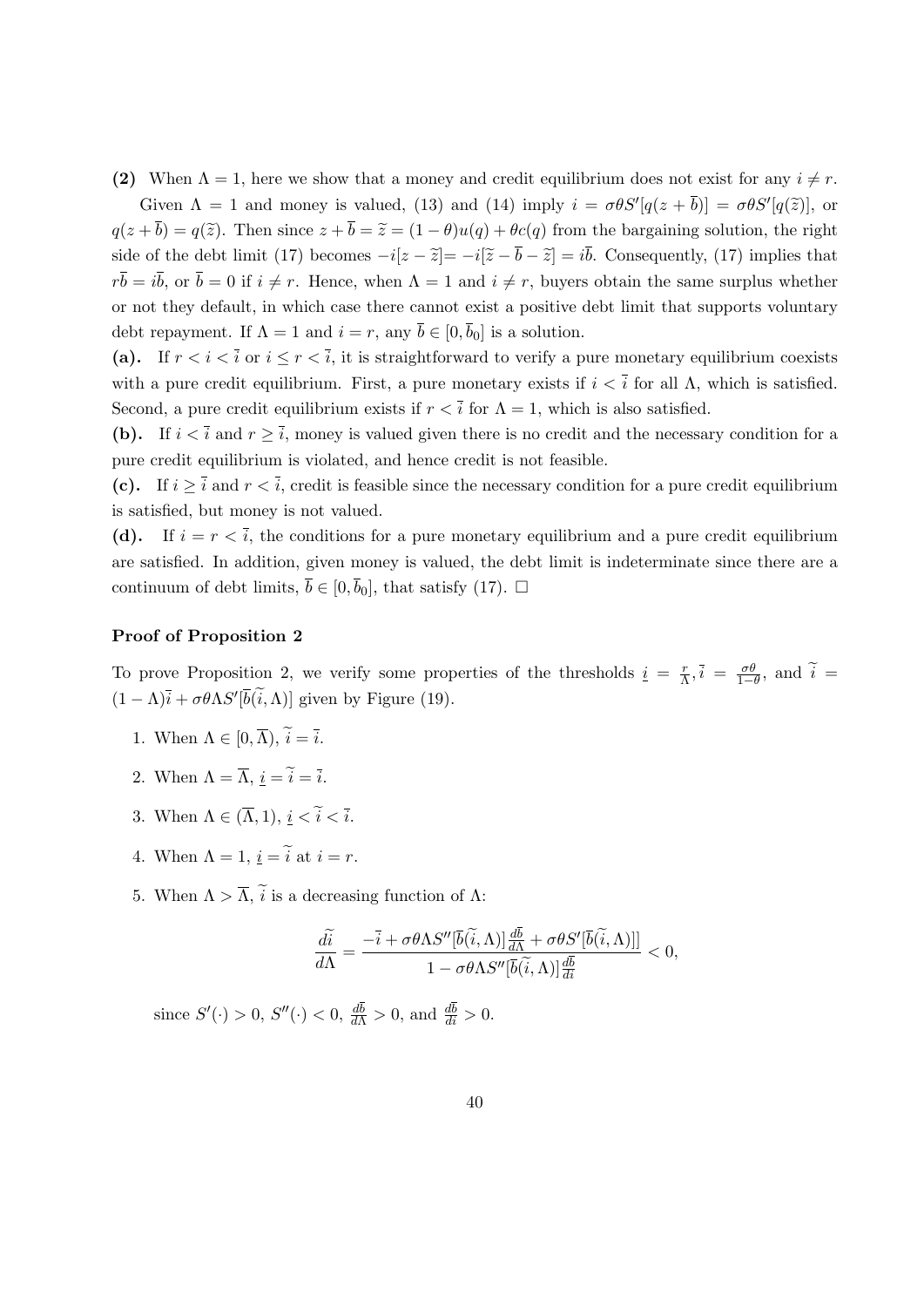When  $\Lambda < \overline{\Lambda}$  (or, equivalently  $i > \overline{i}$ ), we have  $\tilde{i} = (1 - \Lambda)\overline{i} + \sigma \theta \Lambda S'(0) = \overline{i}$ . Next, we verify that given  $\bar{b} > 0$ ,  $i \leq \tilde{i}$  if and only if  $\Lambda > \overline{\Lambda}$ , or  $i < \tilde{i}$ :

$$
\underline{i} \le (1 - \Lambda)\overline{i} + \sigma \theta \Lambda S'[\overline{b}(\widetilde{i}, \Lambda)]
$$
  

$$
\underline{i} < (1 - \Lambda)\overline{i} + \sigma \theta \Lambda S'(0),
$$
  

$$
\underline{i} < \overline{i}.
$$

At  $\Lambda = 1$  however, we know a money and credit equilibrium ceases to exist for any  $i \neq r$ . Given  $\overline{b}$ ,  $z = 0$  if and only if  $i \geq \tilde{i}$  and  $z > 0$  if and only if  $i < \tilde{i}$ , where  $\tilde{i}$  solves

$$
\widetilde{i} = \sigma \theta S'[\overline{b}(\widetilde{i}, 1)].\tag{31}
$$

Figure 10 shows  $\tilde{i} = \underline{i} = r$ , in which case  $\underline{i} = \tilde{i} < \overline{i}$ . At  $i = r$ , we therefore have  $\tilde{i} = \underline{i}$ , meaning that the condition for a money and credit equilibrium collapses to a single point,  $i = r$ .  $\Box$ 

### Proof of Lemma 4

First, to show the debt limit is increasing in  $\Lambda$ , we differentiate  $r\overline{b} = \Omega(\overline{b})$  to obtain

$$
rd\overline{b} = \sigma\theta \left[ -S(z)d\Lambda + S(z+\overline{b})d\Lambda + \Lambda S'(z+\overline{b})d\overline{b} \right].
$$

When money is not valued,

$$
\left. \frac{d\bar{b}}{d\Lambda} \right|_{\phi=0} = \frac{\sigma \theta S(\bar{b})}{r - \sigma \theta \Lambda S'(\bar{b})} > 0
$$

for all  $\bar{b} \in (0, \bar{b}_1)$  since  $r > \sigma \theta \Lambda S'(\bar{b})$  when  $\bar{b} > 0$ . Similarly when money is valued,

$$
\left. \frac{d\overline{b}}{d\Lambda} \right|_{\phi > 0} = \frac{\sigma \theta \left[ S(z + \overline{b}) - S(z) \right]}{r - \sigma \theta \Lambda S'(z + \overline{b})} > 0
$$

for all  $\bar{b} \in (0, \bar{b}_0)$  since  $S(z + \bar{b}) > S(z)$  and  $r > \sigma \theta \Lambda S'(z + \bar{b})$ .

Next, we verify that the debt limit is a strictly convex function of  $\Lambda$  for all  $\bar{b} < \bar{b}_1$ :

$$
\left. \frac{d^2 \overline{b}}{d \Lambda^2} \right|_{\phi > 0} = \frac{(\sigma \theta)^2 \left[ S(z + \overline{b}) - S(z) \right] S'(z + \overline{b})}{\left[ r - \sigma \theta \Lambda S'(z + \overline{b}) \right]^2} > 0,
$$

since  $S'(z+\overline{b}) > 0$  when  $\overline{b} < \overline{b}_1$ . The derivative when money is not valued is similar but with  $z = 0$ . Finally,  $\bar{b}$  is linear in  $\Lambda$  when  $\bar{b} \geq \bar{b}_1$ :  $\frac{db}{d\Lambda}$  $\frac{d\bar{b}}{d\Lambda}\Big|_{\bar{b}\geq \bar{b}_1} > 0$  and  $\frac{d^2\bar{b}}{d\Lambda^2}\Big|_{\bar{b}\geq \bar{b}_1} = 0$  since  $S'(\bar{b}_1) = 0$ .  $\Box$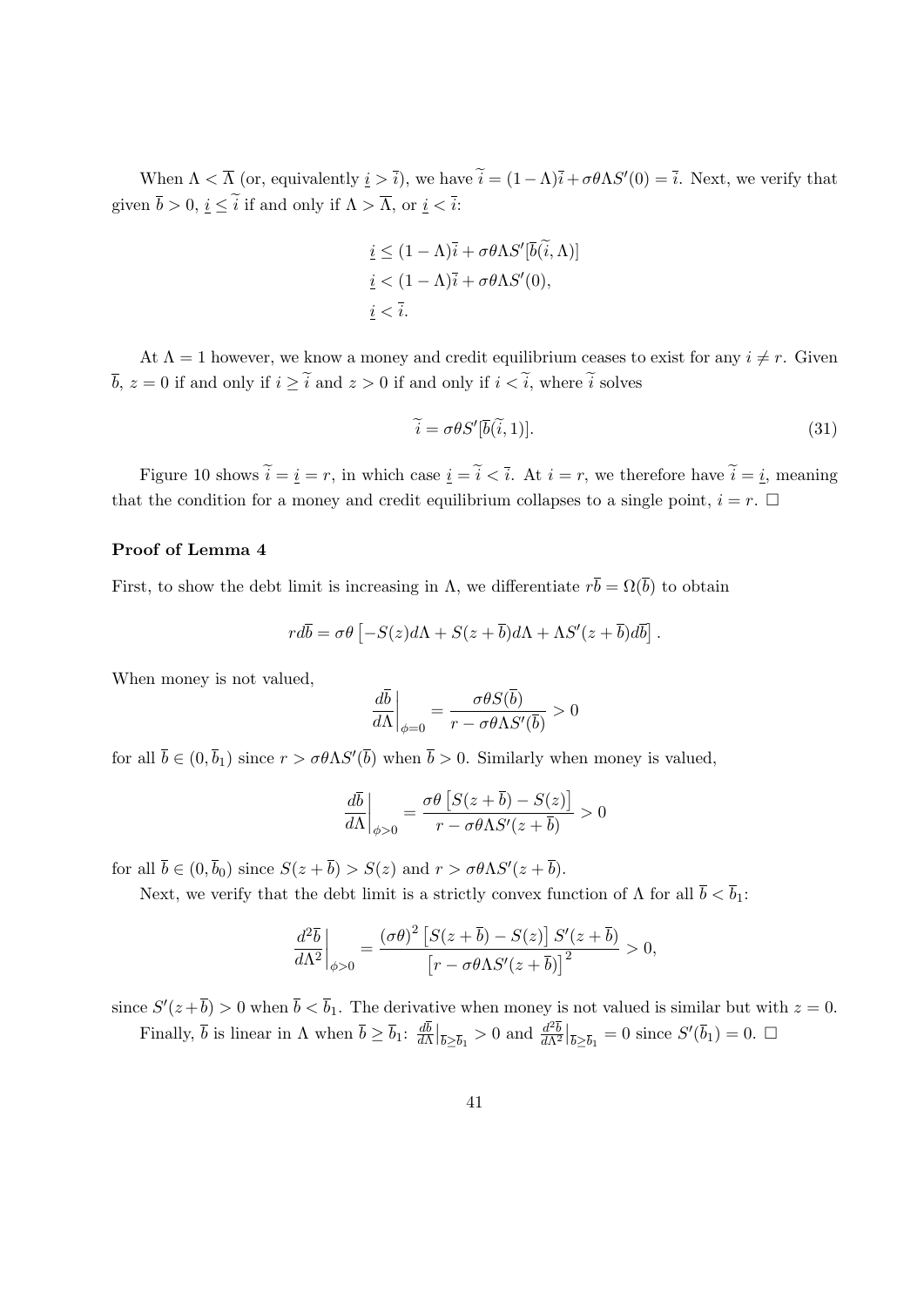### Proof of Lemma 5

To prove Lemma 5, we make use of the fact that the seller's benefit of investing is increasing in the measure of sellers that invest. With Kalai bargaining, the seller's benefit of investing is

$$
\overline{\kappa}(\overline{b}) = \sigma(1-\theta)[S(z+\overline{b}) - S(z)].
$$

Hence, for a given debt limit and choice of real balances by buyers, we have

$$
\frac{\partial \overline{\kappa}(\overline{b})}{\partial \Lambda} = \sigma(1-\theta) \left\{ S'(z+\overline{b}) \frac{d\overline{b}}{d\Lambda} + [S'(z+\overline{b}) - S'(z)] \frac{dz}{d\overline{b}} \right\}.
$$

Recall  $S(\cdot)$  is increasing and concave, and from Lemma 4, the debt limit is increasing in  $\Lambda$ . If money is valued, then for all  $\bar{b} < \bar{b}_0$ ,

$$
\left.\frac{\partial \overline{\kappa}(\overline{b})}{\partial \Lambda}\right|_{\phi>0}=\sigma(1-\theta)\left\{\underbrace{S'(z+\overline{b})}_{(+)}\underbrace{\frac{d\overline{b}}{d\Lambda}}_{(+)}+\underbrace{[S'(z+\overline{b})-S'(z)]}_{(-)}\underbrace{\frac{dz}{d\overline{b}}}_{(-)}\right\}>0,
$$

Similarly, if money is not valued, then for all  $\bar{b} < \bar{b}_1$ ,

$$
\left. \frac{\partial \overline{\kappa}(\overline{b})}{\partial \Lambda} \right|_{\phi=0} = \sigma(1-\theta) \underbrace{S'(\overline{b})}_{(+)} \underbrace{\frac{d\overline{b}}{d\Lambda}}_{(+)} > 0
$$

and  $\frac{\partial \bar{\kappa}(b)}{\partial \Lambda} |_{\phi=0} = 0$  otherwise. Hence, for a given debt limit and choice of real balances by buyers, the seller's benefit of investing is increasing in  $\Lambda$ .

We now turn to the proof of Lemma 5 proper. In the following, we consider the case where  $i > \hat{i}$ ; the case where  $i < \hat{i}$  is similar except the threshold  $\bar{b}_0$  does not exist and should be replaced with  $\overline{b}_1 - \overline{z}$ .

First, notice when  $\bar{b} = 0$ , the seller's expected benefit of investing is zero, whether or not money is valued:  $\bar{\kappa}(0)|_{\phi=0} = \bar{\kappa}(0)|_{\phi>0} = 0$ . Consequently, no sellers will invest:  $\Lambda = 0$ . For  $\bar{b} > 0$ , we now consider separately the cases when (1) money is not valued ( $\phi = 0$ ) and (2) money is valued  $(\phi > 0)$ . We also show  $(3) \Lambda(\overline{b})|_{\phi=0} > \Lambda(\overline{b})|_{\phi>0}$  for a given  $\overline{b} < \overline{b}_0$ , and  $\Lambda(\overline{b})|_{\phi=0} \to \Lambda(\overline{b})|_{\phi>0}$  as  $\overline{b} \rightarrow \overline{b}_0.$ 

(1) When money is not valued, the seller's expected benefit of investing when  $\bar{b} \in (0, \bar{b}_1)$  is a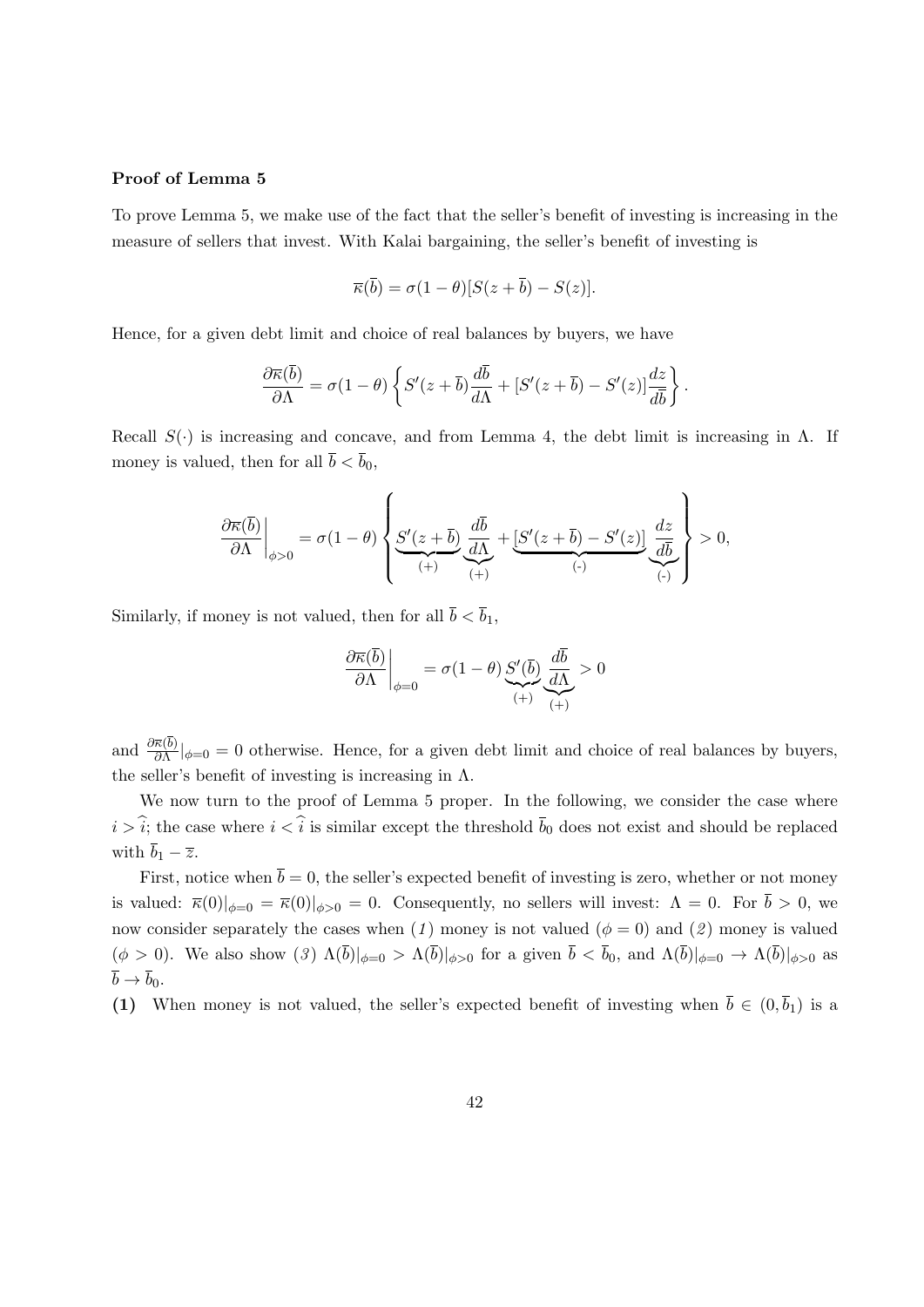strictly increasing and concave function of the debt limit:

$$
\overline{\kappa}'(\overline{b})|_{\phi=0} = \sigma(1-\theta)S'(\overline{b}) > 0,
$$
  

$$
\overline{\kappa}''(\overline{b})|_{\phi=0} = \sigma(1-\theta)S''(\overline{b}) < 0,
$$

since  $S'(\overline{b}) > 0$  and  $S''(\overline{b}) < 0$  for  $\overline{b} \in (0, \overline{b}_1)$ .

When  $\bar{b} = \bar{b}_1$ , buyers can borrow enough to purchase the first-best. In that case, the seller's benefit of investing is at its maximum:

$$
\overline{\kappa}_{\max} \equiv \sigma (1 - \theta) S^*,
$$

where  $S^* \equiv u(q^*) - c(q^*)$ . Sellers with  $\kappa < \bar{\kappa}_{\text{max}}$  will invest, and those with  $\kappa > \bar{\kappa}_{\text{max}}$  will not invest. Let  $\Lambda_s$  denote the aggregate measure of sellers that invest when  $\bar{b} = \bar{b}_1$ . Since  $\frac{d\bar{\kappa}_{\text{max}}}{d\bar{b}} = 0$ , the aggregate measure of sellers who invest when  $\bar{b} > \bar{b}_1$  is also  $\Lambda_s \leq 1$ .

(2) When money is valued, the expected benefit of investing is

$$
\overline{\kappa}(\overline{b})|_{\phi>0} = \sigma(1-\theta)[S(z+\overline{b})-S(z)],
$$

which is increasing in debt limit for all  $\bar{b} \in (0, \bar{b}_0)$ . To verify, differentiate to obtain

$$
\overline{\kappa}'(\overline{b})|_{\phi>0} = \sigma(1-\theta)\left\{S'(z+\overline{b}) + \left[S'(z+\overline{b}) - S'(z)\right]\frac{dz}{d\overline{b}}\right\} > 0,
$$

where  $S'(z + \overline{b}) < S'(z)$  since S is concave and

$$
\frac{dz}{d\bar{b}} = -\left[1 + \frac{(1-\Lambda)S''(z)}{\Lambda S''(z+\bar{b})}\right]^{-1} < 0
$$

since  $S''(z) < 0$  and  $S''(z + \bar{b}) < 0$  for all  $\bar{b} \in (0, \bar{b}_0)$ . Consequently,  $\frac{d\bar{E}}{d\bar{b}}|_{\phi > 0} > 0$ . (3) For all  $\bar{b} \in (0, \bar{b}_0), \bar{\kappa}(\bar{b})|_{\phi=0} > \bar{\kappa}(\bar{b})|_{\phi>0}$  since  $S(\bar{b}) > S(z+\bar{b})-S(z)$  given the concavity of  $S(\cdot)$ . At  $\bar{b} = \bar{b}_0$ , we have  $z = 0$  and hence  $\bar{\kappa}(\bar{b})|_{\phi=0} = \bar{\kappa}(\bar{b})|_{\phi>0}$ .

#### Proof of Proposition 3

We prove Proposition 3 in two steps.

(1) Given the assumptions made on the cost function, we first show that for a given debt limit and value of money, there exists an equilibrium where  $\Lambda$  sellers invest to access the record-keeping technology. To show that an equilibrium exists, we make use of the fact that the seller's benefit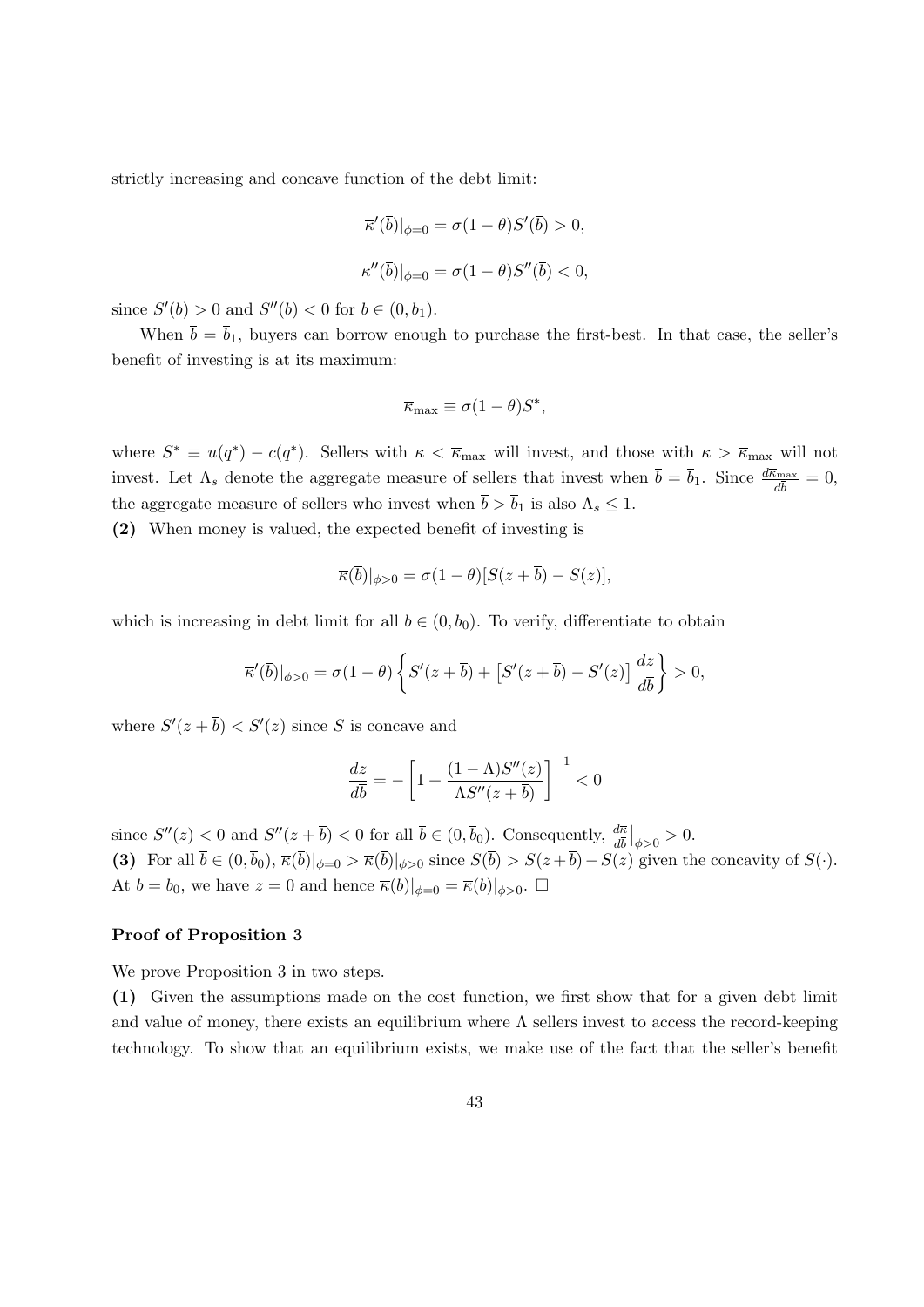of investing is increasing in the measure of sellers that invest (see the proof of Lemma 5). This immediately implies that it is never the case that a seller invests when a fraction  $\Lambda'$  other sellers invest but not when  $\Lambda'' > \Lambda'$  others invest. Since we assume that  $\kappa$  is zero for a positive measure of sellers and  $\kappa$  is arbitrarily high for a positive measure of sellers, there will always be some sellers that invest and some other sellers who do not. Aggregating across all sellers with respect to  $F(\kappa)$ then implies that we can always find an equilibrium where  $\Lambda \in (0,1)$  sellers invest.

(2) Once we determine Λ, we know from Section 4 that we can find an equilibrium debt limit. All other endogenous variables can then easily be obtained as before.  $\Box$ 

#### Welfare in a Money and Credit Equilibrium

Steady-state welfare in a money and credit equilibrium is given by

$$
\mathcal{W}^{mc} = \sigma[\Lambda S(z + \overline{b}) + (1 - \Lambda)S(z)] - k.
$$

To ease computation, we begin by taking  $\Lambda \in (0,1)$  is given. Totally differentiating  $\mathcal{W}^{mc}$  with respect to  $i$ , we obtain:

$$
\frac{d\mathcal{W}^{mc}}{di} = \sigma \Lambda S' \left( z + \overline{b} \right) \left[ \underbrace{\frac{dz}{di}}_{(-)} + \left( \underbrace{\frac{dz}{d\overline{b}}}_{(-)} + 1 \right) \underbrace{\frac{d\overline{b}}{di}}_{(+)} \right] + \sigma \left( 1 - \Lambda \right) S' \left( z \right) \underbrace{\frac{dz}{di}}_{(-)} ,
$$

where

$$
\frac{dz}{d\overline{b}} = -\left[1 + \frac{(1-\Lambda) S''(z)}{\Lambda S''(z+\overline{b})}\right]^{-1} \in (-1,0),
$$

$$
\frac{dz}{di} = \left[\sigma\theta \left[(1-\Lambda) S''(z) + \Lambda S''(z+\overline{b})\right]\right]^{-1} < 0,
$$

$$
\frac{d\widetilde{z}}{di} = \left[\sigma\theta S''(\widetilde{z})\right]^{-1} < 0,
$$

and

$$
\frac{d\overline{b}}{di} = \frac{\widetilde{z} - z}{r - \sigma \theta \Lambda S' \left(z + \overline{b}\right)} > 0,
$$

since  $S''(\cdot) < 0$ ,  $\tilde{z} > z$  and  $r - \sigma \theta \Lambda S' (z + \bar{b}) > 0$ .

Hence, a necessary and sufficient condition for  $\frac{dW^{mc}}{di} < 0$  is

$$
\frac{dz}{di} + \left(\frac{dz}{d\bar{b}} + 1\right)\frac{d\bar{b}}{di} < 0
$$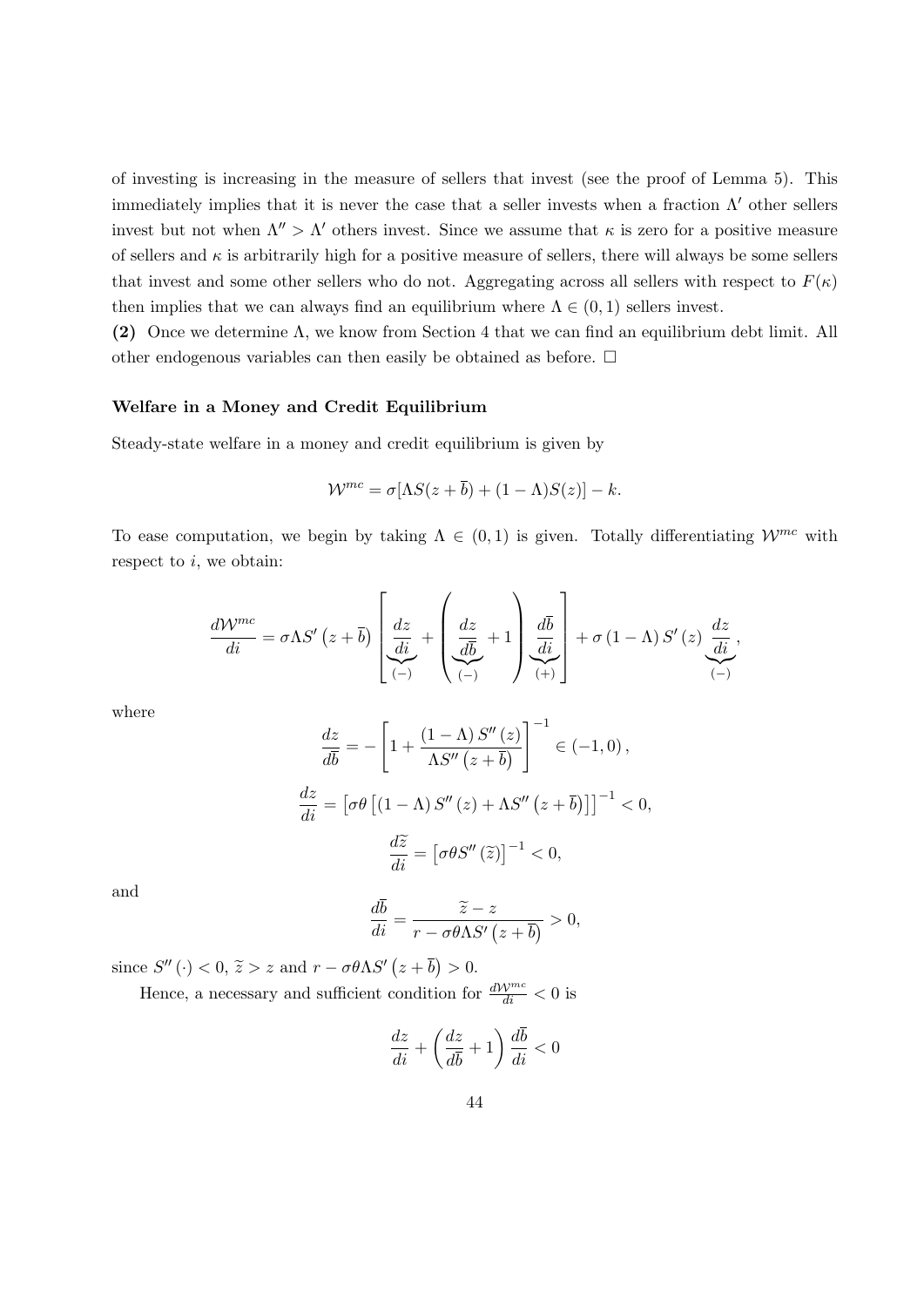Let 
$$
\frac{dz}{d\overline{b}} = -a
$$
 where  $a \equiv \left[1 + \frac{(1-\Lambda)S''(z)}{\Lambda S''(z+\overline{b})}\right]^{-1}$ . Consequently,  

$$
\frac{d\mathcal{W}^{mc}}{di} = \sigma \Lambda S' (z+\overline{b}) \left[\frac{dz}{di} + (1-a)\frac{d\overline{b}}{di}\right] + \sigma (1-\Lambda) S'(z) \frac{dz}{di}
$$

and

$$
\frac{d\mathcal{W}^{mc}}{di} < 0
$$
\n
$$
\iff \frac{dz}{di} + (1 - a) \frac{d\bar{b}}{di} < 0
$$
\n
$$
\iff \frac{dz}{d\bar{b}} < a - 1
$$
\n
$$
\iff a > \frac{1}{2}
$$

The condition  $a > \frac{1}{2}$  is satisfied when  $\frac{(1-\Lambda)S''(z)}{\Lambda S''(z+\overline{b})}$  $\frac{(1-\Lambda)S^{\circ}(z)}{\Lambda S^{\prime\prime}(z+\overline{b})} < 1$  or

$$
\Lambda > \frac{S''(z)}{S''(z) + S''(z+\overline{b})} \equiv \widehat{\Lambda}.
$$

Therefore, welfare in a money and credit equilibrium is decreasing with inflation when  $a \in \left(\frac{1}{2}\right)$  $(\frac{1}{2}, 1),$ or equivalently when  $\Lambda > \widehat{\Lambda}$ .

Notice when  $\Lambda$  is close to 0,  $\frac{d\mathcal{W}^{mc}}{di} \approx \sigma S'(z) \frac{dz}{di} < 0$ . Finally, when  $a < \frac{1}{2}$ , or  $\Lambda < \hat{\Lambda}$ ,

$$
\sigma\left(1-\Lambda\right)S'\left(z\right)\frac{dz}{di} < 0
$$

and

$$
\sigma \Lambda S' \left( z + \overline{b} \right) \left[ \frac{dz}{di} + (1 - a) \frac{d\overline{b}}{di} \right] > 0
$$

In that case, the sign of  $\frac{dW^{mc}}{di}$  is indeterminate.

#### Welfare Comparison in a Money and Credit Equilibrium vs. Pure Credit Equilibrium

Here we show that  $\mathcal{W}^{mc} \geq \mathcal{W}^c$  for all  $i \in (\underline{i}, \widetilde{i})$  so long as  $k > 0$  and the threshold  $i_c$  exists, that is if  $\mathcal{W}^m > \mathcal{W}^c$  at  $i = 0$  and  $\mathcal{W}^m < \mathcal{W}^c$  at  $i = \tilde{i}$ .

First, notice that at  $i = 0$ , we always have  $W^m(0) > W^c(0)$  for any  $k > 0$ . Next, at  $i = i$ , credit is not feasible given money is valued. Consequently,  $\mathcal{W}^{mc}(\underline{i}) = \sigma S(z) = \mathcal{W}^m$ . Hence at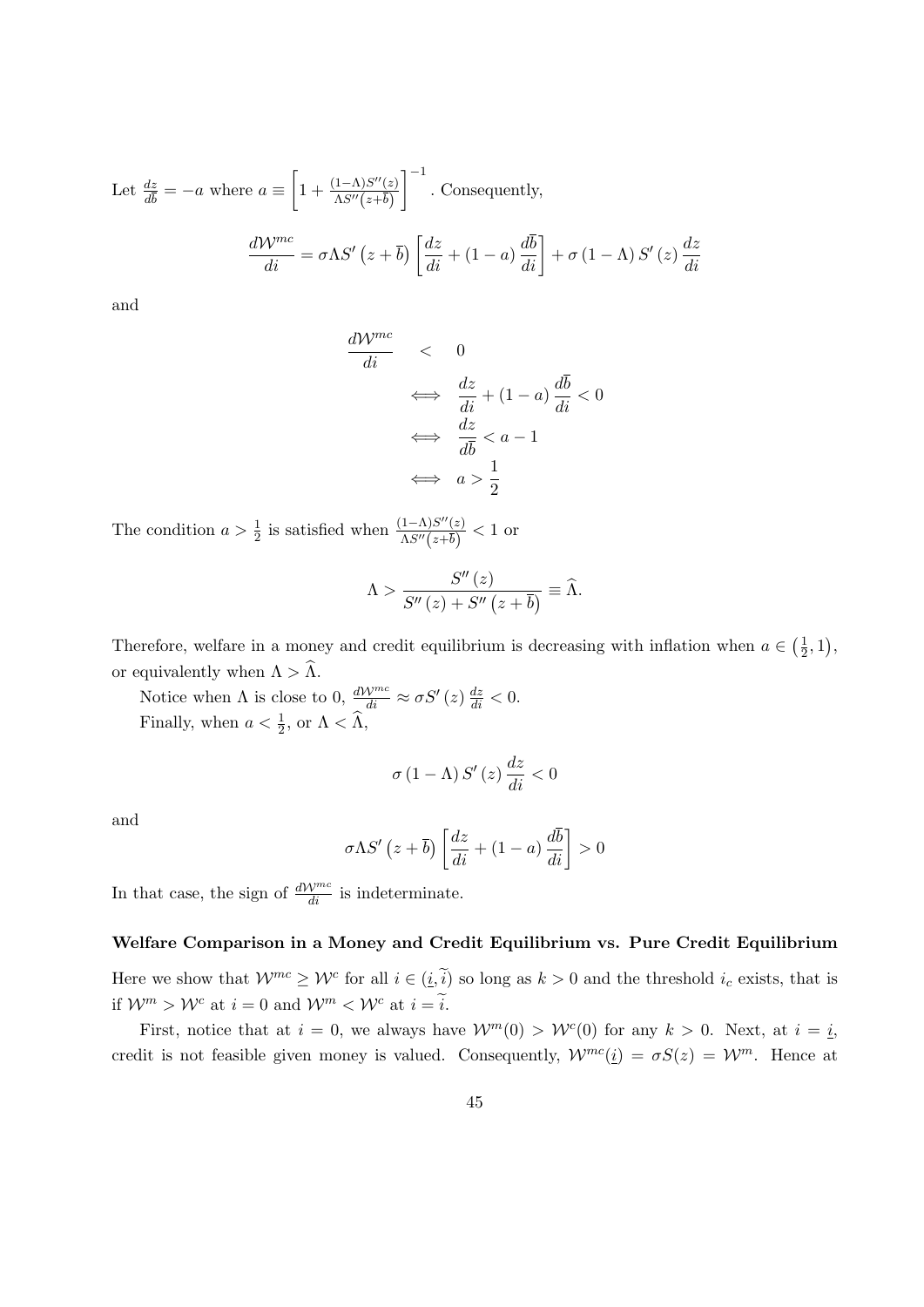$i = \underline{i}, W^{mc} \geq W^c$ . Similarly, at  $i = \tilde{i}$ , money is not valued given there is credit. Consequently,  $\mathcal{W}^{mc}(\tilde{i}) = \sigma \Lambda S(\bar{b}) - k = \mathcal{W}^c$ . Hence at  $i = \tilde{i}, \mathcal{W}^{mc} = \mathcal{W}^c$ .  $\Box$ 

### Appendix B

### Endogenous Limit on Tax Liabilities

In this section, we determine the size of the tax obligation that individuals are willing to honor voluntarily. The idea is that the Friedman rule may be infeasible since it requires taxation and individuals may choose to renege on tax payment if it is too high.

The timing of events in the CM is as in Andolfatto (2013). First, an agent decides whether to repay his debt, b. We assume that defaulters get caught with probability one, though one can relax this assumption. If the agent repays his debt, he then decides to pay his taxes. If taxes are repaid, agents trade  $x, y$  and  $z$  in the CM as before. Defaulters in the first or second stages are punished by being excluded from future trades, and the size of the loan,  $b$ , and lump-sum transfer,  $T$ , are determined endogenously.

We solve by backwards induction and begin with the decision to honor tax obligations. In order for agents to repay the tax, their payoff from doing so must exceed the payoff from not trading in the DM:

$$
W^b(z) \ge z + \beta V^b(0).
$$

In that case, a buyer who reneges on his tax obligations simply consumes his real balances, z, and exits without accumulating money. This can be reduced to

$$
T + \max_{z \ge 0} \left\{ -\gamma z + \beta V^b(z) \right\} \ge \beta W^b(0).
$$

After simplification, the tax payment constraint becomes

$$
T + \max_{z \ge 0} \left\{ -\gamma z + \beta [\sigma (1 - \Lambda) \theta [u(q) - c(q)] + \sigma \Lambda \theta [u(q^c) - c(q^c)] + z] \right\} \ge 0,
$$

where  $T = (\gamma - 1)\phi M < 0$  when the money supply is contracting. Therefore, the repayment constraint takes the form of an upper bound on the level of taxes  $-T$ :

$$
-T \leq \beta \max_{z \geq 0} \left\{ -iz + \sigma (1 - \Lambda) \theta[u(q) - c(q)] + \sigma \Lambda \theta[u(q^c) - c(q^c)] \right\}.
$$

Since the lump-sum transfer in the CM is  $T = (\gamma - 1)\phi M$ , the repayment constraint can equivalently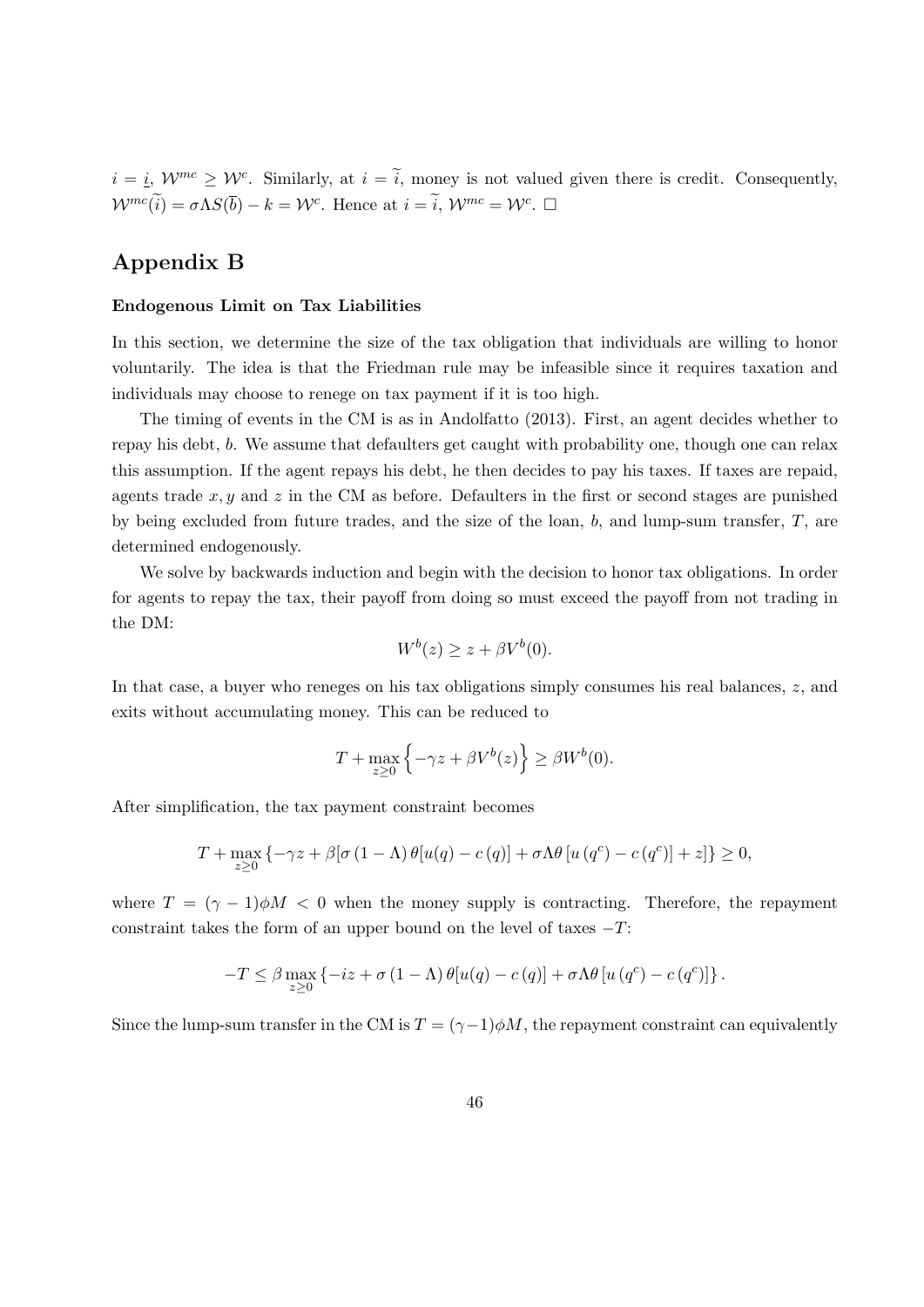be formulated as a lower bound on the deflation rate:

$$
\gamma \geq -\beta(\phi M)^{-1} \max_{z \geq 0} \left\{ -iz + \sigma(1-\Lambda) \theta[u(q) - c(q)] + \sigma \Lambda \theta[u(q^c) - c(q^c)] \right\} + 1 \equiv \gamma_d.
$$

In order for tax repayment to be incentive compatible, the rate of money growth must be  $\gamma \in (\underline{\gamma}_d, 1)$ .

### Permanent Autarky as Punishment for Default

Here we depart from our assumption that a buyer who defaults on debt repayment can still use money, and assume instead that a defaulter is punished with permanent autarky.

As before, the borrowing limit,  $\overline{b}$ , is determined in order to satisfy the buyer's incentive constraint to voluntarily repay his debt in the CM, or

$$
W^b(z, -b) \geqslant \widehat{W}^b(z),
$$

where  $W^b(z, -b)$  is the value function of a buyer who chooses to repay his debt at the beginning of the CM, and  $\widehat{W}^b(z)$  is the value function of a buyer who chooses to default. By the linearity of  $W<sup>b</sup>$ , the value function of a buyer who repays his debt in the CM is

$$
W^{b}(z, -b) = z - b + W^{b}(0, 0).
$$

On the other hand, the value function of a buyer who defaults,  $\widetilde{W}^b(z)$  must satisfy

$$
\widehat{W}^b(z) = z + \widehat{W}^b(0),
$$

since by defaulting, he is excluded to permanent autarky and can no longer trade in the DM. As a result, a buyer will repay his debt if

$$
W^{b}(z, -b) - \widehat{W}^{b}(z) \ge 0,
$$
  

$$
W^{b}(0, 0) - \widehat{W}^{b}(0) \ge b,
$$
  

$$
\overline{b} \ge b,
$$

where  $\overline{b} \equiv W^b(0,0) - \widehat{W}^b(0)$  is the endogenous debt limit determined such that buyers will always repay their debt. To solve for the equilibrium value of  $\bar{b}$ , we determine  $W^b(0,0) - \widetilde{W}^b(0)$ . The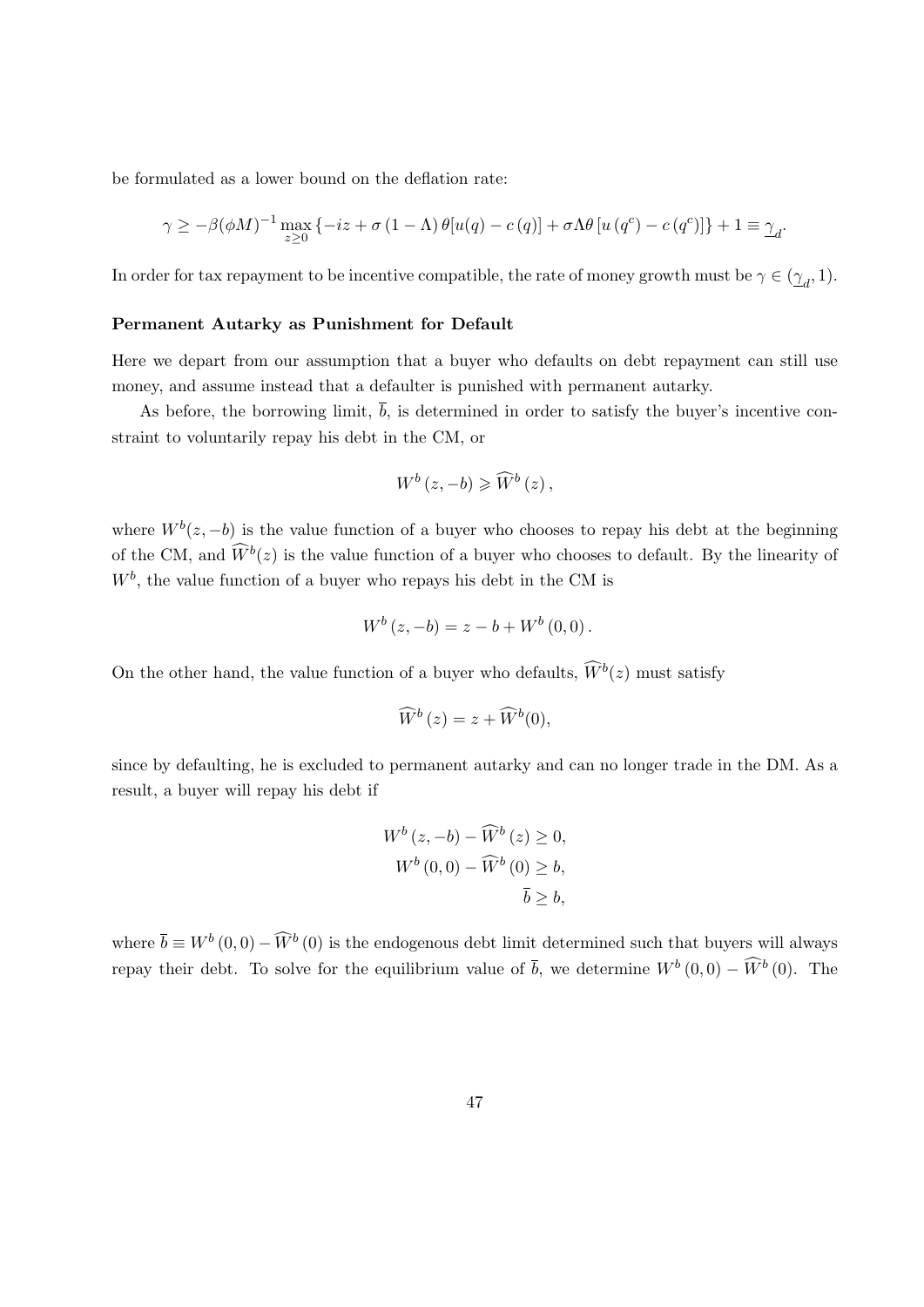value functions of a buyer who does not default in the CM can be rewritten as

$$
W^{b}(0,0) = T + \max_{z\geq 0} \left\{-\gamma z + \beta V^{b}(z)\right\}
$$
  
=  $T + \max_{z\geq 0} \left\{-\gamma z + \beta \left[\sigma (1-\Lambda) \theta S(z) + \sigma \Lambda \theta S(z+\overline{b}) + z + W^{b}(0,0)\right]\right\},$ 

where  $S(z) \equiv u [q(z)] - c [q(z)]$  is the total trade surplus when sellers only accept money, and  $S(z+\overline{b}) \equiv u [q(z+\overline{b})] - c [q(z+\overline{b})]$  is the total trade surplus when both money and credit are accepted. Rearranging and dividing both sides of the equality by  $\beta$  results in

$$
\frac{(1-\beta)}{\beta}W^{b}(0,0)=\frac{T}{\beta}+\max_{z\geq 0}\left\{-\frac{(\gamma-\beta)}{\beta}z+\sigma\theta\left[(1-\Lambda)S(z)+\Lambda S(z+\overline{b})\right]\right\}.
$$

However, the value function of a buyer who defaults in the CM is

$$
\widehat{W}^b(0) = T + \beta \widehat{V}^b(0)
$$
  
=  $T + \beta \widehat{W}^b(0)$ ,

since by defaulting, a buyer can no longer use money nor credit. Rearranging and dividing both sides of the equality by  $\beta$  results in

$$
\frac{(1-\beta)}{\beta}\widehat{W}^b(0) = \frac{T}{\beta}.
$$

Therefore, the debt limit,  $\overline{b}$ , must satisfy

$$
\frac{(1-\beta)}{\beta}\overline{b} = \frac{(1-\beta)}{\beta}\left[W^b(0,0) - \widehat{W}^b(0)\right].
$$

Substituting in the expressions for  $W^b(0,0)$  and  $\widehat{W}^b(0)$  then leads to the following expression for  $\overline{b}$ :

$$
r\overline{b} = \max_{z \ge 0} \left\{ -iz + \sigma\theta \left[ (1 - \Lambda) S(z) + \Lambda S(z + \overline{b}) \right] \right\} \equiv \widehat{\Omega}(\overline{b}),\tag{32}
$$

where  $r = \frac{1-\beta}{\beta}$  $\frac{-\beta}{\beta}$ . In contrast with our baseline assumption that a defaulter can still use money, the cost of default under permanent autarky,  $\widehat{\Omega}(\overline{b})$  is larger than the cost of default assuming monetary trades are still allowed,  $\Omega(\bar{b})$ .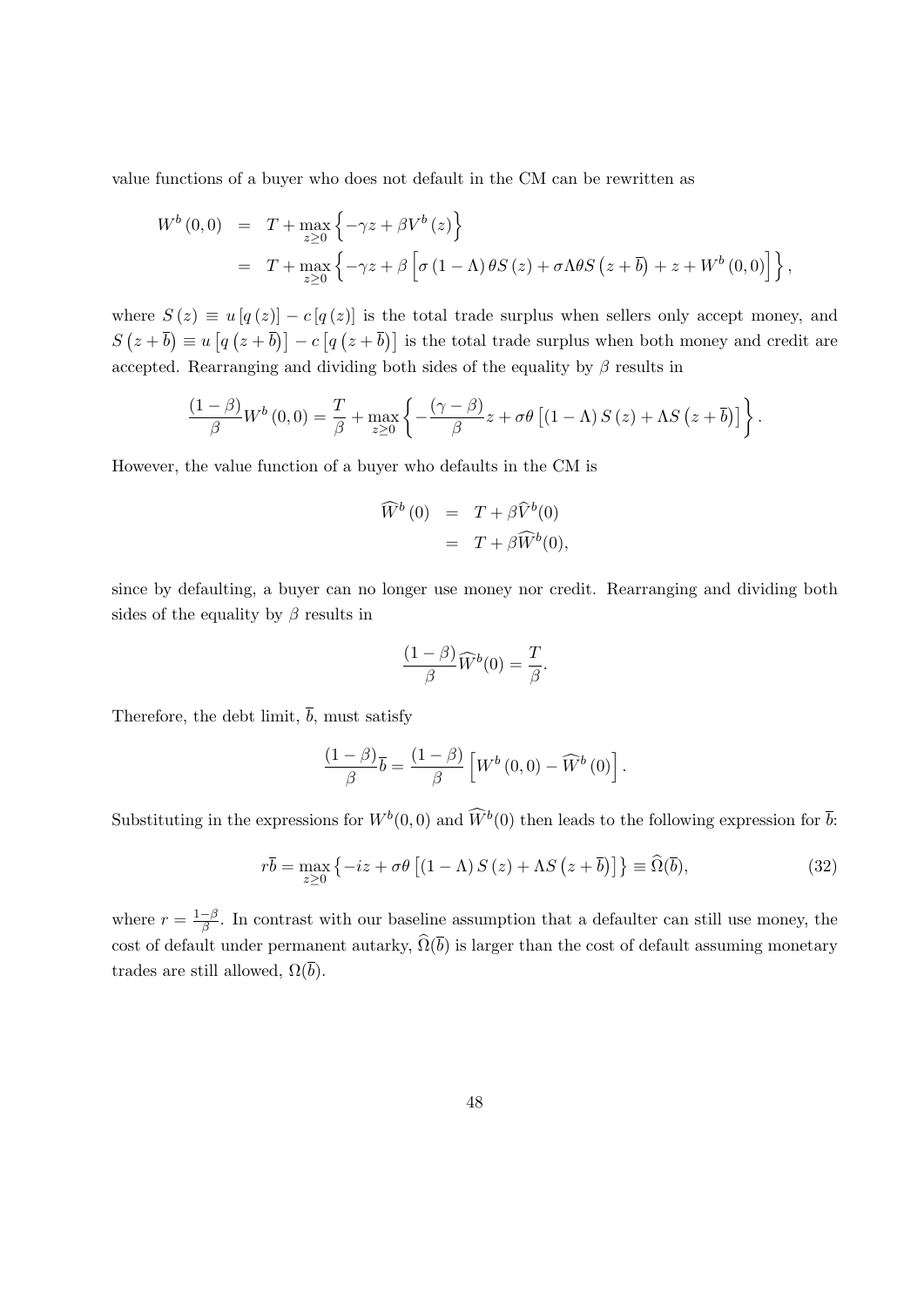### Appendix C

### Kalai vs. Nash Bargaining

In the main text, we assume the terms of trade in the DM are determined according to the socalled proportional bargaining solution due to Kalai (1977). While the proportional solution has some desirable properties– namely, Pareto efficiency and strong monotonicity (no agent in the pair is made worse-off if additional alternatives are made available to them)– it is not scale invariant. Here we consider an alternative bargaining protocol, the generalized Nash solution, that is Pareto efficient, scale invariant, but not strongly monotonic.<sup>24</sup>

We can generalize our analysis from the main text by considering a general payment function  $\omega(\cdot)$  for a DM match, which nests both Kalai and Nash solutions. The Kalai solution maximizes the buyer's surplus,  $u(q) - d - b$  subject to  $u(q) - d - b = \theta[u(q) - c(q)]$  and  $d + b \leq z + \overline{b}$ . If the sellers accepts credit, the transfer of wealth from the buyer to seller is

$$
\omega(q^c) = \theta c(q^c) + (1 - \theta)u(q^c),
$$

where  $q^c \equiv q(z + \overline{b})$ . If the sellers does not accept credit, then the transfer of wealth is

$$
\omega(q) = \theta c(q) + (1 - \theta)u(q).
$$

The generalized Nash solution maximizes the so-called Nash product,  $[u(q) - d - b]^{\theta}[-c(q) +$  $(d+b)^{1-\theta}$  subject to  $d+b \leq z+\overline{b}$ . If the sellers accepts credit, the transfer of wealth from the buyer to seller is

$$
\omega(q^{c}) = \frac{\theta u'(q^{c})c(q^{c}) + (1 - \theta)c'(q^{c})u(q^{c})}{\theta u'(q^{c}) + (1 - \theta)c'(q^{c})}
$$

where  $q^c \equiv q(z + \overline{b})$ . If the sellers does not accept credit, then the transfer of wealth is

$$
\omega(q) = \frac{\theta u'(q)c(q) + (1-\theta)c'(q)u(q)}{\theta u'(q) + (1-\theta)c'(q)}.
$$

For both Kalai and Nash bargaining, the terms of trade only depend on the buyer's total wealth,  $z + \overline{b}$ , and not the composition of the buyer's portfolio. The two solutions are identical if  $\theta = 1$ , or under a buyer-take-all bargaining solution. However for  $\theta \in (0,1)$ , the solutions are generally different.

In any case, both solutions take the following form. If the seller accepts credit, then  $q^c$  =

 $^{24}$ Aruoba, Rocheteau, and Waller (2007) offer a more detailed analysis of the Nash and Kalai bargaining solutions and discuss the implications for monetary equilibrium and efficiency.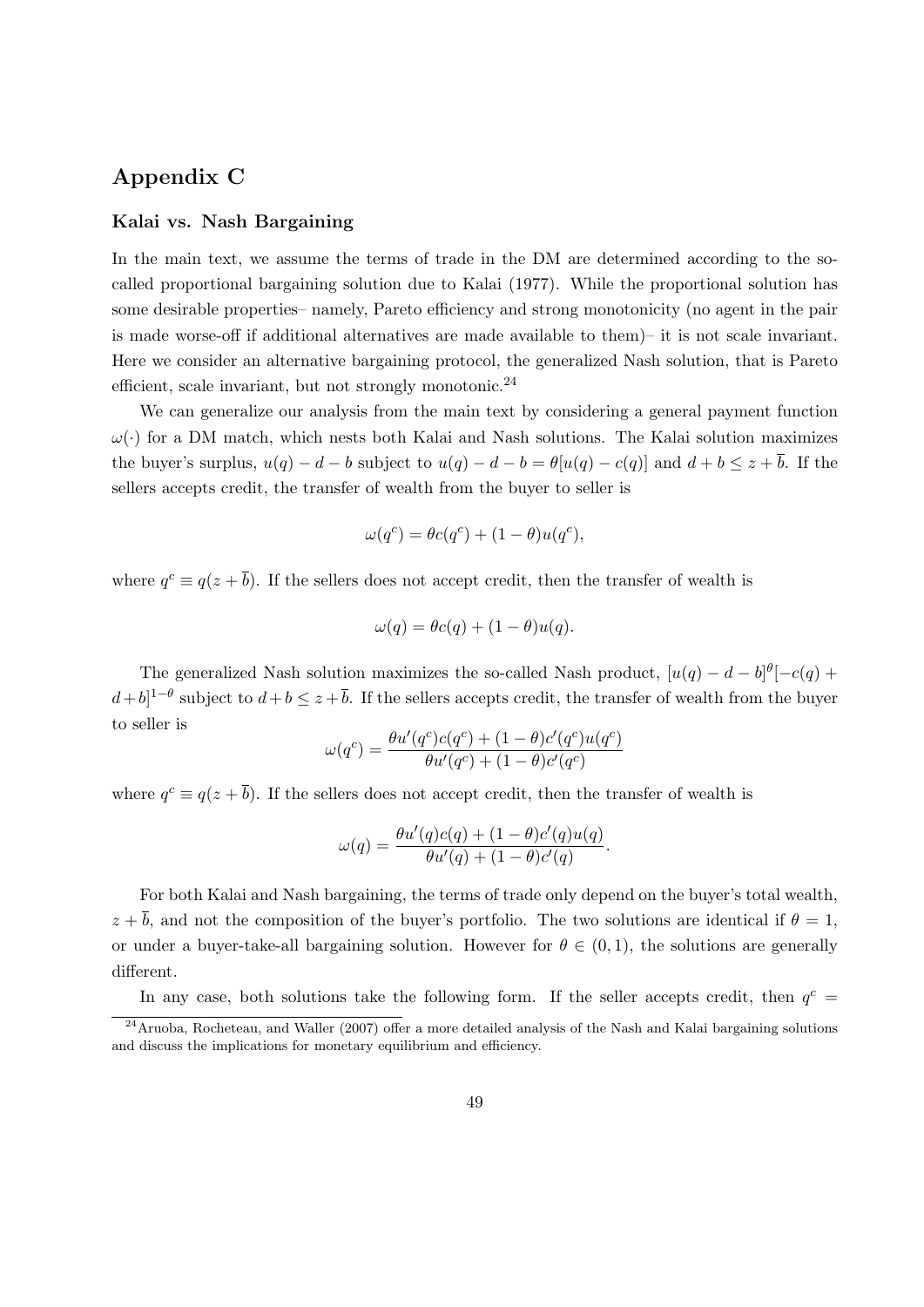$\omega^{-1}(z+\overline{b}) < q^*$  if  $z+\overline{b} \le \omega(q^*)$  and  $q^c = q^*$  otherwise. If the seller does not accept credit, then  $q = \omega^{-1}(z)$  if  $z \leq \omega(q^*)$  and  $q = q^*$  otherwise. Hence in both cases, the buyer obtains the first-best  $q^*$  and pays an amount exactly equal to  $\omega(q^*)$  if  $\omega(q^*) \leq z + \overline{b}$ . Otherwise, the buyer just pays with  $z+\overline{b}$  and gets in exchange  $\omega^{-1}(z+\overline{b})$  if the seller accepts credit or  $\omega^{-1}(z)$  if the seller only takes cash. The function  $\omega(\cdot)$  therefore specifies the payment required to obtain either q or  $q^c$ .

Proportional bargaining guarantees the concavity of the DM value functions and implies that each agent's surplus increases monotonically with the match surplus. These properties generally do not hold for Nash bargaining. Under Nash bargaining, the buyer's value function in the DM is

$$
V^{b}(z) = \sigma (1 - \Lambda) \ell(z) + \sigma \Lambda \ell(z + \overline{b}) + z + W^{b}(0,0), \qquad (33)
$$

where  $\ell(\cdot) = u[q(\cdot)] - \omega[q(\cdot)]$  is the buyer's DM surplus and

$$
\omega[q(\cdot)] = \frac{\theta u'[q(\cdot)]c[q(\cdot)] + (1-\theta)c'[q(\cdot)]u[q(\cdot)]}{\theta u'[q(\cdot)] + (1-\theta)c'[q(\cdot)]}
$$

is the transfer of wealth the buyer makes to the seller. In contrast with the proportional solution, the Nash solution implies that  $\ell(\cdot) = u[q(\cdot)] - \omega[q(\cdot)]$  is non-monotonic in q over  $[0, q^*]$  and decreasing near  $q^*$ . As a result, the buyer's surplus reaches a maximum at some  $\bar{q} < q^*$  where  $\bar{q}$  is the value of q such that  $u'(\overline{q}) = \omega'(\overline{q}).$ 

Accordingly, the choice of real balances for a buyer with access to credit,  $z \geq 0$ , solves

$$
-i + \sigma(1 - \Lambda)\ell'(z) + \sigma\Lambda\ell'(z + \overline{b}) \le 0,
$$
\n(34)

where (34) is satisfied with equality if  $z > 0$  and

$$
\ell'(\cdot) \equiv \frac{u'[q(\cdot)]}{\omega'[q(\cdot)]} - 1.
$$

Similarly, the choice of real balances for a buyer who defaults and hence loses access to credit,  $\tilde{z} \geq 0$ , solves

$$
-i + \sigma \ell'(\tilde{z}) \le 0,\tag{35}
$$

where (35) is satisfied with equality if  $\tilde{z} > 0$ . We will later use the fact that  $\ell'(0) = \infty$  under Nash bargaining implies (34) and (35) hold at equality for any  $i \geq 0$  (recall that Kalai bargaining implies  $\ell'(0) = \frac{\theta}{1-\theta}$ , which places a finite bound on inflation such that money is valued).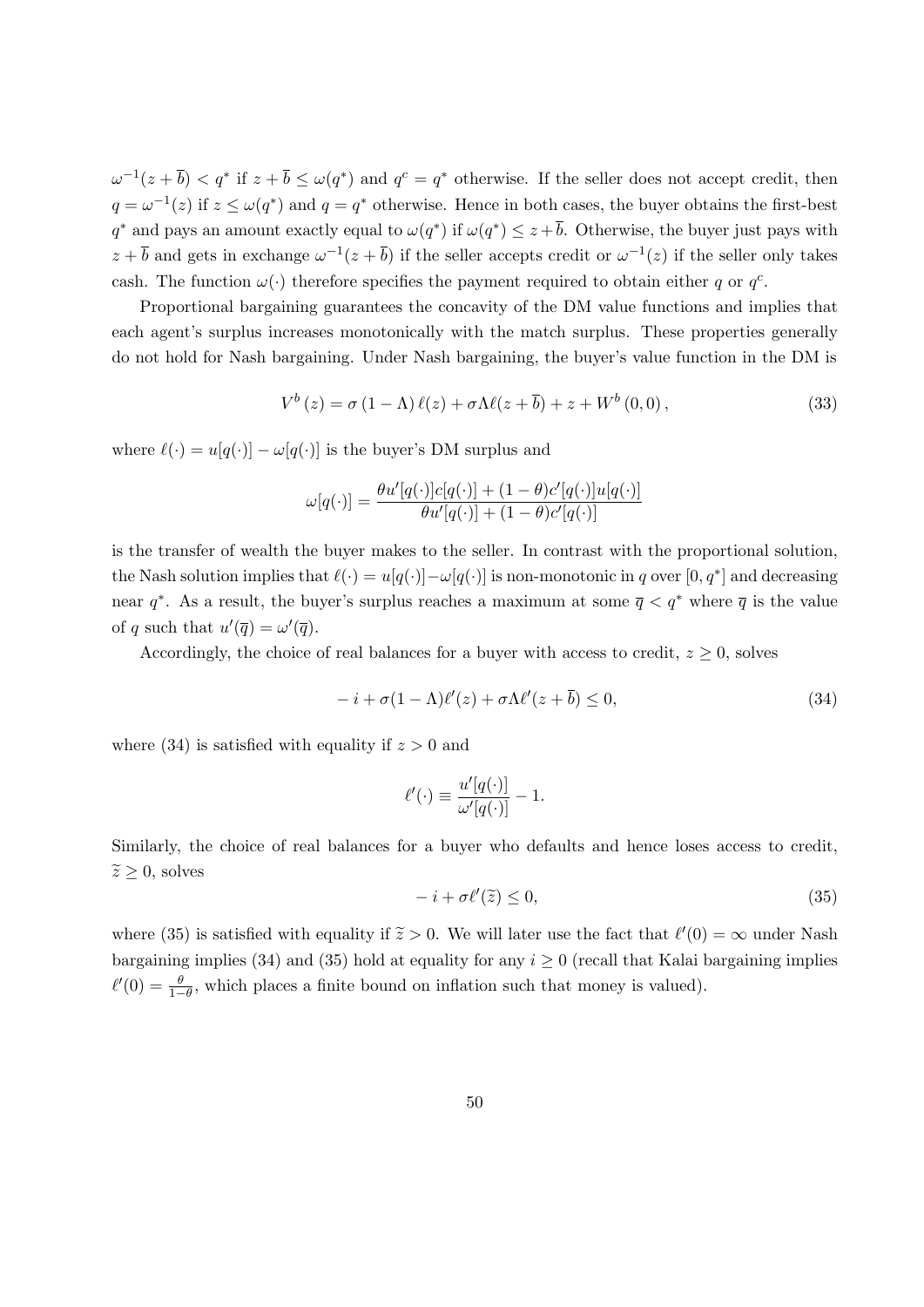Finally, the equilibrium debt limit,  $\overline{b}$ , solves

$$
r\overline{b} = \max_{z \ge 0} \left\{ -iz + \sigma \left[ (1 - \Lambda) \ell (z) + \Lambda \ell (z + \overline{b}) \right] \right\} - \max_{\widetilde{z} \ge 0} \left\{ -i\widetilde{z} + \sigma \ell (\widetilde{z}) \right\} \equiv \Omega(\overline{b}).\tag{36}
$$

#### Endogenous Credit Limits

As before, we consider first the model with exogenous acceptability of credit since we will need to work out the equilibrium for any given  $\Lambda$  whether or not record-keeping is endogenous. We begin by establishing some key properties of the flow cost of default given by (36). Define  $\bar{b}_1 \equiv \omega(q^*)$  and  $\overline{z}$  as the real balances that solve

$$
i = \sigma(1 - \Lambda)\ell'(\overline{z}).
$$

Lemma 2' below summarizes some key properties of the flow cost of default given the value of money, and is the analog of Lemma 2 from the main text.

**Lemma 2'.** Given  $\Lambda \in (0,1)$  and  $i > 0$ , the correspondence  $\Omega(\overline{b})$  has the following properties.

- 1. When money is not valued,  $\Omega(\overline{b})|_{\phi=0}$  is such that
	- (a)  $\Omega(0)|_{\phi=0} = 0,$
	- (b)  $\Omega'(0)|_{\phi=0} = \sigma \Lambda \ell'(0) = \infty$ ,
	- (c)  $\Omega'(\overline{b})|_{\phi=0} = 0$  if  $\overline{b} \ge \overline{b}_1$ .
- 2. When money is valued,  $\Omega(\overline{b})|_{\phi>0}$  is such that
	- (a)  $\Omega(0)|_{\phi>0} = 0,$
	- (b)  $\Omega'(0)|_{\phi>0} = i\Lambda > 0,$
	- (c)  $\Omega'(\overline{b})|_{\phi>0} = 0$  if  $\overline{b} \ge \overline{b}_1 \overline{z}$ .

A difference between Lemma 2 and Lemma 2' is that we cannot guarantee the buyer's surplus function and hence the flow cost of default is concave in  $\bar{b}$  for all values of  $\theta > 0$ . However since  $\Omega(0)|_{\phi=0} = 0$  and  $\Omega'(0)|_{\phi=0} = \infty$ , a sufficient condition for a pure credit equilibrium is  $r < \sigma \Lambda \ell'(0)$ , which is always satisfied with Nash bargaining since  $\ell'(0) = \infty$ . This means we can find at least one fixed point of (36) when money is not valued. It is also possible to have multiple pure credit equilibria, though we can guarantee uniqueness if parameters are such that  $\Omega(\bar{b})|_{\phi=0}$  is concave, for instance when  $\theta \approx 1$ . Similarly, since the necessary and sufficient condition for a pure monetary equilibrium is  $i < \sigma \ell'(0)$ , the upper bound on i such that monetary equilibrium exists is infinite.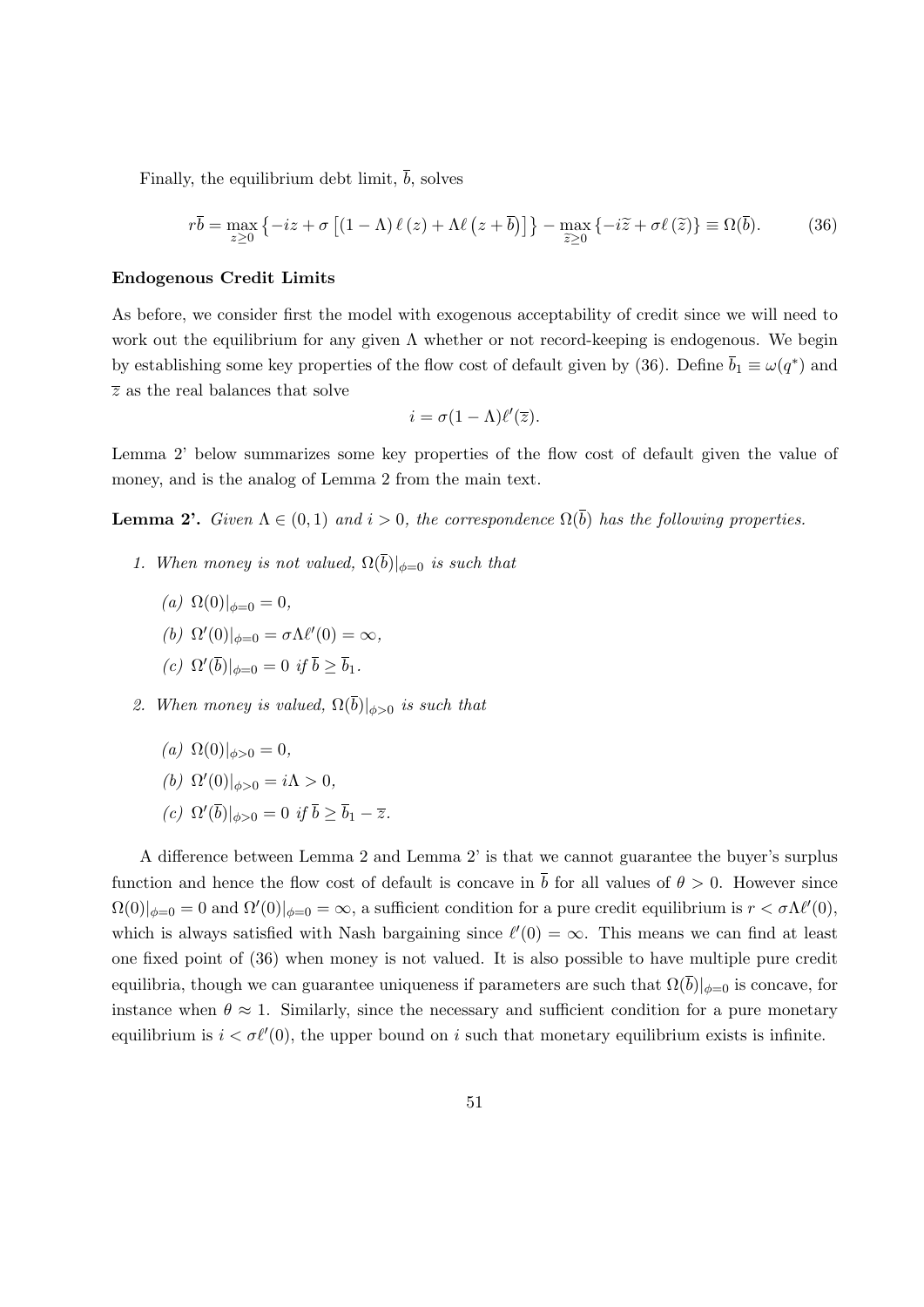To summarize, there exists a pure monetary equilibrium for any  $i \geq 0$  and a pure credit equilibrium for any  $\Lambda \in (0,1]$ . Unlike with Kalai bargaining, there is no longer a fundamentalsdriven non-monetary equilibrium or a fundamentals-driven equilibrium without credit– though there still always exists a beliefs-driven or self fulfilling non-monetary equilibrium and equilibrium without credit for any combination of parameters.

We now check the conditions for a money and credit equilibrium. First, given money is valued, credit is feasible if  $r < i\Lambda$ , or  $i > \frac{r}{\Lambda} \equiv \underline{i}$ . Second, given a debt limit, money is valued if and only if

$$
i < \sigma(1 - \Lambda)\ell'(0) + \sigma\Lambda\ell'[\overline{b}(i,\Lambda)],\tag{37}
$$

or  $i < \tilde{i}$  where  $\tilde{i}$  solves

$$
\widetilde{i} = \sigma(1 - \Lambda)\ell'(0) + \sigma\Lambda\ell'[\overline{b}(\widetilde{i}, \Lambda)].
$$

When  $\Lambda \in (0,1)$ ,  $\ell'(0) = \infty$  implies (37) is always satisfied, and when  $\Lambda = 1$ ,  $\tilde{i} = i = r$ . Consequently, a money and credit equilibrium exists under Nash bargaining if  $\Lambda \in (0,1)$  and  $i > \frac{r}{\Lambda}$  or if  $\Lambda = 1$  and  $i = r$ . As in our model with Kalai bargaining, perfect monitoring  $(\Lambda = 1)$  implies money is not essential given what can be achieved with credit.

Proposition 1' and Proposition 2' below summarize our main results on the existence of equilibria and coexistence of money and credit with generalized Nash bargaining.

**Proposition 1'.** Given  $\Lambda \in (0,1]$  and  $i > 0$ , the following outcomes are possible.

- 1. When  $\Lambda \in (0,1)$ , a money and credit equilibrium exists if and only if  $i > \frac{r}{\Lambda}$ , and coexists with a pure monetary equilibrium, a pure credit equilibrium, and a non-monetary equilibrium without credit.
- 2. When  $\Lambda = 1$ , a money and credit equilibrium does not exist for any  $i \neq r$ , but there exists a pure monetary equilibrium, a pure credit equilibrium, and a non-monetary equilibrium without credit. If  $i = r$ , there is a continuum of equilibria where the debt limit is indeterminate.

**Proposition 2'.** Given  $\Lambda \in (0,1]$  and  $i > 0$ , equilibrium can either be (i) a pure monetary equilibrium, a pure credit equilibrium, and autarky; or (ii) a pure monetary equilibrium, a pure credit equilibrium, a money and credit equilibrium, and autarky if  $\Lambda < 1$  and  $i > \frac{r}{\Lambda}$  or  $\Lambda = 1$  and  $i = r$ .

### Endogenous Record-Keeping

We now consider the model where the acceptability of credit is endogenous. The analysis when terms of trade are determined with Nash bargaining is very similar to the analysis in the main text,